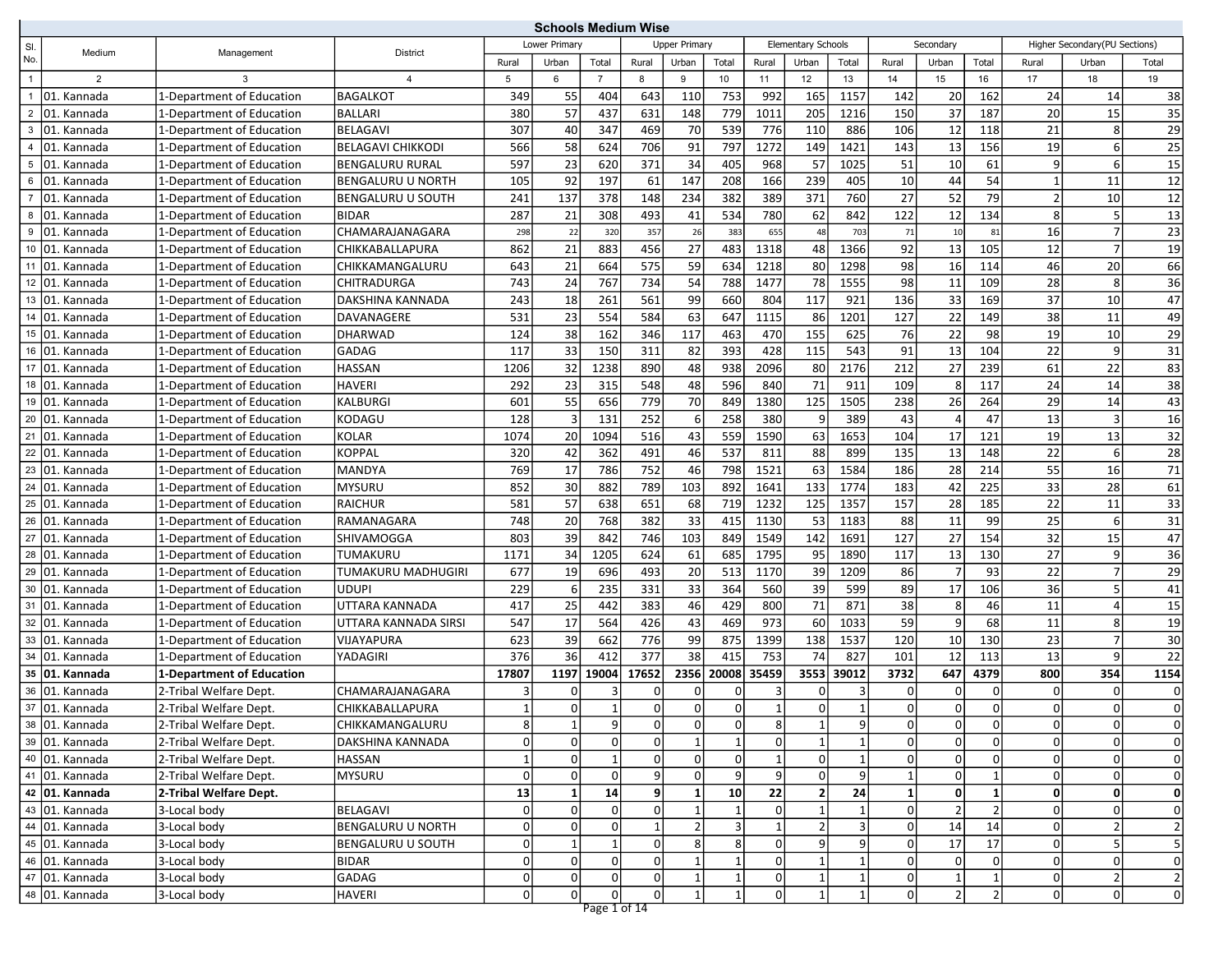|     |                             |                | <b>Schools Medium Wise</b> |                |                |                |          |                      |                 |                |                    |                |             |                |       |                         |                               |                         |
|-----|-----------------------------|----------------|----------------------------|----------------|----------------|----------------|----------|----------------------|-----------------|----------------|--------------------|----------------|-------------|----------------|-------|-------------------------|-------------------------------|-------------------------|
| SI. | Medium                      | Management     | District                   |                | Lower Primary  |                |          | <b>Upper Primary</b> |                 |                | Elementary Schools |                |             | Secondary      |       |                         | Higher Secondary(PU Sections) |                         |
| No. |                             |                |                            | Rural          | Urban          | Total          | Rural    | Urban                | Total           | Rural          | Urban              | Total          | Rural       | Urban          | Total | Rural                   | Urban                         | Total                   |
| 1   | $\overline{2}$              | 3              | 4                          | 5              | 6              | $\overline{7}$ | 8        | 9                    | 10              | 11             | 12                 | 13             | 14          | 15             | 16    | 17                      | 18                            | 19                      |
|     | 49 01. Kannada              | 3-Local body   | KODAGU                     | 0              | $\overline{0}$ | $\mathbf 0$    | $\Omega$ | $\vert$ 3            | $\vert$ 3       | 0              | $\vert$ 3          | 3 <sup>1</sup> | $\mathbf 0$ | $\mathbf 0$    | 0     | $\overline{0}$          | 0                             | $\mathbf 0$             |
|     | 50 01. Kannada              | 3-Local body   |                            | $\mathbf{0}$   | $\mathbf{1}$   | $\mathbf{1}$   |          | 17                   | 18              | $\mathbf{1}$   | 18                 | 19             | $\mathbf 0$ | 36             | 36    | 0                       | 9                             | 9                       |
|     | 51 01. Kannada              | 4-Pvt. Aided   | <b>BAGALKOT</b>            | $\overline{3}$ | 6              | 9              | 49       | 54                   | 103             | 52             | 60                 | 112            | 74          | 47             | 121   | 14                      | 18                            | 32                      |
|     | 52 01. Kannada              | 4-Pvt. Aided   | <b>BALLARI</b>             | $\mathbf{1}$   | $\overline{2}$ | $\overline{3}$ | 18       | 54                   | 72              | 19             | 56                 | 75             | 55          | 31             | 86    | 4                       | 11                            | 15                      |
|     | 53 01. Kannada              | 4-Pvt. Aided   | <b>BELAGAVI</b>            | $\overline{3}$ | $\overline{0}$ | 3              | 33       | 22                   | 55              | 36             | 22                 | 58             | 74          | 34             | 108   | 10                      | 8                             | 18                      |
|     | 54 01. Kannada              | 4-Pvt. Aided   | <b>BELAGAVI CHIKKODI</b>   | 5 <sup>1</sup> | $\overline{7}$ | 12             | 103      | 39                   | 142             | 108            | 46                 | 154            | 94          | 36             | 130   | 17                      | $6 \mid$                      | 23                      |
|     | 55 01. Kannada              | 4-Pvt. Aided   | <b>BENGALURU RURAL</b>     | 0              | $\overline{0}$ | $\mathbf 0$    |          | 9                    | 14              | 5              | 9                  | 14             | 40          | 9              | 49    | $\overline{3}$          | $\overline{2}$                | $\overline{\mathbf{5}}$ |
|     | 56 01. Kannada              | 4-Pvt. Aided   | <b>BENGALURU U NORTH</b>   | $\Omega$       | 9              | 9              |          | 113                  | 115             | $\overline{2}$ | 122                | 124            | 10          | 88             | 98    | $\Omega$                | $\overline{2}$                | $\overline{2}$          |
|     | 57 01. Kannada              | 4-Pvt. Aided   | <b>BENGALURU U SOUTH</b>   | 0              | 14             | 14             | 8        | 139                  | 147             | 8              | 153                | 161            | 15          | 115            | 130   | $\Omega$                | 8 <sup>1</sup>                | $\overline{8}$          |
|     | 58 01. Kannada              | 4-Pvt. Aided   | <b>BIDAR</b>               | $\overline{4}$ | $\vert$ 3      | $\overline{7}$ | 75       | 87                   | 162             | 79             | 90                 | 169            | 66          | 53             | 119   | $\mathbf{1}$            | 12                            | 13                      |
|     | 59 01. Kannada              | 4-Pvt. Aided   | CHAMARAJANAGARA            | 5 <sup>1</sup> | $\overline{0}$ | 5              | 24       | 13                   | 37              | 29             | 13                 | 42             | 39          | 16             | 55    | $\overline{2}$          | 3                             | 5                       |
|     | 60 01. Kannada              | 4-Pvt. Aided   | CHIKKABALLAPURA            | $\mathbf{1}$   | $\overline{0}$ | $\mathbf{1}$   | 30       | 19                   | 49              | 31             | 19                 | 50             | 33          | 12             | 45    | $\overline{3}$          | 2 <sup>1</sup>                |                         |
|     | 61 01. Kannada              | 4-Pvt. Aided   | CHIKKAMANGALURU            | $\mathbf{1}$   | $\mathbf{1}$   | $\overline{2}$ | 9        | 20                   | 29              | 10             | 21                 | 31             | 85          | 26             | 111   | 11                      | 11                            | 22                      |
|     | 62 01. Kannada              | 4-Pvt. Aided   | CHITRADURGA                | $\overline{3}$ | $\mathbf{1}$   | $\overline{a}$ | 27       | 43                   | 70              | 30             | 44                 | 74             | 157         | 45             | 202   | 31                      | 17                            | 48                      |
|     | 63 01. Kannada              | 4-Pvt. Aided   | DAKSHINA KANNADA           | $\vert$        | 6              | 10             | 135      | 70                   | 205             | 139            | 76                 | 215            | 66          | 53             | 119   | $\mathbf{1}$            | $\mathbf{1}$                  | $\overline{2}$          |
|     | 64 01. Kannada              | 4-Pvt. Aided   | DAVANAGERE                 | 8 <sup>1</sup> | $6 \mid$       | 14             | 72       | 78                   | 150             | 80             | 84                 | 164            | 123         | 61             | 184   | 13                      | 16                            | 29                      |
|     | 65 01. Kannada              | 4-Pvt. Aided   | DHARWAD                    | $\Omega$       | 8              | 8              | 9        | 77                   | 86              | 9              | 85                 | 94             | 47          | 83             | 130   | $\overline{7}$          | 16                            | 23                      |
|     | 66 01. Kannada              | 4-Pvt. Aided   | GADAG                      | $\mathbf{1}$   | $\overline{7}$ | 8              | 18       | 25                   | 43              | 19             | 32                 | 51             | 58          | 39             | 97    | 11                      | 10                            | 21                      |
|     | 67 01. Kannada              | 4-Pvt. Aided   | HASSAN                     | $\overline{2}$ | $\mathbf{1}$   | $\overline{3}$ | 31       | 19                   | 50              | 33             | 20                 | 53             | 96          | 36             | 132   | $6 \mid$                | 5                             | $\overline{11}$         |
|     | 68 01. Kannada              | 4-Pvt. Aided   | HAVERI                     | $\overline{4}$ | $\overline{0}$ | $\overline{a}$ | 23       | 35                   | 58              | 27             | 35                 | 62             | 112         | 40             | 152   | 26                      | 20                            | 46                      |
|     | 69 01. Kannada              | 4-Pvt. Aided   | KALBURGI                   | 7              | 3              | 10             | 50       | 103                  | 153             | 57             | 106                | 163            | 34          | 64             | 98    | 5                       | 8                             | 13                      |
|     | 70 01. Kannada              | 4-Pvt. Aided   | KODAGU                     | $\Omega$       | $\mathbf{1}$   | $\mathbf{1}$   |          | 5                    | 10              | 5              | 6                  | 11             | 41          | $\overline{7}$ | 48    | 12                      | $\mathbf{1}$                  | $\overline{13}$         |
|     | 71 01. Kannada              | 4-Pvt. Aided   | KOLAR                      | $\Omega$       | $\overline{0}$ | $\mathbf 0$    | 18       | 17                   | 35              | 18             | 17                 | 35             | 40          | 11             | 51    | $\overline{3}$          | $\vert$                       | $\overline{7}$          |
|     | 72 01. Kannada              | 4-Pvt. Aided   | KOPPAL                     | $\mathbf{1}$   | $\mathbf{1}$   | $\overline{2}$ | 8        | 16                   | 24              | 9              | 17                 | 26             | 18          | 14             | 32    | $\overline{3}$          | $\Omega$                      | $\overline{\mathbf{3}}$ |
|     | 73 01. Kannada              | 4-Pvt. Aided   | MANDYA                     | 0              | $\overline{0}$ | $\mathbf 0$    | 40       | 16                   | 56              | 40             | 16                 | 56             | 75          | 23             | 98    | 14                      | $\overline{7}$                | 21                      |
|     | $\overline{74}$ 01. Kannada | 4-Pvt. Aided   | <b>MYSURU</b>              | $\Omega$       | 7              | $\overline{7}$ | 38       | 78                   | 116             | 38             | 85                 | 123            | 54          | 77             | 131   | 5 <sup>1</sup>          | 3                             | 8                       |
|     | 75 01. Kannada              | 4-Pvt. Aided   | <b>RAICHUR</b>             | $\overline{3}$ | $\overline{3}$ | 6              | 14       | 26                   | 40              | 17             | 29                 | 46             | 9           | 20             | 29    | $\mathbf{1}$            | 4                             | 5                       |
|     | 76 01. Kannada              | 4-Pvt. Aided   | RAMANAGARA                 | $\mathbf{1}$   | $\overline{0}$ | $\mathbf{1}$   | 10       | 12                   | 22              | 11             | 12                 | 23             | 63          | 9              | 72    | $6 \mid$                | 3                             | $\overline{9}$          |
|     | 77 01. Kannada              | 4-Pvt. Aided   | SHIVAMOGGA                 | 0              | $\overline{3}$ | 3              | 33       | 64                   | 97              | 33             | 67                 | 100            | 86          | 55             | 141   | $\overline{\mathbf{3}}$ | 3                             | 6                       |
|     | 78 01. Kannada              | 4-Pvt. Aided   | TUMAKURU                   | $\overline{3}$ | $\overline{1}$ | $\overline{4}$ | 30       | 22                   | 52              | 33             | 23                 | 56             | 161         | 41             | 202   | $\overline{9}$          | 8 <sup>1</sup>                | 17                      |
|     | 79 01. Kannada              | 4-Pvt. Aided   | TUMAKURU MADHUGIRI         | $\Omega$       | $\Omega$       | $\mathbf 0$    |          | $6 \overline{6}$     | $\vert 9 \vert$ | $\overline{3}$ | $6 \mid$           | $\overline{9}$ | 91          | 12             | 103   | 13                      | 5                             | 18                      |
|     | 80 01. Kannada              | 4-Pvt. Aided   | UDUPI                      | 9 <sup>1</sup> | $\overline{2}$ | 11             | 149      | 34                   | 183             | 158            | 36                 | 194            | 56          | 18             | 74    | 10                      | 4                             | 14                      |
|     | 81 01. Kannada              | 4-Pvt. Aided   | UTTARA KANNADA             | $\overline{4}$ | $\overline{0}$ | $\overline{4}$ |          | 10                   | 17              | 11             | 10                 | 21             | 62          | 19             | 81    | 12                      | 4                             | 16                      |
|     | 82 01. Kannada              | 4-Pvt. Aided   | UTTARA KANNADA SIRSI       | 0              | $\mathbf{1}$   | $\mathbf{1}$   |          | 9                    | 10              | $\mathbf{1}$   | 10                 | 11             | 37          | 18             | 55    | $6 \mid$                | $\overline{7}$                | 13                      |
|     | 83 01. Kannada              | 4-Pvt. Aided   | VIJAYAPURA                 | 32             | $\overline{2}$ | 34             | 46       | 47                   | 93              | 78             | 49                 | 127            | 138         | 58             | 196   | 31                      | 14                            | 45                      |
|     | 84 01. Kannada              | 4-Pvt. Aided   | YADAGIRI                   | $\overline{2}$ | $\Omega$       | $\overline{2}$ | 8        | 20                   | 28              | 10             | 20                 | 30             | 6           | 10             | 16    | $\mathbf 0$             | 5                             | 5                       |
|     | 85 01. Kannada              | 4-Pvt. Aided   |                            | 107            | 95             | 202            | 1131     | 1401                 | 2532            | 1238           | 1496               | 2734           | 2215        | 1280           | 3495  | 293                     | 248                           | 541                     |
|     | 86 01. Kannada              | 5-Pvt. Unaided | <b>BAGALKOT</b>            | 84             | 45             | 129            | 96       | 65                   | 161             | 180            | 110                | 290            | 37          | 37             | 74    | 11                      | 18                            | 29                      |
|     | 87 01. Kannada              | 5-Pvt. Unaided | <b>BALLARI</b>             | 99             | 52             | 151            | 104      | 127                  | 231             | 203            | 179                | 382            | 39          | 74             | 113   | 24                      | 25                            | 49                      |
|     | 88 01. Kannada              | 5-Pvt. Unaided | <b>BELAGAVI</b>            | 70             | 18             | 88             | 62       | 49                   | 111             | 132            | 67                 | 199            | 23          | 27             | 50    | 16                      | 9                             | 25                      |
|     | 89 01. Kannada              | 5-Pvt. Unaided | <b>BELAGAVI CHIKKODI</b>   | 96             | 22             | 118            | 191      | 56                   | 247             | 287            | 78                 | 365            | 84          | 43             | 127   | 34                      | 17                            | 51                      |
|     | 90 01. Kannada              | 5-Pvt. Unaided | <b>BENGALURU RURAL</b>     | 13             | $6 \mid$       | 19             | 53       | 22                   | 75              | 66             | 28                 | 94             | 33          | 17             | 50    | 3 <sup>1</sup>          | 7                             | 10                      |
|     | 91 01. Kannada              | 5-Pvt. Unaided | BENGALURU U NORTH          | 8              | 50             | 58             | 39       | 170                  | 209             | 47             | 220                | 267            | 26          | 114            | 140   | $\overline{2}$          | 23                            | 25                      |
|     | $\overline{92}$ 01. Kannada | 5-Pvt. Unaided | BENGALURU U SOUTH          | 16             | 60             | 76             | 113      | 327                  | 440             | 129            | 387                | 516            | 78          | 214            | 292   | 28                      | 109                           | 137                     |
|     | 93 01. Kannada              | 5-Pvt. Unaided | <b>BIDAR</b>               | 123            | 82             | 205            | 140      | 81                   | 221             | 263            | 163                | 426            | 58          | 54             | 112   | $\overline{7}$          | 27                            | 34                      |
|     | 94 01. Kannada              | 5-Pvt. Unaided | CHAMARAJANAGARA            | 26             | 2              | 28             | 42       | 20                   | 62              | 68             | 22                 | 90             | 12          | 5              | 17    | 10                      | 14                            | 24                      |
|     | 95 01. Kannada              | 5-Pvt. Unaided | CHIKKABALLAPURA            | 17             | 11             | 28             | 78       | 53                   | 131             | 95             | 64                 | 159            | 35          | 13             | 48    | 13                      | 19                            | 32                      |
|     | 96 01. Kannada              | 5-Pvt. Unaided | CHIKKAMANGALURU            | 14             | 13             | 27             | 63       | 55                   | 118             | 77             | 68                 | 145            | 20          | 22             | 42    | $\vert$                 | 10                            | $14\,$                  |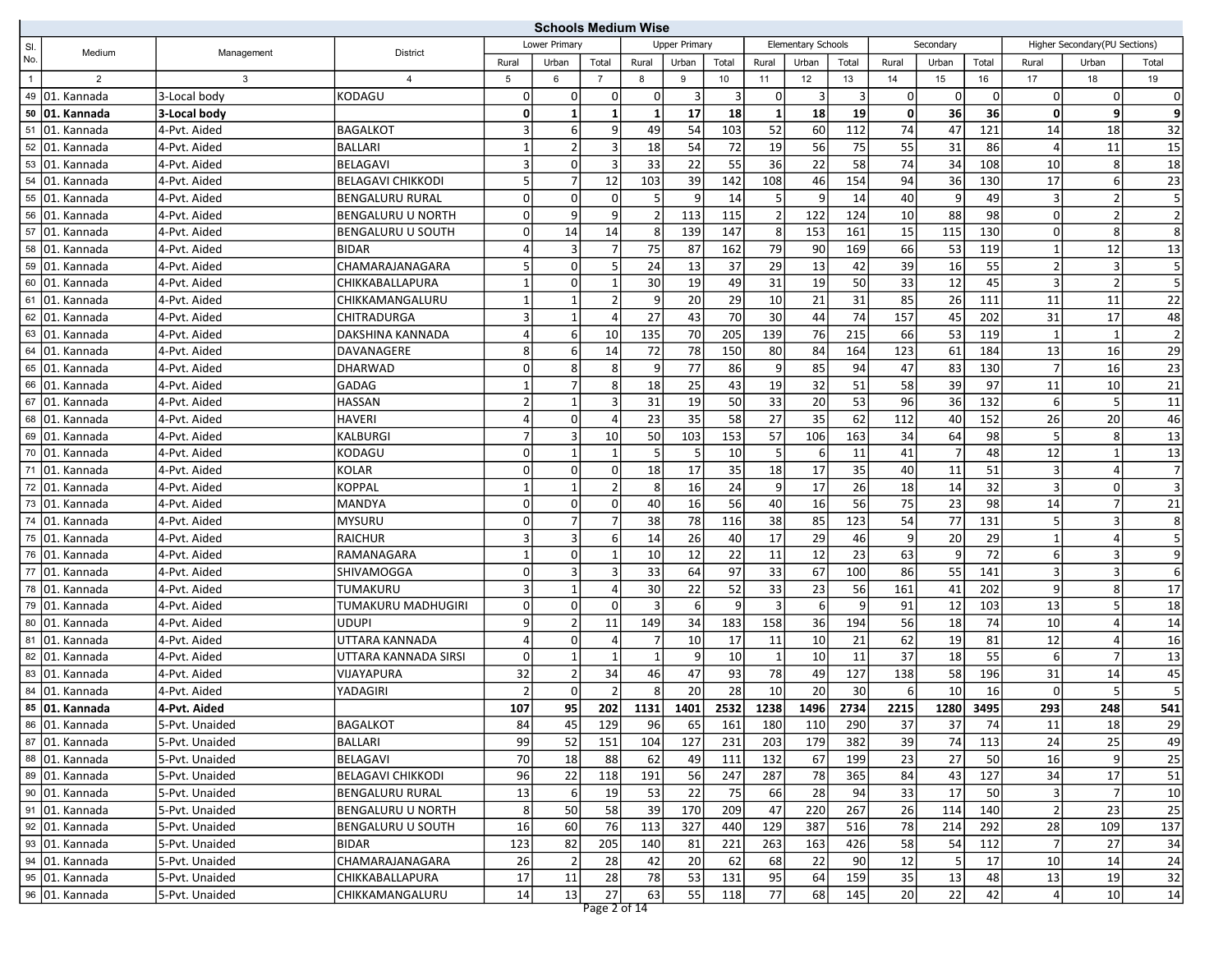|                |                                                 |                                                                                                        |                          |                                  | <b>Schools Medium Wise</b>       |                                        |          |                                |                                           |                         |                            |                         |              |                                  |                               |                                |                               |                              |
|----------------|-------------------------------------------------|--------------------------------------------------------------------------------------------------------|--------------------------|----------------------------------|----------------------------------|----------------------------------------|----------|--------------------------------|-------------------------------------------|-------------------------|----------------------------|-------------------------|--------------|----------------------------------|-------------------------------|--------------------------------|-------------------------------|------------------------------|
| SI.            | Medium                                          | Management                                                                                             | <b>District</b>          |                                  | Lower Priman                     |                                        |          | <b>Upper Primary</b>           |                                           |                         | Elementary Schools         |                         |              | Secondary                        |                               |                                | Higher Secondary(PU Sections) |                              |
| No.            |                                                 |                                                                                                        |                          | Rural                            | Urban                            | Total                                  | Rural    | Urban                          | Total                                     | Rural                   | Urban                      | Total                   | Rural        | Urban                            | Total                         | Rural                          | Urban                         | Total                        |
| $\overline{1}$ | 2                                               | 3                                                                                                      | 4                        | 5                                | 6                                | $\overline{7}$                         | 8        | 9                              | 10 <sup>1</sup>                           | 11                      | 12                         | 13                      | 14           | 15                               | 16                            | 17                             | 18                            | 19                           |
|                | 97 01. Kannada                                  | 5-Pvt. Unaided                                                                                         | CHITRADURGA              | 33                               | 20                               | 53                                     | 63       | 52                             | 115                                       | 96                      | 72                         | 168                     | 21           | 16                               | 37                            | 13                             | 12                            | 25                           |
| 98             | 01. Kannada                                     | 5-Pvt. Unaided                                                                                         | DAKSHINA KANNADA         | 9                                | $\overline{3}$                   | 12                                     | 81       | 41                             | 122                                       | 90                      | 44                         | 134                     | 21           | 9                                | 30                            | $\mathbf{1}$                   | 0l                            |                              |
| 99             | 01. Kannada                                     | 5-Pvt. Unaided                                                                                         | DAVANAGERE               | 61                               | 36                               | 97                                     | 99       | 89                             | 188                                       | 160                     | 125                        | 285                     | 16           | 22                               | 38                            | 12                             | 16                            | 28                           |
|                | 100 01. Kannada                                 | 5-Pvt. Unaided                                                                                         | <b>DHARWAD</b>           | 30                               | 40                               | 70                                     | 35       | 78                             | 113                                       | 65                      | 118                        | 183                     | 9            | 54                               | 63                            | 14                             | 64                            | 78                           |
|                | 101 01. Kannada                                 | 5-Pvt. Unaided                                                                                         | GADAG                    | 32                               | 27                               | 59                                     | 19       | 40                             | 59                                        | 51                      | 67                         | 118                     | 5            | 22                               | 27                            | 9                              | 27                            | 36                           |
|                | 102 01. Kannada                                 | 5-Pvt. Unaided                                                                                         | <b>HASSAN</b>            | 12                               | 10                               | 22                                     | 66       | 40                             | 106                                       | 78                      | 50                         | 128                     | 14           | 17                               | 31                            | $\overline{2}$                 | 7                             | 9                            |
|                | 103 01. Kannada                                 | 5-Pvt. Unaided                                                                                         | <b>HAVERI</b>            | 51                               | 21                               | 72                                     | 67       | 38                             | 105                                       | 118                     | 59                         | 177                     | 21           | 23                               | 44                            | 22                             | 26                            | 48                           |
|                | 104 01. Kannada                                 | 5-Pvt. Unaided                                                                                         | <b>KALBURGI</b>          | 171                              | 94                               | 265                                    | 135      | 149                            | 284                                       | 306                     | 243                        | 549                     | 85           | 109                              | 194                           | 23                             | 117                           | 140                          |
|                | 105 01. Kannada                                 | 5-Pvt. Unaided                                                                                         | KODAGU                   | 5 <sup>1</sup>                   | $\mathbf{1}$                     | 6                                      | 26       | 9                              | 35                                        | 31                      | 10                         | 41                      | 13           | 4                                | 17                            | 8 <sup>1</sup>                 | 2 <sup>1</sup>                | 10                           |
|                | 106 01. Kannada                                 | 5-Pvt. Unaided                                                                                         | <b>KOLAR</b>             | 13                               | 18                               | 31                                     | 74       | 34                             | 108                                       | 87                      | 52                         | 139                     | 42           | 14                               | 56                            | $6 \mid$                       | 5 <sup>1</sup>                | 11                           |
|                | $\overline{107}$ 01. Kannada                    | 5-Pvt. Unaided                                                                                         | KOPPAL                   | 91                               | 25                               | 116                                    | 84       | 40                             | 124                                       | 175                     | 65                         | 240                     | 27           | 26                               | 53                            | $6 \mid$                       | 8                             | 14                           |
|                | 108 01. Kannada                                 | 5--Pvt. Unaided                                                                                        | MANDYA                   | 31                               | 14                               | 45                                     | 127      | 53                             | 180                                       | 158                     | 67                         | 225                     | 38           | 24                               | 62                            | 15                             | 15                            | 30                           |
|                | 109 01. Kannada                                 | 5-Pvt. Unaided                                                                                         | <b>MYSURU</b>            | 49                               | 28                               | 77                                     | 109      | 128                            | 237                                       | 158                     | 156                        | 314                     | 67           | 73                               | 140                           | 26                             | 56                            | 82                           |
|                | 110 01. Kannada                                 | 5-Pvt. Unaided                                                                                         | <b>RAICHUR</b>           | 119                              | 43                               | 162                                    | 103      | 75                             | 178                                       | 222                     | 118                        | 340                     | 47           | 44                               | 91                            | 42                             | 38                            | 80                           |
|                | 111 01. Kannada                                 | 5-Pvt. Unaided                                                                                         | RAMANAGARA               | 8 <sup>1</sup>                   | $\overline{2}$                   | 10                                     | 38       | 30                             | 68                                        | 46                      | 32                         | 78                      | 19           | 8                                | 27                            | 5 <sub>l</sub>                 | 2                             | $\overline{7}$               |
|                | 112 01. Kannada                                 | 5-Pvt. Unaided                                                                                         | <b>SHIVAMOGGA</b>        | 27                               | 16                               | 43                                     | 82       | 102                            | 184                                       | 109                     | 118                        | 227                     | 25           | 39                               | 64                            | 4                              | 3 <sup>1</sup>                | $\overline{7}$               |
|                | 113 01. Kannada                                 | 5-Pvt. Unaided                                                                                         | TUMAKURU                 | 24                               | 13                               | 37                                     | 49       | 50                             | 99                                        | 73                      | 63                         | 136                     | 17           | 6                                | 23                            | $\overline{4}$                 | 5 <sup>1</sup>                | 9                            |
|                | 114 01. Kannada                                 | 5-Pvt. Unaided                                                                                         | TUMAKURU MADHUGIRI       | 17                               | $\vert$ 3                        | 20                                     | 27       | 16                             | 43                                        | 44                      | 19                         | 63                      | 10           | $\overline{9}$                   | 19                            | 11                             | او                            | 20                           |
|                | 115 01. Kannada                                 | 5-Pvt. Unaided                                                                                         | <b>UDUPI</b>             | $\Omega$                         |                                  | $\mathbf{1}$                           | 25       | 9                              | 34                                        | 25                      | 10                         | 35                      | 8            | $\mathbf 0$                      | 8                             | $\mathbf{1}$                   | οl                            |                              |
|                | 116 01. Kannada                                 | 5-Pvt. Unaided                                                                                         | UTTARA KANNADA           | $\overline{2}$                   | $\mathbf{1}$                     | $\overline{3}$                         | 19       | 6                              | 25                                        | 21                      | 7                          | 28                      | 8            | $\overline{2}$                   | 10                            | 3 <sup>1</sup>                 | $\overline{3}$                | 6                            |
|                | 117 01. Kannada                                 | 5-Pvt. Unaided                                                                                         | UTTARA KANNADA SIRSI     | 3                                | $\overline{2}$                   | 5                                      | 6        | 10                             | 16                                        | 9                       | 12                         | 21                      | 3            | 6                                | 9                             | $\overline{0}$                 | 2                             | $\overline{2}$               |
|                | $\overline{118}$ 01. Kannada                    | 5-Pvt. Unaided                                                                                         | VIJAYAPURA               | 224                              | 89                               | 313                                    | 191      | 114                            | 305                                       | 415                     | 203                        | 618                     | 63           | 49                               | 112                           | 54                             | 27                            | 81                           |
|                | 119 01. Kannada                                 | 5-Pvt. Unaided                                                                                         | YADAGIRI                 | 78                               | 38                               | 116                                    | 60       | 43                             | 103                                       | 138                     | 81                         | 219                     | 19           | 27                               | 46                            | 10                             | 24                            | 34                           |
|                | 120 01. Kannada                                 | 5-Pvt. Unaided                                                                                         |                          | 1656                             | 906                              | 2562                                   | 2566     | 2271                           | 4837                                      | 4222                    | 3177                       | 7399                    | 1043         | 1223                             | 2266                          | 443                            | 746                           | 1189                         |
|                | 121 01. Kannada                                 | 6-School Managed by Other Govt BAGALKOT                                                                |                          | 0                                | $\Omega$                         | $\mathbf 0$                            |          |                                | $\overline{0}$                            | $\Omega$                | 0                          | $\Omega$                |              |                                  |                               | <sup>0</sup>                   | $\Omega$                      | 0                            |
|                | 122 01. Kannada                                 | 6-School Managed by Other Govi BELAGAVI                                                                |                          | $\Omega$                         | $\overline{0}$                   | $\mathbf 0$                            | $\Omega$ | $\mathbf{1}$                   | $\mathbf{1}$                              | $\Omega$                | $\mathbf{1}$               |                         | $\Omega$     | $\overline{1}$                   | $\mathbf{1}$                  | $\overline{0}$                 | οI                            | $\mathbf 0$                  |
|                | 123 01. Kannada                                 | 6-School Managed by Other Govt DHARWAD                                                                 |                          | 0                                | $\mathbf{1}$                     | $\mathbf{1}$                           | U        | $\overline{2}$                 | $\overline{2}$                            | $\mathbf 0$             | 3                          | 3                       | $\Omega$     | 3                                | 3                             | $\overline{0}$                 | 1                             |                              |
|                | 124 01. Kannada                                 | 6-School Managed by Other Govi KODAGU                                                                  |                          | 0                                | $\overline{0}$                   | $\mathbf 0$                            | $\Omega$ | $\mathbf{1}$                   | $\mathbf{1}$                              | $\Omega$                | $1\vert$                   |                         | $\Omega$     | $\mathbf{1}$                     | $\mathbf{1}$                  | $\overline{0}$                 | οI                            | $\Omega$                     |
|                | 125 01. Kannada                                 | 6-School Managed by Other Govi KOPPAL                                                                  |                          | $\Omega$                         | $\overline{0}$                   | $\mathbf 0$                            |          | $\Omega$                       | 1                                         | $\mathbf{1}$            | $\Omega$                   |                         |              | $\mathbf 0$                      | 1                             | $\overline{0}$                 | 0                             | $\mathbf 0$                  |
|                | 126 01. Kannada                                 | 6-School Managed by Other Govt MANDYA                                                                  |                          | 0                                | $\Omega$                         | $\mathbf 0$                            |          | $\mathbf{1}$                   | $\overline{2}$                            | $\overline{1}$          | $1$ <sup>'</sup>           |                         |              | $\mathbf{1}$                     | $\overline{2}$                | 0                              | οl                            | $\Omega$                     |
|                | 127 01. Kannada                                 | 6-School Managed by Other Govt MYSURU                                                                  |                          | $\Omega$                         | $\Omega$                         | $\mathbf 0$                            |          | $\Omega$                       | 1                                         | $\overline{1}$          | $\overline{0}$             |                         |              | $\mathbf 0$                      | $\mathbf{1}$                  | $\overline{0}$                 | οl                            | $\Omega$                     |
|                | 128 01. Kannada                                 | 6-School Managed by Other GoviRAMANAGARA                                                               |                          | 0                                | $\overline{0}$                   | $\mathbf 0$                            | $\Omega$ | $\mathbf{1}$                   | 1                                         | $\mathbf 0$             | $\mathbf{1}$               |                         | $\Omega$     | $\mathbf{1}$                     | 1                             | $\overline{0}$                 | $\Omega$                      | $\Omega$                     |
|                | 129 01. Kannada                                 | 6-School Managed by Other Govi TUMAKURU MADHUGIRI                                                      |                          | $\Omega$                         | $\overline{0}$                   | $\mathbf 0$                            | $\Omega$ | $\Omega$                       | $\overline{0}$                            | $\mathbf 0$             | $\Omega$                   | $\overline{0}$          | $\Omega$     | $\overline{0}$                   | $\Omega$                      | $\mathbf{1}$                   | $\Omega$                      |                              |
|                | 130 01. Kannada                                 | 6-School Managed by Other Govt. Department                                                             |                          | 0                                | $\mathbf{1}$                     | $\mathbf{1}$                           | 3        | $6 \,$                         | 9                                         | $\overline{\mathbf{3}}$ | 7 <sup>1</sup>             | 10 <sup>1</sup>         | 3            | 8                                | 11                            | $1\overline{ }$                | $1\vert$                      | $\overline{2}$               |
|                | 131 01. Kannada                                 | 8-Un-Recognised                                                                                        | <b>BENGALURU U SOUTH</b> | 0                                | $\overline{2}$                   | $\overline{2}$                         | $\Omega$ | $\mathbf{1}$                   | 1                                         | $\mathbf 0$             | $\vert$ 3                  | 3                       | $\Omega$     | $\overline{0}$                   | 0                             | $\overline{0}$                 | οI                            | $\Omega$                     |
|                | 132 01. Kannada                                 | 8-Un-Recognised                                                                                        | KOLAR                    | 0                                | $\overline{0}$                   | $\mathbf 0$                            | $\Omega$ | 0                              | $\Omega$                                  | $\mathbf 0$             | $\overline{0}$             | 0                       | $\Omega$     | $\overline{0}$                   | $\Omega$                      | $\overline{0}$                 | οI                            | $\Omega$                     |
|                | 133 01. Kannada                                 | 8-Un-Recognised                                                                                        | MYSURU                   | 0                                | $\Omega$                         | $\mathbf 0$                            | $\Omega$ | 0                              | $\overline{0}$                            | $\Omega$                | 0                          | 0                       | 0            | $\Omega$                         | $\Omega$                      | 0                              |                               |                              |
|                | 134 01. Kannada                                 | 8-Un-Recognised                                                                                        | RAMANAGARA               | 0                                | 0                                | 0 <br>$\overline{2}$                   | 0        | 0                              | 0                                         | $\overline{0}$          | 0                          | 0                       | 0            | 0                                | 0                             | 0                              | 0                             | 0                            |
|                | 135 01. Kannada                                 | 8-Un-Recognised                                                                                        |                          | $\mathbf{0}$                     | $\mathbf{2}$                     |                                        | ٥I       | $\mathbf{1}$                   | $1\vert$                                  | $\mathbf{0}$            | $\vert$ 3                  | $\overline{\mathbf{3}}$ | $\mathbf{0}$ | $\mathbf{0}$                     | $\mathbf{0}$                  | $\mathbf{0}$                   | 1                             | $\mathbf{1}$                 |
|                | 136 01. Kannada                                 | 90-Social Welfare Department Scl BAGALKOT                                                              |                          | $\vert$ 1                        | $\overline{2}$                   | 3                                      |          | 3 <sup>1</sup>                 | 4                                         | $\overline{2}$          | $\overline{5}$             |                         |              | $\mathbf{1}$                     |                               | $\overline{0}$                 | 0                             | $\mathbf 0$                  |
|                | 137 01. Kannada                                 | 90-Social Welfare Department Sch BALLARI                                                               |                          | $\overline{2}$<br>$\overline{3}$ | $\overline{2}$                   |                                        | $6 \mid$ | 3<br>$\Omega$                  | $\overline{9}$<br>$\overline{2}$          | 8<br>5                  | 5 <sub>l</sub>             | 13                      | 6            | $\overline{2}$<br>$\overline{0}$ | 8<br>$\overline{3}$           | $\mathbf{1}$<br>$\Omega$       | οl<br>$1\vert$                | $\mathbf{1}$<br>$\mathbf{1}$ |
|                | 138 01. Kannada                                 | 90-Social Welfare Department Sci BELAGAVI                                                              |                          |                                  |                                  |                                        |          |                                |                                           |                         |                            |                         |              |                                  | $\overline{a}$                |                                |                               |                              |
|                | 139 01. Kannada<br>$\overline{140}$ 01. Kannada | 90-Social Welfare Department Scl BELAGAVI CHIKKODI<br>90-Social Welfare Department Scl BENGALURU RURAL |                          | $\vert$ 1<br>$\overline{0}$      | $\overline{2}$<br>$\overline{0}$ | $\overline{\mathbf{3}}$<br>$\mathbf 0$ |          | $\overline{0}$<br>$\mathbf{1}$ | 5 <sup>1</sup><br>$\overline{\mathbf{3}}$ | 6<br>$\overline{2}$     | $\overline{2}$<br>$1\vert$ | 8 <sup>1</sup><br>3     |              | $\overline{0}$<br>$\overline{0}$ |                               | $\overline{0}$<br>$\mathbf{1}$ | 0<br>οl                       | $\mathbf 0$<br>$\mathbf{1}$  |
|                | 141 01. Kannada                                 | 90-Social Welfare Department Scl BENGALURU U NORTH                                                     |                          | $\overline{0}$                   | $\mathbf{0}$                     | $\mathsf{O}\xspace$                    | Οl       | $\overline{0}$                 | $\overline{0}$                            | 0                       | $\Omega$                   | $\overline{0}$          | 0            | $\circ$                          | $\overline{2}$<br>$\mathbf 0$ | $\overline{0}$                 | 0                             | $\overline{0}$               |
|                | 142 01. Kannada                                 | 90-Social Welfare Department Scl BENGALURU U SOUTH                                                     |                          | $\overline{0}$                   | $\mathbf{3}$                     | $\overline{\mathbf{3}}$                |          | 1                              | $\mathbf{2}$                              | $\mathbf{1}$            | $\vert$                    |                         |              | $\mathbf{1}$                     | $\overline{2}$                | $\mathbf{0}$                   | 0                             | 0                            |
|                | 143 01. Kannada                                 | 90-Social Welfare Department Sci BIDAR                                                                 |                          | $\Omega$                         | $\overline{0}$                   | $\mathbf 0$                            |          | $\Omega$                       | $\vert$                                   | $\overline{3}$          | $\Omega$                   |                         |              | 0                                | 3                             | $\overline{0}$                 | 0                             | 0                            |
|                | 144 01. Kannada                                 | 90-Social Welfare Department SclCHAMARAJANAGARA                                                        |                          | 16                               | $\overline{0}$                   | 16                                     | 1        | $\Omega$                       | 1                                         | 17                      | $\overline{0}$             | 17                      | $\mathbf{1}$ | 0                                | $\mathbf{1}$                  | $\overline{0}$                 | 0                             | 0                            |
|                |                                                 |                                                                                                        |                          |                                  |                                  |                                        |          |                                |                                           |                         |                            |                         |              |                                  |                               |                                |                               |                              |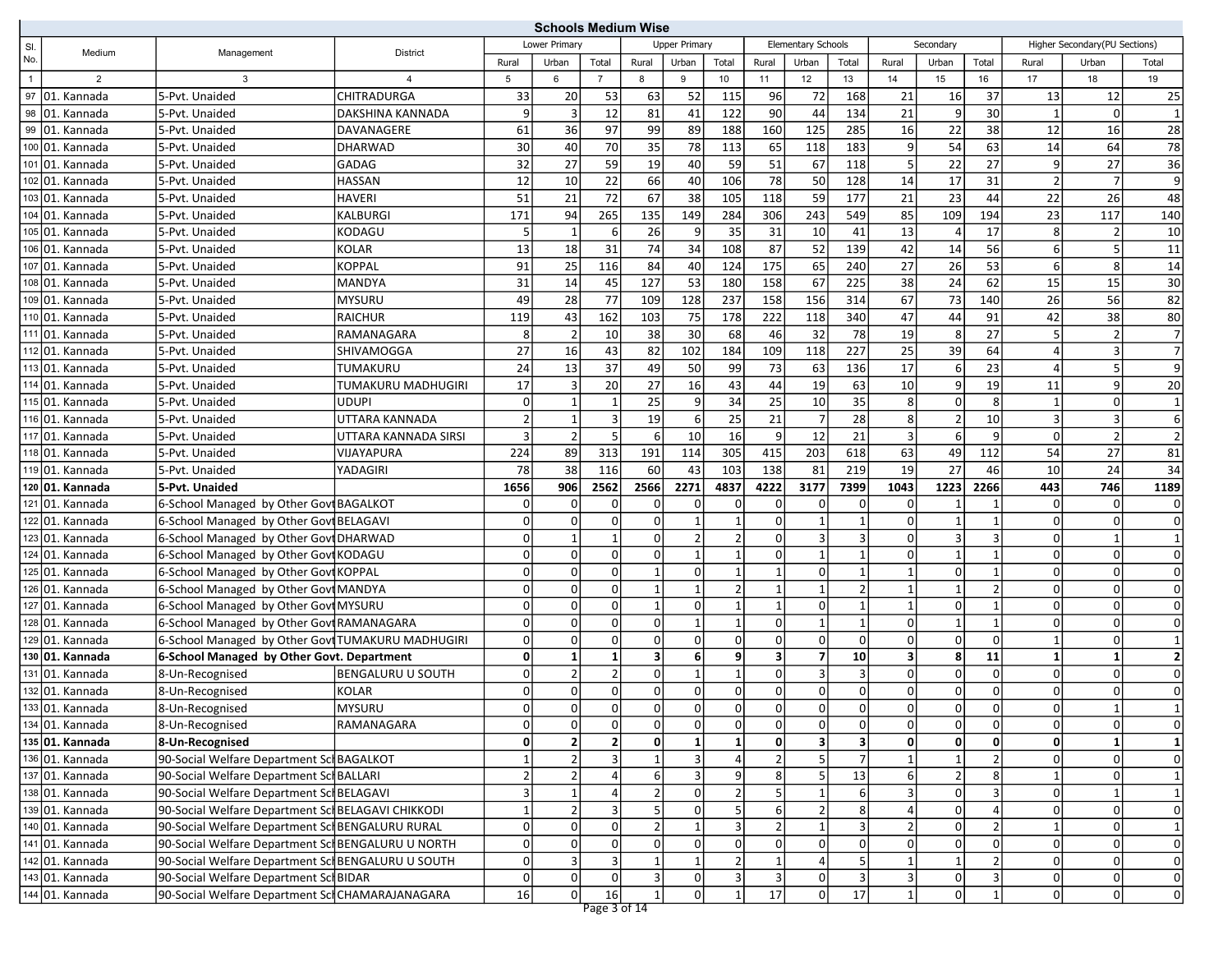|                |                           |                                                      |                          | <b>Schools Medium Wise</b> |                |                  |              |                      |                         |                         |                           |                |                |                |                |                         |                               |                         |
|----------------|---------------------------|------------------------------------------------------|--------------------------|----------------------------|----------------|------------------|--------------|----------------------|-------------------------|-------------------------|---------------------------|----------------|----------------|----------------|----------------|-------------------------|-------------------------------|-------------------------|
| SI.            | Medium                    | Management                                           | District                 |                            | Lower Primary  |                  |              | <b>Upper Primary</b> |                         |                         | <b>Elementary Schools</b> |                |                | Secondary      |                |                         | Higher Secondary(PU Sections) |                         |
| No.            |                           |                                                      |                          | Rural                      | Urban          | Total            | Rural        | Urban                | Total                   | Rural                   | Urban                     | Total          | Rural          | Urban          | Total          | Rural                   | Urban                         | Total                   |
| $\overline{1}$ | 2                         |                                                      |                          | 5                          | 6              | $\overline{7}$   | 8            | 9                    | 10 <sup>1</sup>         | 11                      | 12                        | 13             | 14             | 15             | 16             | 17                      | 18                            | 19                      |
|                | $145$ 01. Kannada         | 90-Social Welfare Department SclCHIKKABALLAPURA      |                          | $\overline{2}$             | 1              | 3                |              | 1                    | $\vert$ 3               | $\overline{4}$          | 2                         | 6              | 2              | $\mathbf 1$    | 3              | 1                       | $\overline{0}$                |                         |
|                | 146 01. Kannada           | 90-Social Welfare Department SclCHIKKAMANGALURU      |                          | 3                          | $\overline{2}$ | 5                |              | $\Omega$             | $\overline{7}$          | 10                      | $\overline{2}$            | 12             | 6              | $\Omega$       | 6              | $\overline{2}$          | $\Omega$                      |                         |
|                | $\sqrt{14701}$ . Kannada  | 90-Social Welfare Department SclCHITRADURGA          |                          | 4                          | $\overline{0}$ | $\overline{a}$   |              |                      | 5 <sup>1</sup>          | 8                       | $\mathbf{1}$              | 9              | 3              | $\mathbf{1}$   |                | $\Omega$                | 0                             |                         |
|                | 148 01. Kannada           | 90-Social Welfare Department Sci DAKSHINA KANNADA    |                          | 8 <sup>1</sup>             | $\mathbf{1}$   | 9                |              | 3                    | 5 <sup>1</sup>          | 10                      | $\overline{4}$            | 14             | $\Omega$       | $\overline{3}$ | $\overline{3}$ | $\Omega$                | 0                             | $\Omega$                |
|                | 149 01. Kannada           | 90-Social Welfare Department Scl DAVANAGERE          |                          | $\overline{2}$             | 1              | $\overline{3}$   |              | $\mathcal{P}$        | 4                       |                         | $\vert$ 3                 |                |                | $\overline{2}$ | .5             | 0                       | $\mathbf 1$                   |                         |
|                | 150 01. Kannada           | 90-Social Welfare Department Sci DHARWAD             |                          | $\Omega$                   | 1              | $\mathbf{1}$     | $\Omega$     | $\mathbf{1}$         | $\mathbf{1}$            | $\mathbf 0$             | $\overline{2}$            | $\overline{2}$ | $\Omega$       | $\mathbf{1}$   | $\mathbf 1$    | $\Omega$                | 0                             | $\Omega$                |
|                | 151 01. Kannada           | 90-Social Welfare Department SclGADAG                |                          | $\overline{a}$             | $\Omega$       | $\overline{2}$   | $\Omega$     | 3                    | $\overline{3}$          | $\overline{2}$          | $\overline{3}$            | 5              |                | $\overline{3}$ | 3              | 0                       | 0                             | $\Omega$                |
|                | 152 01. Kannada           | 90-Social Welfare Department Sch HASSAN              |                          | 3                          | $\Omega$       | $\overline{3}$   |              | $\Omega$             | 5 <sup>1</sup>          | 8                       | $\Omega$                  | 8              |                | $\Omega$       | 5              | $\Omega$                | $\Omega$                      | $\Omega$                |
|                | 153 01. Kannada           | 90-Social Welfare Department Sci HAVERI              |                          | 3                          | 6              | 9                | $\mathbf{1}$ | $\Omega$             | $1\vert$                | $\overline{4}$          | $6 \mid$                  | 10             |                | $\Omega$       | $\mathbf{1}$   | $\Omega$                | 0                             | $\Omega$                |
|                | 154 01. Kannada           | 90-Social Welfare Department Scl KALBURGI            |                          | $\overline{2}$             |                | 3                |              | $\overline{2}$       | $\overline{7}$          | 7                       | $\overline{3}$            | 10             |                | $\overline{3}$ | 5              | 0                       | 0                             | $\Omega$                |
|                | 155 01. Kannada           | 90-Social Welfare Department Scl KODAGU              |                          | $\overline{2}$             | $\Omega$       | $\overline{2}$   | 14           | $\Omega$             | 14                      | 16                      | $\Omega$                  | 16             |                | $\Omega$       | $\overline{2}$ | $\Omega$                | 0                             | $\Omega$                |
|                | 156 01. Kannada           | 90-Social Welfare Department SclKOLAR                |                          | $\Omega$                   | 1              | $\mathbf{1}$     |              | $\overline{2}$       | 4 <sup>1</sup>          | $\overline{2}$          | $\vert$ 3                 | 5              |                | $\overline{2}$ |                | $\Omega$                | 0                             | $\Omega$                |
|                | 157 01. Kannada           | 90-Social Welfare Department SchKOPPAL               |                          | 3                          | $\mathbf{1}$   | $\overline{4}$   |              | $\Omega$             | 2                       | 5                       | $\mathbf{1}$              | 6              |                | $\Omega$       |                | $\Omega$                | $\Omega$                      | $\Omega$                |
|                | 158 01. Kannada           | 90-Social Welfare Department Scl MANDYA              |                          | $\overline{2}$             | $\Omega$       | $\overline{2}$   | 10           | $\overline{2}$       | 12                      | 12                      | 2                         | 14             |                | 2 <sup>1</sup> | 6              | $\mathbf{1}$            | 0                             |                         |
|                | 159 01. Kannada           | 90-Social Welfare Department SchMYSURU               |                          | $\Omega$                   | $\mathbf{1}$   | $\mathbf{1}$     | 15           | $\overline{2}$       | 17                      | 15                      | $\overline{3}$            | 18             |                | 2              | $\Delta$       | $\mathbf{1}$            | 0                             |                         |
|                | 160 01. Kannada           | 90-Social Welfare Department Scl RAICHUR             |                          | 8                          | $\overline{2}$ | 10               |              | 0                    | $\overline{2}$          | 10                      | $\overline{2}$            | 12             |                | $\Omega$       | $\mathcal{P}$  | 0                       |                               |                         |
|                | 161 01. Kannada           | 90-Social Welfare Department Scl RAMANAGARA          |                          | 5 <sup>1</sup>             | $\overline{0}$ | 5                |              | $\mathbf{1}$         | $\sqrt{6}$              | 10                      | $\mathbf{1}$              | 11             |                | $1\vert$       | 6              | $\Omega$                | 0                             | $\Omega$                |
|                | 162 01. Kannada           | 90-Social Welfare Department SclSHIVAMOGGA           |                          | 4                          | $\overline{0}$ | $\overline{4}$   | 12           |                      | 13                      | 16                      |                           | 17             |                | $\mathbf{1}$   | 5              | $\Omega$                | $\mathbf 0$                   | $\Omega$                |
|                | 163 01. Kannada           | 90-Social Welfare Department Scl TUMAKURU            |                          |                            | $\mathfrak{p}$ | $\overline{3}$   |              | 0                    | $\overline{0}$          |                         | 2 <sup>1</sup>            | 3              |                | $\Omega$       | $\Omega$       | $\Omega$                | $\Omega$                      | $\Omega$                |
|                | 164 01. Kannada           | 90-Social Welfare Department SclTUMAKURU MADHUGIRI   |                          | 1                          | $\mathbf{1}$   | $\overline{2}$   |              | $\Omega$             | $1\vert$                | $\overline{2}$          | $\mathbf{1}$              | 3              |                | $\Omega$       | $\mathbf{1}$   | $\Omega$                | $\Omega$                      | $\Omega$                |
|                | 165 01. Kannada           | 90-Social Welfare Department SclUDUPI                |                          | $\mathbf{1}$               | $\Omega$       | $\overline{1}$   | n            | 0                    | $\overline{0}$          | $\overline{1}$          | $\Omega$                  | 1              |                | $\Omega$       | $\Omega$       | $\Omega$                | 0                             | $\Omega$                |
|                | 166 01. Kannada           | 90-Social Welfare Department Sci UTTARA KANNADA      |                          | $\Omega$                   | $\overline{0}$ | $\mathbf 0$      |              |                      | 2 <sup>1</sup>          | $\mathbf{1}$            |                           | $\mathcal{P}$  |                | $\mathbf{1}$   |                | $\Omega$                | 0                             | $\Omega$                |
|                | 167 01. Kannada           | 90-Social Welfare Department SclUTTARA KANNADA SIRSI |                          | $\mathbf{1}$               | $\overline{2}$ | $\overline{3}$   |              | 1                    | $\overline{3}$          | $\overline{3}$          | 3                         | 6              |                | $\mathbf{1}$   | 3              | $\Omega$                |                               |                         |
|                | 168 01. Kannada           | 90-Social Welfare Department SchVIJAYAPURA           |                          | $\overline{2}$             | $\overline{0}$ | $\overline{2}$   |              | $\overline{2}$       | 5 <sup>1</sup>          | 5                       | 2                         |                | 3              | $1\vert$       | $\overline{a}$ | $\Omega$                | $\Omega$                      | $\Omega$                |
|                | 169 01. Kannada           | 90-Social Welfare Department SclYADAGIRI             |                          | $\mathbf{1}$               | $\overline{0}$ | $\overline{1}$   | $\mathbf{1}$ | $\Omega$             | $\mathbf{1}$            | $\overline{2}$          | $\Omega$                  | $\mathfrak{p}$ | $\mathbf{1}$   | $\Omega$       | $\mathbf{1}$   | $\Omega$                | $\Omega$                      | $\Omega$                |
|                | 170 01. Kannada           | 90-Social Welfare Department Schools                 |                          | 83                         | 33             | 116              | 119          | 33                   | 152                     | 202                     | 66                        | 268            | 74             | 29             | 103            | $\overline{7}$          | 4                             | 11                      |
|                | $\boxed{171}$ 01. Kannada | 91-Ministry of Labor                                 | <b>KOLAR</b>             | 0                          | $\overline{0}$ | $\mathbf 0$      | $\Omega$     | $\mathbf 0$          | $\overline{0}$          | $\Omega$                | $\overline{0}$            | $\overline{0}$ | $\Omega$       | $\Omega$       | $\Omega$       | $\Omega$                | $\Omega$                      | $\Omega$                |
|                | 172 01. Kannada           | 91-Ministry of Labor                                 |                          | $\mathbf{0}$               | $\mathbf{0}$   | $\pmb{0}$        | 0            | $\mathbf{0}$         | $\mathbf{0}$            | 0                       | $\mathbf{0}$              | $\mathbf{0}$   | $\Omega$       | $\mathbf{0}$   | 0              | $\mathbf{0}$            | 0                             | $\Omega$                |
|                | 173 01. Kannada           | 92-Kendriya Vidyalaya / Central S(HASSAN             |                          | $\Omega$                   | $\overline{0}$ | $\mathbf 0$      |              | $\Omega$             | $\mathbf{1}$            | $\overline{1}$          | $\overline{0}$            |                |                | $\overline{0}$ |                | $\Omega$                | $\overline{0}$                | $\Omega$                |
|                | 174 01. Kannada           | 92-Kendriya Vidyalaya / Central Schools              |                          | 0                          | $\mathbf{0}$   | $\mathbf{0}$     |              | 0                    | 1                       | $\mathbf{1}$            | 0                         |                |                | $\mathbf{0}$   |                | 0                       | 0                             | 0                       |
|                | $175$ 01. Kannada         | 93-Jawahar Navodaya Vidyala                          | BALLARI                  | $\Omega$                   | $\overline{0}$ | $\overline{0}$   |              | $\Omega$             | $\mathbf{1}$            | $\mathbf{1}$            | $\overline{0}$            | 1              |                | $\Omega$       |                | $\mathbf{1}$            | $\Omega$                      |                         |
|                | $\boxed{176}$ 01. Kannada | 93-Jawahar Navodaya Vidyala                          | <b>BENGALURU RURAL</b>   | $\Omega$                   | $\overline{0}$ | $\mathbf 0$      |              | $\mathbf 0$          | $\mathbf{1}$            | $\overline{1}$          | $\overline{0}$            | $\mathbf 1$    |                | $\Omega$       |                | $\mathbf{1}$            | 0                             |                         |
|                | 177 01. Kannada           | 93-Jawahar Navodaya Vidyala                          | MANDYA                   | $\Omega$                   | $\overline{0}$ | $\pmb{0}$        |              | $\Omega$             | $\mathbf{1}$            | $\mathbf{1}$            | $\Omega$                  | $\mathbf 1$    |                | $\Omega$       | $\mathbf 1$    | $\mathbf{1}$            | $\Omega$                      |                         |
|                | 178 01. Kannada           | 93-Jawahar Navodaya Vidyala                          |                          | $\mathbf{0}$               | $\mathbf{0}$   | $\mathbf{0}$     |              | $\Omega$             | $\overline{\mathbf{3}}$ | $\overline{\mathbf{3}}$ | 0                         |                | 3              | 0              | 3              | $\overline{\mathbf{3}}$ | 0                             |                         |
|                | 179 01. Kannada           |                                                      |                          | 19666                      |                | 2236 21902       | 21485        | 6086                 | 27571 41151             |                         |                           | 8322 49473     | 7072           |                | 3223 10295     | 1547                    | 1363                          | 2910                    |
|                | 180 02. English           | 1-Department of Education                            | <b>BAGALKOT</b>          | 0                          | $\overline{0}$ | 0                |              | 5                    | 8                       | 3                       | 5                         | 8              |                | 5              |                |                         |                               |                         |
|                | 181 02. English           | 1-Department of Education                            | <b>BALLARI</b>           | ŋ                          | $\overline{0}$ | $\overline{0}$   |              | 9 <sup>1</sup>       | 13                      | 4                       | 9 <sub>l</sub>            | 13             |                | 9 <sub>l</sub> | 11             |                         |                               |                         |
|                | 182 02. English           | 1-Department of Education                            | BELAGAVI                 | $\vert$ 3                  | 0              | $\mathbf{3}$     | 3            | $\mathbf{1}$         | 4                       | $6 \mid$                | 1                         | $\overline{7}$ | $\mathbf{1}$   | 1              | 2              | 7                       | 11                            | 8                       |
|                | 183 02. English           | 1-Department of Education                            | <b>BELAGAVI CHIKKODI</b> | $\overline{0}$             | 0              | $\mathsf{o}$     | 2            | $\mathbf 0$          | $\overline{2}$          | $\overline{2}$          | $\overline{0}$            | $\overline{2}$ | $\overline{2}$ | $\mathbf 0$    | $\overline{2}$ | 4                       | $\mathbf{1}$                  | $\overline{\mathbf{5}}$ |
|                | 184 02. English           | 1-Department of Education                            | <b>BENGALURU RURAL</b>   |                            | $\overline{0}$ | $\mathbf{1}$     | 21           |                      | 26                      | 22                      | 5 <sub>l</sub>            | 27             | 22             | 10             | 32             | 8                       | 6 <sup>1</sup>                | 14                      |
|                | 185 02. English           | 1-Department of Education                            | BENGALURU U NORTH        | $\mathbf{1}$               | $\overline{0}$ | $\mathbf{1}$     | 10           | 39                   | 49                      | 11                      | 39                        | 50             |                | 35             | 40             | 0                       | $\overline{7}$                | $\overline{7}$          |
|                | 186 02. English           | 1-Department of Education                            | <b>BENGALURU U SOUTH</b> | $\vert 4 \vert$            | 5              | $\boldsymbol{9}$ | 29           | 98                   | 127                     | 33                      | 103                       | 136            | 15             | 51             | 66             | $\mathbf{1}$            | 10                            | 11                      |
|                | 187 02. English           | 1-Department of Education                            | <b>BIDAR</b>             | 0                          | $\overline{0}$ | $\pmb{0}$        | 3            | 1                    | 4                       | 3                       | 1                         |                | 3              | $\mathbf{1}$   | $\overline{a}$ | $\overline{9}$          | 12                            | 21                      |
|                | 188 02. English           | 1-Department of Education                            | CHAMARAJANAGARA          | 0                          | $\overline{0}$ | $\mathbf 0$      |              | 4                    | 5 <sup>1</sup>          |                         | $\vert$                   |                | 3              | $9\,$          | 12             | 1                       | 1                             | $\overline{2}$          |
|                | 189 02. English           | 1-Department of Education                            | <b>CHIKKABALLAPURA</b>   | $\overline{\mathbf{3}}$    | $\overline{0}$ | 3                | 20           | 7                    | 27                      | 23                      | 7                         | 30             | 14             | 15             | 29             | $6 \mid$                | 5 <sup>1</sup>                | 11                      |
|                | 190 02. English           | 1-Department of Education                            | CHIKKAMANGALURU          | $\overline{0}$             | $\overline{0}$ | $\pmb{0}$        | 53           | 18                   | 71                      | 53                      | 18                        | 71             | 38             | $13$           | 51             | 20                      | 13                            | 33                      |
|                | 191 02. English           | 1-Department of Education                            | <b>CHITRADURGA</b>       | $\overline{2}$             | $\overline{0}$ | $\sqrt{2}$       | 20           | 9                    | 29                      | 22                      | 9                         | 31             | 13             | 12             | 25             | 13                      | 8                             | 21                      |
|                | 192 02. English           | 1-Department of Education                            | DAKSHINA KANNADA         | $\overline{0}$             | οl             | $\overline{0}$   | 37           | 8                    | 45                      | 37                      | 8 <sup>1</sup>            | 45             | 26             | 8 <sup>1</sup> | 34             | 23                      | 5 <sup>1</sup>                | ${\bf 28}$              |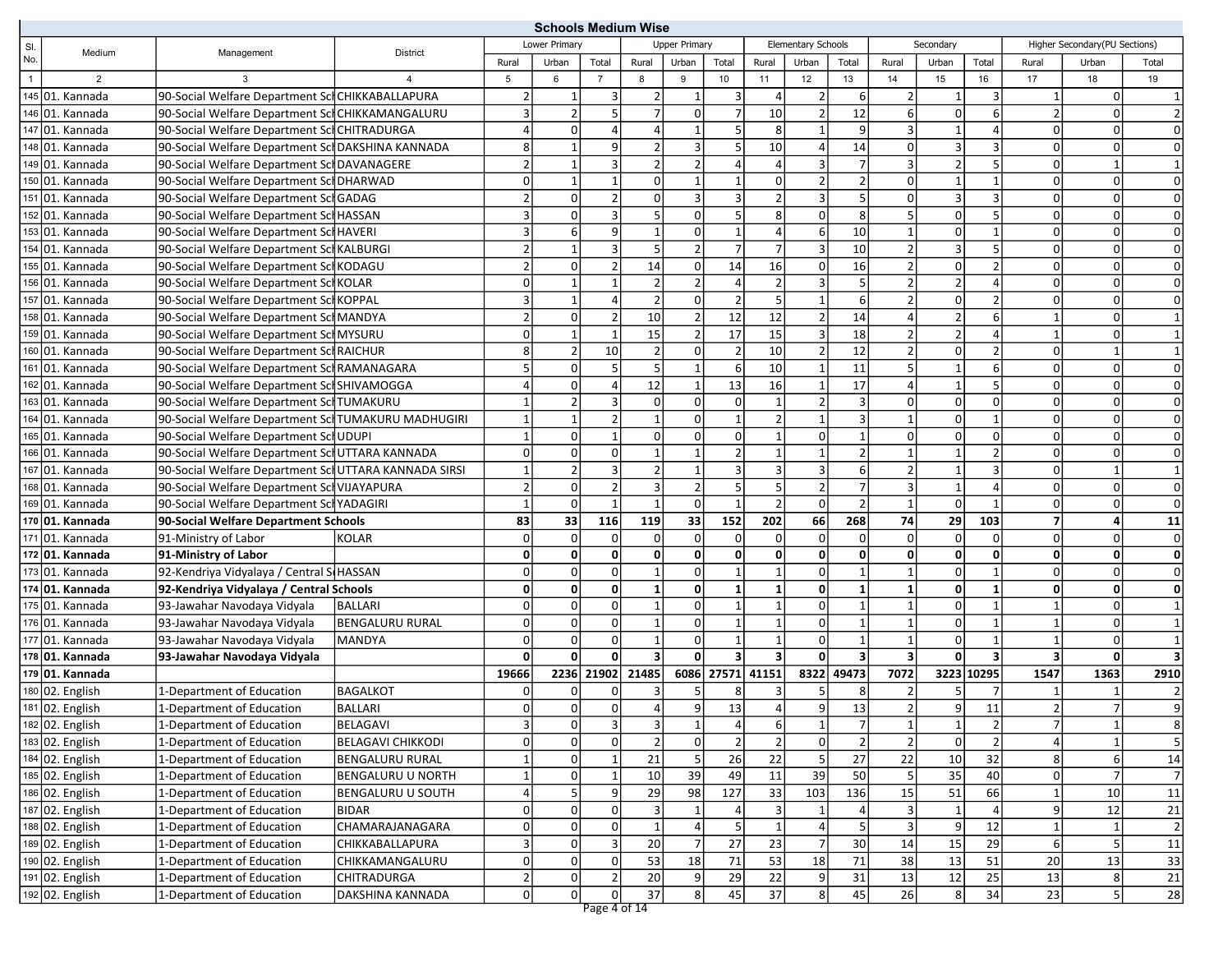|                |                 |                           |                           | <b>Schools Medium Wise</b> |                |                     |                |                         |                |                         |                           |                 |                |                         |                 |                 |                                |                         |
|----------------|-----------------|---------------------------|---------------------------|----------------------------|----------------|---------------------|----------------|-------------------------|----------------|-------------------------|---------------------------|-----------------|----------------|-------------------------|-----------------|-----------------|--------------------------------|-------------------------|
| SI.            | Medium          | Management                | <b>District</b>           |                            | Lower Primarv  |                     |                | <b>Upper Primary</b>    |                |                         | <b>Elementary Schools</b> |                 |                | Secondary               |                 |                 | Higher Secondary (PU Sections) |                         |
| No.            |                 |                           |                           | Rural                      | Urban          | Total               | Rural          | Urban                   | Total          | Rural                   | Urban                     | Total           | Rural          | Urban                   | Total           | Rural           | Urban                          | Total                   |
| $\overline{1}$ | $\overline{2}$  | 3                         | 4                         | 5                          | 6              | $\overline{7}$      | 8              | 9                       | 10             | 11                      | 12                        | 13              | 14             | 15                      | 16              | 17              | 18                             | 19                      |
|                | 193 02. English | 1-Department of Education | DAVANAGERE                | $\overline{0}$             | $\overline{0}$ | 0                   | 24             | 7                       | 31             | 24                      | $\overline{7}$            | 31              | 24             | 14                      | 38              | 16              | 10 <sup>1</sup>                | 26                      |
|                | 194 02. English | 1-Department of Education | <b>DHARWAD</b>            | $1\vert$                   |                | $\overline{2}$      |                | $\overline{2}$          | 5              | $\Delta$                | $\overline{3}$            |                 |                | $\mathbf{1}$            | $\overline{2}$  | $\mathbf{1}$    | $\overline{2}$                 | $\overline{3}$          |
|                | 195 02. English | 1-Department of Education | GADAG                     | $\overline{2}$             | 5 <sup>1</sup> | $\overline{7}$      | $\Omega$       | 10                      | 10             | $\overline{2}$          | 15                        | 17              | $\Omega$       | $\overline{2}$          | $\overline{2}$  | $\overline{0}$  |                                | $\mathbf{1}$            |
|                | 196 02. English | 1-Department of Education | <b>HASSAN</b>             | $\Omega$                   | $\overline{0}$ | $\mathbf 0$         | 20             | 12                      | 32             | 20                      | 12                        | 32              | 45             | 18                      | 63              | 28              | 18                             | 46                      |
|                | 197 02. English | 1-Department of Education | <b>HAVERI</b>             | $\Omega$                   | $\overline{0}$ | 0                   |                | $\overline{0}$          | $\mathbf 1$    | $\mathbf{1}$            | $\Omega$                  | $\mathbf{1}$    | 0              | $\overline{0}$          | $\Omega$        | 1               | 1                              | $\overline{2}$          |
|                | 198 02. English | 1-Department of Education | KALBURGI                  | 1                          | $\overline{0}$ | 1                   |                | $6 \mid$                | 9 <sub>l</sub> | $\overline{4}$          | $6 \mid$                  | 10 <sup>1</sup> | $\overline{2}$ | $\overline{\mathbf{5}}$ | 7               | $\overline{0}$  | $\overline{2}$                 | $\overline{2}$          |
|                | 199 02. English | 1-Department of Education | KODAGU                    | $\Omega$                   | $\Omega$       | 0                   | 6              | $\mathbf{1}$            | $\overline{7}$ | 6                       |                           |                 |                | 2                       | 6               | $\overline{2}$  | $\overline{2}$                 | $\overline{a}$          |
|                | 200 02. English | 1-Department of Education | <b>KOLAR</b>              | $\overline{\mathbf{3}}$    | 0              | $\overline{3}$      | 13             | $\overline{5}$          | 18             | 16                      | 5                         | 21              | 23             | 18                      | 41              | 12              | 13                             | 25                      |
|                | 201 02. English | 1-Department of Education | <b>KOPPAL</b>             | $1\vert$                   | $\Omega$       | 1                   | 8              | $\overline{7}$          | 15             | 9                       | $\overline{7}$            | 16              | $\mathbf 1$    | $\overline{4}$          | 5               | $\overline{4}$  | 0                              | $\overline{4}$          |
|                | 202 02. English | 1-Department of Education | <b>MANDYA</b>             | $\Omega$                   | $\overline{0}$ | 0                   | 11             | 3                       | 14             | 11                      | $\overline{3}$            | 14              | 16             | 10                      | 26              | 13              | $\overline{7}$                 | 20                      |
|                | 203 02. English | 1-Department of Education | <b>MYSURU</b>             | 1                          | $\mathbf{1}$   | $\overline{2}$      |                | 17                      | 20             | $\overline{4}$          | 18                        | 22              | 15             | 19                      | 34              | 8 <sup>1</sup>  | 11                             | 19                      |
|                | 204 02. English | 1-Department of Education | <b>RAICHUR</b>            | $\Omega$                   | 3              | 3                   |                | 5 <sup>1</sup>          | 8              | 3                       | 8                         | 11              | 3              | $\overline{3}$          | 6               | $\overline{0}$  | 0                              | $\mathbf 0$             |
|                | 205 02. English | 1-Department of Education | RAMANAGARA                | $\Omega$                   | $\Omega$       | $\mathbf 0$         | 12             | $\overline{4}$          | 16             | $\overline{12}$         |                           | 16              | 13             | 8                       | 21              | $\overline{7}$  | 4                              | 11                      |
|                | 206 02. English | 1-Department of Education | SHIVAMOGGA                | $\overline{2}$             | $\Omega$       | $\overline{2}$      | 40             | 22                      | 62             | 42                      | 22                        | 64              | 38             | 19                      | 57              | 20              | 15                             | 35                      |
|                | 207 02. English | 1-Department of Education | TUMAKURU                  | 20                         | $\overline{0}$ | 20                  | 47             | 13                      | 60             | 67                      | 13                        | 80              | 28             | 11                      | 39              | 21              | 8                              | 29                      |
|                | 208 02. English | 1-Department of Education | <b>TUMAKURU MADHUGIRI</b> | $\vert$ 3                  | $\overline{0}$ | 3                   | 14             | 5 <sup>1</sup>          | 19             | 17                      | 5                         | 22              | 16             | 8                       | 24              | 8               | 5                              | $\overline{13}$         |
|                | 209 02. English | 1-Department of Education | <b>UDUPI</b>              | 0                          | $\overline{0}$ | $\mathbf 0$         | 60             | 8 <sup>1</sup>          | 68             | 60                      | 8 <sup>1</sup>            | 68              | 52             | 11                      | 63              | 28              | $\vert$                        | 32                      |
|                | 210 02. English | 1-Department of Education | UTTARA KANNADA            | 0                          | $\Omega$       | 0                   | 8              | $\overline{7}$          | 15             | 8                       | $\overline{7}$            | 15              | $\mathbf 1$    | 3                       | 4               | 3               | $\overline{2}$                 | $\overline{\mathbf{5}}$ |
|                | 211 02. English | 1-Department of Education | UTTARA KANNADA SIRSI      | $\Omega$                   | $\Omega$       | 0                   |                | $\overline{7}$          | 12             |                         |                           | 12              | $\Omega$       | $\mathbf{1}$            |                 | $\overline{2}$  | 3                              | 5                       |
|                | 212 02. English | 1-Department of Education | <b>VIJAYAPURA</b>         | $\Omega$                   | $\overline{0}$ | $\mathbf 0$         | $\Delta$       | $\overline{3}$          | $\overline{7}$ | $\overline{4}$          | $\overline{3}$            | $\overline{7}$  | 3              | $\overline{4}$          | $\overline{7}$  | $\overline{0}$  | $\overline{2}$                 | $\overline{2}$          |
|                | 213 02. English | 1-Department of Education | YADAGIRI                  | $\Omega$                   | $\overline{0}$ | $\mathbf 0$         |                | $\overline{2}$          | 3              | $\mathbf{1}$            | $\overline{2}$            | $\overline{3}$  |                | $\overline{2}$          | 3               | $\overline{3}$  | 5                              | 8                       |
|                | 214 02. English | 1-Department of Education |                           | 48                         | 15             | 63                  | 492            | 350                     | 842            | 540                     | 365                       | 905             | 432            | 332                     | 764             | 272             | 192                            | 464                     |
|                | 215 02. English | 2-Tribal Welfare Dept.    | <b>HASSAN</b>             | 0                          | $\overline{0}$ | 0                   |                | $\overline{0}$          |                | $\mathbf{1}$            | $\Omega$                  |                 |                | $\overline{0}$          | $\mathbf 1$     | <sup>0</sup>    | 0                              | $\mathbf 0$             |
|                | 216 02. English | 2-Tribal Welfare Dept.    | <b>MYSURU</b>             | $\Omega$                   | $\Omega$       | $\mathbf 0$         |                | $\Omega$                |                | $\mathbf{1}$            | $\Omega$                  |                 |                | $\overline{0}$          |                 | $\overline{0}$  | $\mathbf 0$                    | $\mathbf 0$             |
|                | 217 02. English | 2-Tribal Welfare Dept.    |                           | 0                          | $\mathbf{0}$   | $\mathbf{0}$        | $\overline{2}$ | $\mathbf{0}$            | $\overline{2}$ | $\overline{\mathbf{2}}$ | $\mathbf{0}$              | 2               | $\overline{2}$ | $\mathbf{0}$            | $\overline{2}$  | 0               | $\mathbf{0}$                   | $\mathbf 0$             |
|                | 218 02. English | 3-Local body              | <b>BENGALURU U NORTH</b>  | $\Omega$                   | 0              | $\mathbf 0$         | $\Omega$       |                         | $\mathbf{1}$   | $\mathbf 0$             |                           | 1               | $\Omega$       | 14                      | 14              | $\overline{0}$  | 3                              | 3                       |
|                | 219 02. English | 3-Local body              | BENGALURU U SOUTH         | $\Omega$                   | $\overline{0}$ | 0                   | $\Omega$       | $\overline{\mathbf{3}}$ | 3              | $\mathbf 0$             | 3                         | 3               | 0              | 15                      | 15              | <sup>0</sup>    | $\overline{7}$                 | $\overline{7}$          |
|                | 220 02. English | 3-Local body              | <b>BIDAR</b>              | $\overline{0}$             | $\overline{0}$ | $\mathbf 0$         | n              |                         | 1              | $\mathbf 0$             | 1                         |                 | 0              | $\mathbf 0$             | $\Omega$        | $\overline{0}$  | 0                              | $\mathsf{O}$            |
|                | 221 02. English | 3-Local body              |                           | 0                          | $\mathbf{0}$   | $\mathbf 0$         | $\mathbf{0}$   | 5 <sup>1</sup>          | 5              | $\mathbf 0$             | 5 <sup>1</sup>            | 5               | 0              | 29                      | 29              | $\mathbf{0}$    | 10 <sup>1</sup>                | 10                      |
|                | 222 02. English | 4-Pvt. Aided              | <b>BAGALKOT</b>           | $\overline{0}$             |                | $\mathbf{1}$        | $\Omega$       | 3                       | 3              | $\mathbf 0$             |                           |                 | $\Omega$       | $\mathbf{1}$            |                 | $\overline{0}$  | 4                              | $\overline{4}$          |
|                | 223 02. English | 4-Pvt. Aided              | <b>BALLARI</b>            | $\overline{0}$             | $\overline{0}$ | $\mathbf 0$         | $\Omega$       | 2 <sup>1</sup>          | 2              | $\mathbf 0$             | $\overline{2}$            |                 | $\overline{2}$ | 8                       | 10              | $\overline{0}$  | 8                              | 8                       |
|                | 224 02. English | 4-Pvt. Aided              | <b>BELAGAVI</b>           | $\Omega$                   | $\overline{0}$ | 0                   |                | $6 \mid$                | $\overline{7}$ | $\overline{1}$          | $6 \mid$                  | 7               | $\Omega$       | 8 <sup>1</sup>          | 8               | 5               | 10                             | 15                      |
|                | 225 02. English | 4-Pvt. Aided              | <b>BELAGAVI CHIKKODI</b>  | $\Omega$                   | $\overline{0}$ | 0                   | $\Omega$       | $\Omega$                | $\overline{0}$ | $\mathbf 0$             | $\Omega$                  | $\Omega$        |                | $\Omega$                | $\mathbf{1}$    | 11              | 11                             | 22                      |
|                | 226 02. English | 4-Pvt. Aided              | <b>BENGALURU RURAL</b>    | $\Omega$                   | $\Omega$       | 0                   | $\Omega$       | $\vert$ 1               | 1              | $\mathbf 0$             | $\mathbf{1}$              | $\mathbf 1$     | 3              | $\overline{4}$          | 7               | <sup>0</sup>    | 1                              | $\overline{1}$          |
|                | 227 02. English | 4-Pvt. Aided              | <b>BENGALURU U NORTH</b>  | $\overline{0}$             | $\Omega$       | 0                   |                | $\overline{23}$         | 23             | $\mathbf 0$             | 23                        | 23              | $\Omega$       | 52                      | 52              | $\mathbf{1}$    | $\overline{12}$                | 13                      |
|                | 228 02. English | 4-Pvt. Aided              | <b>BENGALURU U SOUTH</b>  | $\Omega$                   | $\mathbf{1}$   | $\mathbf{1}$        |                | 35                      | 36             | $\overline{1}$          | 36                        | 37              | $\Delta$       | 68                      | 72              | $\overline{0}$  | 4                              | $\overline{4}$          |
|                | 229 02. English | 4-Pvt. Aided              | <b>BIDAR</b>              | οI                         | $\Omega$       | $\Omega$            |                | $\Omega$                | $\Omega$       | $\Omega$                | $\Omega$                  | $\Omega$        | $\Omega$       | $\mathbf{1}$            |                 | 8               | 22                             | 30                      |
|                | 230 02. English | 4-Pvt. Aided              | CHAMARAJANAGARA           | 0                          | 0              | $\overline{0}$      | 11             | $\overline{0}$          | 1              | 1                       | 0                         | $\vert$ 1       | $\mathbf{1}$   | 3                       | $\vert 4 \vert$ | $\overline{2}$  | 0                              | $\overline{2}$          |
|                | 231 02. English | 4-Pvt. Aided              | CHIKKABALLAPURA           | $\overline{0}$             | $\overline{0}$ | $\overline{0}$      | $\overline{3}$ | $1\overline{ }$         | $\overline{4}$ | 3                       | $\mathbf{1}$              |                 | 9              | $\overline{8}$          | 17              | $\overline{3}$  | 2 <sup>1</sup>                 |                         |
|                | 232 02. English | 4-Pvt. Aided              | CHIKKAMANGALURU           | $\Omega$                   | $\overline{0}$ | $\overline{0}$      |                | $\overline{2}$          | 3              | $\mathbf{1}$            |                           |                 | 6              | $\overline{7}$          | 13              | $6 \mid$        | $\overline{7}$                 | 13                      |
|                | 233 02. English | 4-Pvt. Aided              | CHITRADURGA               | $\overline{0}$             | $\overline{0}$ | 0                   |                | 5 <sup>1</sup>          |                |                         | 5 <sup>1</sup>            |                 |                | $6 \mid$                | 13              | $6 \mid$        | 8 <sup>1</sup>                 | 14                      |
|                | 234 02. English | 4-Pvt. Aided              | DAKSHINA KANNADA          | $\overline{0}$             | $\overline{0}$ | $\mathbf 0$         | 4              | $6 \overline{6}$        | 10             | $\overline{4}$          | 6                         | 10              | 3              | 21                      | 24              | 20              | 18                             | 38                      |
|                | 235 02. English | 4-Pvt. Aided              | DAVANAGERE                | $\Omega$                   | $\overline{0}$ | $\overline{0}$      | 3              | $\overline{0}$          | 3              | 3                       | $\mathbf 0$               | 3               | $\overline{4}$ | 3                       | $\overline{7}$  | 5 <sub>l</sub>  | 9 <sub>l</sub>                 | 14                      |
|                | 236 02. English | 4-Pvt. Aided              | DHARWAD                   | 0                          | $\overline{0}$ | 0                   |                | 12                      | 13             | $\mathbf{1}$            | 12                        | 13              | $\overline{2}$ | 16                      | 18              | $\overline{0}$  | 10                             | 10                      |
|                | 237 02. English | 4-Pvt. Aided              | GADAG                     | 0                          | $\Omega$       | $\mathbf 0$         |                | 5 <sub>l</sub>          | 5              | 0                       | 5 <sup>1</sup>            | 5               | 0              | $\overline{\mathbf{3}}$ | 3               | $1\overline{ }$ | 3                              | $\overline{4}$          |
|                | 238 02. English | 4-Pvt. Aided              | <b>HASSAN</b>             | $\Omega$                   | 0              | 0                   |                |                         |                |                         |                           |                 | 0              | 10                      | 10              | 7 <sup>1</sup>  | 14                             | 21                      |
|                | 239 02. English | 4-Pvt. Aided              | <b>HAVERI</b>             | $\overline{0}$             | $\overline{0}$ | $\mathsf{O}\xspace$ | 0              | $\mathbf{2}$            | $\overline{2}$ | $\mathbf 0$             | $\overline{2}$            | $\overline{2}$  | 0              | $\circ$                 | 0               | $\mathbf{1}$    | 3                              | $\overline{4}$          |
|                | 240 02. English | 4-Pvt. Aided              | KALBURGI                  | 0                          | 1              | $\mathbf 1$         |                | 5 <sub>l</sub>          | $6\vert$       | $\mathbf 1$             | $6\vert$                  | 7               | 0              | 7                       | $\overline{7}$  | $\overline{0}$  | 1                              | $\mathbf 1$             |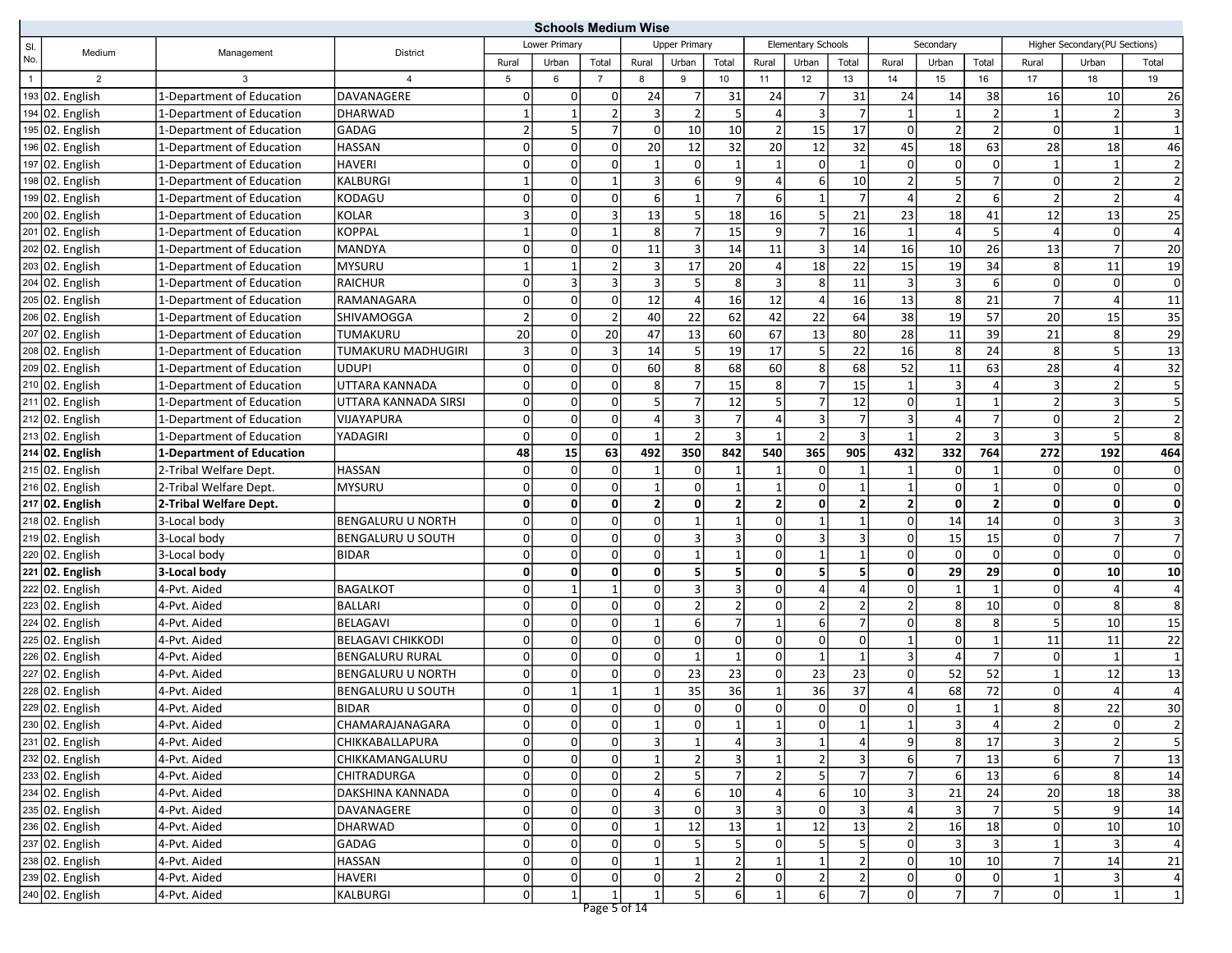|              |                                 |                | <b>Schools Medium Wise</b> |                |                |                |              |                      |                         |                |                           |                |                |                |                |                         |                               |                 |
|--------------|---------------------------------|----------------|----------------------------|----------------|----------------|----------------|--------------|----------------------|-------------------------|----------------|---------------------------|----------------|----------------|----------------|----------------|-------------------------|-------------------------------|-----------------|
| SI.          | Medium                          | Management     | <b>District</b>            |                | Lower Primarv  |                |              | <b>Upper Primary</b> |                         |                | <b>Elementary Schools</b> |                |                | Secondary      |                |                         | Higher Secondary(PU Sections) |                 |
| No.          |                                 |                |                            | Rural          | Urban          | Total          | Rural        | Urban                | Total                   | Rural          | Urban                     | Total          | Rural          | Urban          | Total          | Rural                   | Urban                         | Total           |
| $\mathbf{1}$ | $\overline{2}$                  | 3              | $\overline{4}$             | 5              | 6              | $\overline{7}$ | 8            | 9                    | 10                      | 11             | 12                        | 13             | 14             | 15             | 16             | 17                      | 18                            | 19              |
|              | 241 02. English                 | 4-Pvt. Aided   | KODAGU                     | 0              | $\overline{0}$ | 0              |              | 2                    | $\lvert 3 \rvert$       | 1              | $\overline{2}$            | 3              | 4              | $\vert$        | 8              | $\lvert 3 \rvert$       | 0l                            | $\overline{3}$  |
|              | 242 02. English                 | 4-Pvt. Aided   | <b>KOLAR</b>               | $\overline{0}$ | $\mathbf 0$    | $\mathbf 0$    |              | $\overline{3}$       | $\overline{5}$          | $\overline{2}$ | $\overline{3}$            |                | 8              | 10             | 18             | $\mathbf{1}$            | 6                             | $\overline{7}$  |
|              | 243 02. English                 | 4-Pvt. Aided   | <b>KOPPAL</b>              | 0              | $\mathbf 0$    | $\mathbf 0$    |              | $\mathbf{1}$         | 2 <sup>1</sup>          | $\overline{1}$ | $\mathbf{1}$              | $\mathfrak{p}$ |                | $\mathbf{1}$   | $\overline{2}$ | $\Omega$                | 0                             | $\mathbf 0$     |
|              | 244 02. English                 | 4-Pvt. Aided   | <b>MANDYA</b>              | 0              | $\overline{2}$ | $\overline{2}$ |              | $\overline{2}$       | 6 <sup>1</sup>          | $\overline{4}$ | $\vert$                   | 8              | 3              | 8              | 11             | $\overline{2}$          | 3                             | 5               |
|              | 245 02. English                 | 4-Pvt. Aided   | <b>MYSURU</b>              | 0              | $\overline{2}$ | $\overline{2}$ |              | 8                    | 11                      | 3              | 10                        | 13             | $\overline{2}$ | 37             | 39             | $\overline{2}$          | 4                             | 6               |
|              | 246 02. English                 | 4-Pvt. Aided   | <b>RAICHUR</b>             | 0              | 3              | $\mathsf 3$    |              | 2                    | $\overline{3}$          | $\overline{1}$ | 5 <sup>1</sup>            | $6 \mid$       | 0              | $\overline{2}$ | $\overline{2}$ | $\overline{0}$          | 0                             | $\mathbf 0$     |
|              | 247 02. English                 | 4-Pvt. Aided   | RAMANAGARA                 | 0              | $\Omega$       | $\pmb{0}$      | $\Omega$     | $\overline{0}$       | 0                       | $\mathbf 0$    | οI                        | $\Omega$       |                | 5 <sup>1</sup> | 6              | $\overline{\mathbf{3}}$ | 4                             | $\overline{7}$  |
|              | 248 02. English                 | 4-Pvt. Aided   | SHIVAMOGGA                 | 0              | $\mathbf 0$    | $\mathbf 0$    |              | 10                   | 15                      | 5              | 10                        | 15             | $\overline{3}$ | 18             | 21             | $\overline{2}$          | 4                             | 6               |
|              | $249$ 02. English               | 4-Pvt. Aided   | TUMAKURU                   | 0              | $\mathbf 0$    | $\pmb{0}$      |              | $\mathbf 0$          | $\mathbf{1}$            | $\overline{1}$ | οI                        | $\mathbf{1}$   | 5              | 14             | 19             | 23                      | 23                            | 46              |
|              | 250 02. English                 | 4-Pvt. Aided   | TUMAKURU MADHUGIRI         | 0              | $\mathbf 0$    | $\mathbf 0$    | 0            | 0                    | οl                      | $\mathbf 0$    | $\Omega$                  | $\overline{0}$ | $\mathbf 1$    | $\overline{3}$ | $\overline{4}$ | 1                       | $\mathbf{1}$                  | $\overline{2}$  |
|              | 251 02. English                 | 4-Pvt. Aided   | <b>UDUPI</b>               | 0              | $\mathbf 0$    | $\mathbf 0$    |              |                      | $\overline{2}$          |                | $\mathbf{1}$              |                |                | $\overline{4}$ | 8              | 4                       | Δ                             | 8               |
|              | 252 02. English                 | 4-Pvt. Aided   | UTTARA KANNADA             | 0              | $\Omega$       | $\overline{0}$ | <sup>0</sup> | $6 \mid$             | $6 \mid$                | $\mathbf 0$    | $6 \mid$                  | 6              | 0              | 8              | 8              | $\overline{7}$          | $6 \mid$                      | 13              |
|              | 253 02. English                 | 4-Pvt. Aided   | UTTARA KANNADA SIRSI       | 0              | $\mathbf 0$    | $\mathbf 0$    | $\Omega$     | 3                    | $\overline{\mathbf{3}}$ | $\mathbf 0$    | $\vert$ 3                 | 3              | 0              | 5 <sub>5</sub> | 5              | $\Omega$                | 4                             | $\overline{4}$  |
|              | 254 02. English                 | 4-Pvt. Aided   | VIJAYAPURA                 | $\Omega$       | $\mathbf 0$    | $\pmb{0}$      | $\Omega$     | $\overline{4}$       | $\vert 4 \vert$         | $\mathbf 0$    | $\vert$                   |                | $\mathbf 1$    | 5 <sup>1</sup> | 6              | $\mathbf{1}$            | $6 \mid$                      | $\overline{7}$  |
|              | 255 02. English                 | 4-Pvt. Aided   | YADAGIRI                   | 0              | $\mathbf 0$    | $\pmb{0}$      | $\Omega$     | 1                    | 1                       | $\mathbf 0$    | $\mathbf{1}$              | 1              | 0              | $\Omega$       | $\Omega$       | $\overline{0}$          | $\overline{2}$                | $\overline{2}$  |
|              | 256 02. English                 | 4-Pvt. Aided   |                            | $\mathbf{0}$   | 10             | 10             | 38           | 152                  | 190                     | 38             | 162                       | 200            | 75             | 350            | 425            | 125                     | 214                           | 339             |
|              | 257 02. English                 | 5-Pvt. Unaided | <b>BAGALKOT</b>            | 47             | 31             | 78             | 34           | 68                   | 102                     | 81             | 99                        | 180            | 19             | 50             | 69             | 8 <sup>1</sup>          | 17                            | 25              |
|              | 258 02. English                 | 5-Pvt. Unaided | <b>BALLARI</b>             | 45             | 59             | 104            | 68           | 178                  | 246                     | 113            | 237                       | 350            | 53             | 132            | 185            | 8 <sup>1</sup>          | 39                            | 47              |
|              | 259 02. English                 | 5-Pvt. Unaided | <b>BELAGAVI</b>            | 24             | 22             | 46             | 47           | 75                   | 122                     | 71             | 97                        | 168            | 30             | 62             | 92             | 17                      | 28                            | 45              |
|              | $260$ 02. English               | 5-Pvt. Unaided | <b>BELAGAVI CHIKKODI</b>   | 52             | 26             | 78             | 43           | 46                   | 89                      | 95             | $\overline{72}$           | 167            | 27             | 39             | 66             | 34                      | 23                            | $\overline{57}$ |
|              | 261 02. English                 | 5-Pvt. Unaided | <b>BENGALURU RURAL</b>     | 19             | 8              | 27             | 105          | 65                   | 170                     | 124            | 73                        | 197            | 70             | 56             | 126            | 9                       | 17                            | 26              |
|              | 262 02. English                 | 5-Pvt. Unaided | <b>BENGALURU U NORTH</b>   | 16             | 121            | 137            | 93           | 942                  | 1035                    | 109            | 1063                      | 1172           | 79             | 743            | 822            | 11                      | 209                           | 220             |
|              | 263 02. English                 | 5-Pvt. Unaided | <b>BENGALURU U SOUTH</b>   | 41             | 163            | 204            | 195          | 1300                 | 1495                    | 236            | 1463                      | 1699           | 147            | 991            | 1138           | 34                      | 583                           | 617             |
|              | 264 02. English                 | 5-Pvt. Unaided | <b>BIDAR</b>               | 18             | 33             | 51             | 29           | 91                   | 120                     | 47             | 124                       | 171            | 17             | 68             | 85             | 26                      | 79                            | 105             |
|              | 265 02. English                 | 5-Pvt. Unaided | CHAMARAJANAGARA            | $\overline{7}$ | 5              | 12             | 22           | 33                   | 55                      | 29             | 38                        | 67             | 12             | 31             | 43             | 1                       | 8                             | $\overline{9}$  |
|              | 266 02. English                 | 5-Pvt. Unaided | CHIKKABALLAPURA            | 14             | 8              | 22             | 92           | 78                   | 170                     | 106            | 86                        | 192            | 62             | 51             | 113            | 18                      | 49                            | 67              |
|              | 267 02. English                 | 5-Pvt. Unaided | CHIKKAMANGALURU            | 13             | 22             | 35             | 70           | 66                   | 136                     | 83             | 88                        | 171            | 43             | 45             | 88             | 10                      | 20                            | $\overline{30}$ |
|              | 268 02. English                 | 5-Pvt. Unaided | CHITRADURGA                | 11             | $\overline{7}$ | 18             | 64           | 94                   | 158                     | 75             | 101                       | 176            | 37             | 63             | 100            | $\overline{7}$          | 10                            | $\overline{17}$ |
|              | 269 02. English                 | 5-Pvt. Unaided | DAKSHINA KANNADA           | 20             | 9              | 29             | 153          | 120                  | 273                     | 173            | 129                       | 302            | 129            | 107            | 236            | 60                      | 55                            | 115             |
|              | 270 02. English                 | 5-Pvt. Unaided | DAVANAGERE                 | 25             | 34             | 59             | 70           | 135                  | 205                     | 95             | 169                       | 264            | 35             | 90             | 125            | 12                      | 24                            | 36              |
|              | 271 02. English                 | 5-Pvt. Unaided | <b>DHARWAD</b>             | 9              | 36             | 45             | 21           | 144                  | 165                     | 30             | 180                       | 210            | 11             | 108            | 119            | $6 \mid$                | 105                           | 111             |
|              | 272 02. English                 | 5-Pvt. Unaided | GADAG                      | 17             | 32             | 49             | 14           | 50                   | 64                      | 31             | 82                        | 113            | 8              | 37             | 45             | 3                       | 14                            | 17              |
|              | 273 02. English                 | 5-Pvt. Unaided | <b>HASSAN</b>              | 17             | 17             | 34             | 99           | 102                  | 201                     | 116            | 119                       | 235            | 48             | 70             | 118            | 14                      | 32                            | 46              |
|              | 274 02. English                 | 5-Pvt. Unaided | <b>HAVERI</b>              | 28             | 23             | 51             | 36           | 54                   | 90                      | 64             | 77                        | 141            | 21             | 39             | 60             | $\overline{7}$          | $\overline{23}$               | 30              |
|              | 275 02. English                 | 5-Pvt. Unaided | KALBURGI                   | 23             | 64             | 87             | 25           | 161                  | 186                     | 48             | 225                       | 273            | 18             | 122            | 140            | 11                      | 45                            | 56              |
|              | 276 02. English                 | 5-Pvt. Unaided | KODAGU                     | 13             |                | 18             | 72           | 17                   | 89                      | 85             | 22                        | 107            | 55             | 13             | 68             | 28                      | 6                             | 34              |
|              | 277 02. English                 | 5-Pvt. Unaided | <b>KOLAR</b>               | 32             | 25             | 57             | 117          | 107                  | 224                     | 149            | 132                       | 281            | 83             | 71             | 154            | 17                      | 36                            | 53              |
|              | 278 02. English                 | 5-Pvt. Unaided | KOPPAL                     | 30             | 23             | 53             | 39           | 36                   | 75                      | 69             | 59 J                      | 128            | 30             | 25             | 55             | $\lvert 3 \rvert$       | 4                             | 7               |
|              | 279 02. English                 | 5-Pvt. Unaided | <b>MANDYA</b>              | 19             | 10             | 29             | 108          | 74                   | 182                     | 127            | 84                        | 211            | 58             | 57             | 115            | 19                      | 12                            | 31              |
|              | 280 02. English                 | 5-Pvt. Unaided | <b>MYSURU</b>              | 46             | 24             | 70             | 137          | 228                  | 365                     | 183            | 252                       | 435            | 87             | 189            | 276            | 31                      | 67                            | 98              |
|              | 281 02. English                 | 5-Pvt. Unaided | RAICHUR                    | 52             | 47             | 99             | 49           | 85                   | 134                     | 101            | 132                       | 233            | 28             | 65             | 93             | $\overline{2}$          | 17                            | 19              |
|              | 282 02. English                 | 5-Pvt. Unaided | RAMANAGARA                 | 19             | 6              | 25             | 74           | 77                   | 151                     | 93             | 83                        | 176            | 45             | 52             | 97             | 15                      | 11                            | 26              |
|              | 283 02. English                 | 5-Pvt. Unaided | SHIVAMOGGA                 | 11             | 14             | 25             | 72           | 134                  | 206                     | 83             | 148                       | 231            | 47             | 93             | 140            | 11                      | 19                            | 30              |
|              | $\sqrt{284\sqrt{02}}$ . English | 5-Pvt. Unaided | TUMAKURU                   | 19             | 10             | 29             | 73           | 119                  | 192                     | 92             | 129                       | 221            | 41             | 80             | 121            | 11                      | 32                            | 43              |
|              | 285 02. English                 | 5-Pvt. Unaided | TUMAKURU MADHUGIRI         | 16             |                | 20             | 42           | 38                   | 80                      | 58             | 42                        | 100            | 17             | 29             | 46             | $\vert$                 | 14                            | 18              |
|              | 286 02. English                 | 5-Pvt. Unaided | <b>UDUPI</b>               | 19             |                | 24             | 94           | 31                   | 125                     | 113            | 36                        | 149            | 79             | 25             | 104            | 32                      | 18                            | 50              |
|              | 287 02. English                 | 5-Pvt. Unaided | UTTARA KANNADA             | 12             |                | 16             | 35           | 20                   | 55                      | 47             | 24                        | 71             | 25             | 20             | 45             | 9                       | 7                             | 16              |
|              | 288 02. English                 | 5-Pvt. Unaided | UTTARA KANNADA SIRSI       | 5 <sup>1</sup> | 3              | $\bf 8$        | 15           | 19                   | 34                      | 20             | 22                        | 42             | 12             | 16             | 28             | $\vert$ 1               | 5 <sup>1</sup>                | 6               |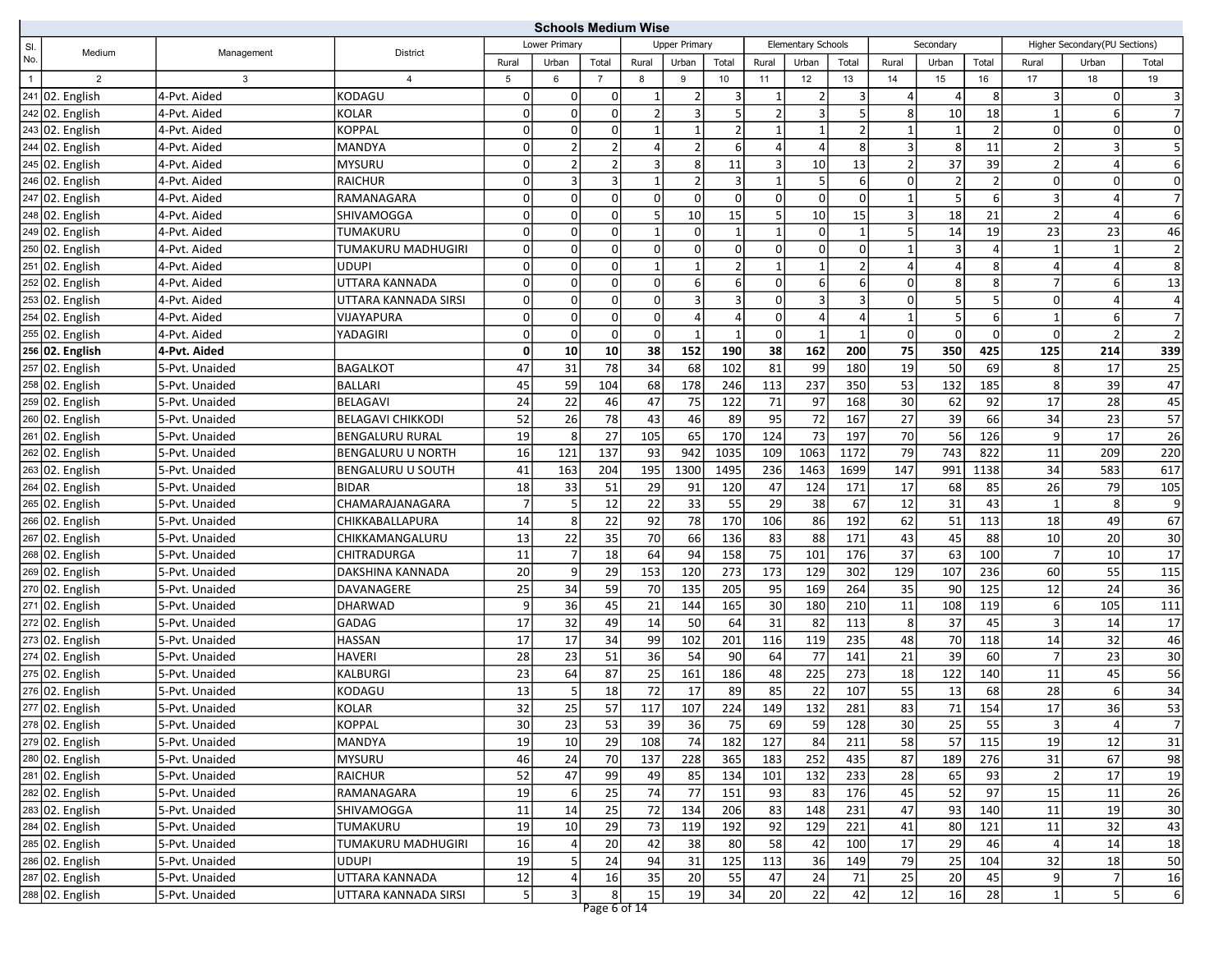|                |                   |                                                     |                          | <b>Schools Medium Wise</b> |                 |                         |                 |                         |                 |                 |                    |                         |                |                 |                 |                |                               |                         |
|----------------|-------------------|-----------------------------------------------------|--------------------------|----------------------------|-----------------|-------------------------|-----------------|-------------------------|-----------------|-----------------|--------------------|-------------------------|----------------|-----------------|-----------------|----------------|-------------------------------|-------------------------|
| SI.            | Medium            | Management                                          | <b>District</b>          |                            | Lower Primarv   |                         |                 | <b>Upper Primary</b>    |                 |                 | Elementary Schools |                         |                | Secondary       |                 |                | Higher Secondary(PU Sections) |                         |
| No.            |                   |                                                     |                          | Rural                      | Urban           | Total                   | Rural           | Urban                   | Total           | Rural           | Urban              | Total                   | Rural          | Urban           | Total           | Rural          | Urban                         | Total                   |
| $\overline{1}$ | $\overline{2}$    | 3                                                   | 4                        | 5                          | 6               | $\overline{7}$          | 8               | 9                       | 10              | 11              | 12                 | 13                      | 14             | 15              | 16              | 17             | 18                            | 19                      |
|                | 289 02. English   | 5-Pvt. Unaided                                      | VIJAYAPURA               | 54                         | 35              | 89                      | 53              | 95                      | 148             | 107             | 130                | 237                     | 33             | 57              | 90              | 28             | 25                            | 53                      |
|                | 290 02. English   | 5-Pvt. Unaided                                      | YADAGIRI                 | 32                         | $\overline{13}$ | 45                      | $\overline{15}$ | 40                      | 55              | 47              | 53                 | 100                     | $\overline{2}$ | 31              | 33              | $\overline{7}$ | $\overline{33}$               | 40                      |
|                | $291$ 02. English | 5-Pvt. Unaided                                      |                          | 825                        | 948             | 1773                    | 2275            | 4922                    | 7197            | 3100            | 5870               | 8970                    | 1508           | 3727            | 5235            | 514            | 1686                          | 2200                    |
|                | 292 02. English   | 6-School Managed by Other Govt BAGALKOT             |                          | 0                          | $\overline{0}$  | 0                       |                 |                         |                 | 0               |                    |                         |                | 0               | $\Omega$        | 0              |                               |                         |
|                | $293$ 02. English | 6-School Managed by Other Govi BELAGAVI             |                          | $\overline{0}$             | $\overline{0}$  | $\mathbf 0$             |                 | $\overline{3}$          | $\overline{7}$  | 4               | 3 <sup>1</sup>     | $\overline{7}$          |                | $\overline{2}$  |                 | $\Omega$       | $\mathbf 0$                   | $\mathbf 0$             |
|                | 294 02. English   | 6-School Managed by Other Govi BELAGAVI CHIKKODI    |                          | 0                          | $\overline{0}$  | $\mathsf 0$             |                 | $\overline{0}$          | $1\vert$        | $\mathbf{1}$    | $\Omega$           | $\mathbf 1$             |                | $\Omega$        |                 | $\Omega$       | 0                             | $\mathbf 0$             |
|                | 295 02. English   | 6-School Managed by Other Govi BENGALURU U SOUTH    |                          | $\overline{0}$             | $\mathbf{1}$    | $\mathbf{1}$            | $\Omega$        | $\Omega$                | 0               | $\mathbf 0$     |                    |                         |                | $\overline{0}$  |                 | $\Omega$       | 0                             | $\mathbf 0$             |
|                | 296 02. English   | 6-School Managed by Other Govi BIDAR                |                          | 0                          | $\Omega$        | $\mathbf 0$             |                 |                         |                 | $\Omega$        | $\mathbf{1}$       |                         |                | $\Omega$        |                 | 0              | 0                             | $\mathbf 0$             |
|                | 297 02. English   | 6-School Managed by Other Gov CHIKKAMANGALURU       |                          | $\overline{0}$             | $\overline{0}$  | $\pmb{0}$               |                 | $\overline{0}$          | $\mathbf{1}$    | $\overline{1}$  | $\Omega$           | $\mathbf{1}$            |                | $\Omega$        |                 | $\Omega$       | 0                             | $\Omega$                |
|                | 298 02. English   | 6-School Managed by Other Govt CHITRADURGA          |                          | $\Omega$                   | $\overline{0}$  | $\mathbf 0$             |                 | $\mathbf{1}$            | $\overline{2}$  | $\overline{1}$  | $\mathbf{1}$       | $\overline{2}$          |                | $\mathbf{1}$    |                 | $\Omega$       |                               |                         |
|                | $299$ 02. English | 6-School Managed by Other Govt DAKSHINA KANNADA     |                          | $\Omega$                   | $\overline{0}$  | $\mathbf 0$             |                 | 0                       | $\mathbf{1}$    |                 | $\overline{0}$     |                         |                | $\Omega$        |                 | $\mathbf{1}$   | $\Omega$                      |                         |
|                | 300 02. English   | 6-School Managed by Other Govt DHARWAD              |                          | 0                          | $\overline{0}$  | $\mathbf 0$             |                 | $\overline{2}$          | $\vert 4 \vert$ | $\overline{2}$  | $\overline{2}$     |                         |                | $\overline{2}$  | 3               | $\Omega$       | $\mathbf 1$                   |                         |
|                | 301 02. English   | 6-School Managed by Other Govt GADAG                |                          | 0                          | $\Omega$        | $\pmb{0}$               |                 |                         | $\mathbf{1}$    | $\mathbf 0$     | $\mathbf{1}$       |                         |                | $\mathbf{1}$    |                 | 0              | 0                             | $\Omega$                |
|                | 302 02. English   | 6-School Managed by Other Govi HASSAN               |                          | $\Omega$                   | $\overline{0}$  | $\overline{0}$          |                 | $\Omega$                | 2 <sup>1</sup>  | $\overline{2}$  | $\Omega$           | $\mathcal{P}$           |                | $\Omega$        |                 | $\Omega$       | $\Omega$                      | $\mathbf 0$             |
|                | 303 02. English   | 6-School Managed by Other Govt HAVERI               |                          | $\Omega$                   | $\mathbf{1}$    | $\mathbf{1}$            |                 | 9                       | 13              | $\Delta$        | 10                 | 14                      | $\Omega$       | $\mathbf{1}$    |                 | $\mathbf{1}$   |                               | $\overline{2}$          |
|                | 304 02. English   | 6-School Managed by Other Govi KALBURGI             |                          | $\Omega$                   | $\overline{0}$  | $\mathbf 0$             |                 | $\mathbf 0$             | $\mathbf{1}$    | $\mathbf{1}$    | $\Omega$           | $\mathbf{1}$            | $\Omega$       | $\Omega$        | $\Omega$        | $\Omega$       | $\Omega$                      | $\Omega$                |
|                | 305 02. English   | 6-School Managed by Other Govi KODAGU               |                          | 0                          | $\overline{0}$  | $\mathbf 0$             | $\Omega$        | $\mathbf{1}$            | $\mathbf{1}$    | $\mathbf 0$     | $1\vert$           | $\mathbf{1}$            | $\Omega$       | $1\vert$        |                 | $\Omega$       | 0                             | $\mathbf 0$             |
|                | 306 02. English   | 6-School Managed by Other Govi KOLAR                |                          | $\Omega$                   | $\overline{0}$  | $\mathbf 0$             | n               | 1                       | $\mathbf{1}$    | $\mathbf 0$     | $1\vert$           |                         |                | $1\vert$        |                 | $\overline{0}$ | 0                             | 0                       |
|                | 307 02. English   | 6-School Managed by Other Govt KOPPAL               |                          | 0                          | $\overline{0}$  | $\mathbf 0$             |                 |                         | 6 <sup>1</sup>  | 5               |                    | 6                       |                | $\Omega$        |                 | 0              |                               |                         |
|                | 308 02. English   | 6-School Managed by Other Govt MANDYA               |                          | $\Omega$                   | $\overline{0}$  | $\mathbf 0$             |                 | $\mathbf{1}$            | $\overline{2}$  | $\overline{1}$  | $\mathbf{1}$       | $\mathfrak{p}$          |                | $\mathbf{1}$    |                 | $\Omega$       | 0                             | $\Omega$                |
|                | 309 02. English   | 6-School Managed by Other Govt MYSURU               |                          | $\Omega$                   | $\overline{0}$  | $\mathbf 0$             |                 | $\Omega$                | 2               | $\overline{2}$  | $\overline{0}$     | $\overline{2}$          |                | $\Omega$        |                 | $\mathbf{1}$   | 0                             |                         |
|                | 310 02. English   | 6-School Managed by Other Govi RAICHUR              |                          | 0                          | $\Omega$        | $\mathbf 0$             |                 |                         | $\overline{2}$  | $\Omega$        | $\overline{2}$     |                         | O              | $1\vert$        |                 | 0              |                               |                         |
|                | 311 02. English   | 6-School Managed by Other Govt RAMANAGARA           |                          | $\Omega$                   | $\overline{0}$  | $\overline{0}$          | $\Omega$        | $\overline{2}$          | $\overline{2}$  | $\mathbf 0$     | 2                  | $\overline{2}$          | $\Omega$       | 2               |                 | $\Omega$       | 0                             | $\Omega$                |
|                | 312 02. English   | 6-School Managed by Other Govt SHIVAMOGGA           |                          | $\Omega$                   | $\overline{0}$  | $\pmb{0}$               |                 |                         | $\overline{2}$  | $\overline{1}$  |                    |                         |                | $\overline{0}$  |                 | $\Omega$       | $\Omega$                      | $\mathbf 0$             |
|                | 313 02. English   | 6-School Managed by Other Govi TUMAKURU             |                          | $\Omega$                   | $\overline{0}$  | $\pmb{0}$               | $\Omega$        | $\mathbf{1}$            | 1               | $\mathbf 0$     |                    |                         | $\Omega$       | $\Omega$        | $\Omega$        | $\Omega$       | 0                             | $\mathbf 0$             |
|                | 314 02. English   | 6-School Managed by Other Govt TUMAKURU MADHUGIRI   |                          | $\Omega$                   | $\overline{0}$  | $\mathbf 0$             | $\Omega$        | $\mathbf{1}$            | $\mathbf{1}$    | $\mathbf 0$     | $1\vert$           | $\mathbf{1}$            | $\Omega$       | $\Omega$        | $\Omega$        | $\mathbf{1}$   | 0                             | $\mathbf{1}$            |
|                | 315 02. English   | 6-School Managed by Other Govt UTTARA KANNADA SIRSI |                          | 0                          | $\overline{0}$  | $\mathsf 0$             | $\Omega$        | $\mathbf{1}$            | $\mathbf{1}$    | $\mathbf 0$     | $\mathbf{1}$       | $\mathbf{1}$            | $\Omega$       | $\Omega$        | $\Omega$        | $\mathbf 0$    | 0                             | $\Omega$                |
|                | 316 02. English   | 6-School Managed by Other Govi YADAGIRI             |                          | 0                          | $\overline{0}$  | $\pmb{0}$               |                 | $\mathbf{1}$            | 2               | $\overline{1}$  | $\mathbf{1}$       | $\overline{2}$          | 0              | $\overline{0}$  | $\Omega$        | $\Omega$       | 0                             | $\mathbf 0$             |
|                | 317 02. English   | 6-School Managed by Other Govt. Department          |                          | $\mathbf{0}$               | $\overline{2}$  | $\overline{\mathbf{2}}$ | 27              | 31                      | 58              | 27              | 33                 | 60                      | 16             | 13              | 29              | 4              | 6 <sup>1</sup>                | 10                      |
|                | 318 02. English   | 8-Un-Recognised                                     | <b>BENGALURU U SOUTH</b> | $\overline{0}$             | $\overline{a}$  | $\overline{4}$          |                 | $\overline{3}$          | $\vert 4 \vert$ |                 | 7                  | 8 <sup>1</sup>          | 0              | $\overline{0}$  | $\Omega$        | $\Omega$       | 0                             | $\Omega$                |
|                | 319 02. English   | 8-Un-Recognised                                     | <b>MYSURU</b>            | 0                          | $\overline{0}$  | $\overline{0}$          | $\Omega$        | $\Omega$                | 0               | $\mathbf 0$     | $\Omega$           | $\overline{0}$          | $\Omega$       | $\Omega$        | $\Omega$        | $\Omega$       |                               |                         |
|                | 320 02. English   | 8-Un-Recognised                                     |                          | $\mathbf{0}$               | 4               | 4                       |                 | $\overline{\mathbf{3}}$ | 4               | $\mathbf{1}$    | $\overline{7}$     | 8                       | $\mathbf{0}$   | $\mathbf{0}$    | 0               | $\mathbf{0}$   | $\mathbf{1}$                  |                         |
|                | 321 02. English   | 90-Social Welfare Department Scl BAGALKOT           |                          | 0                          | $\Omega$        | $\mathbf 0$             | 24              | 9                       | 33              | 24              | 9                  | 33                      | 14             | $\overline{3}$  | 17              | 0              | $\Omega$                      | 0                       |
|                | 322 02. English   | 90-Social Welfare Department Sch BALLARI            |                          | $\Omega$                   | $\overline{0}$  | $\mathbf 0$             | 34              | 9                       | 43              | 34              | $\overline{9}$     | 43                      | 26             | $\overline{3}$  | $\overline{29}$ | $\mathbf{1}$   | $\overline{2}$                |                         |
|                | 323 02. English   | 90-Social Welfare Department Scl BELAGAVI           |                          | 0                          | $\Omega$        | $\mathsf 0$             | 12              | 4                       | 16              | 12              | $\vert$            | 16                      | 6              | 2               | 8               | $\Omega$       | $\overline{0}$                | 0                       |
|                | 324 02. English   | 90-Social Welfare Department Scl BELAGAVI CHIKKODI  |                          | 0                          | $\overline{0}$  | $\mathbf 0$             | 31              | 6                       | 37              | 31              | $6 \mid$           | 37                      | 21             | $\overline{3}$  | 24              | $\mathbf{1}$   | $\Omega$                      |                         |
|                | 325 02. English   | 90-Social Welfare Department Scl BENGALURU RURAL    |                          | $\Omega$                   | $\overline{0}$  | $\overline{0}$          |                 | 5                       | 12              | $\overline{7}$  | 5 <sup>1</sup>     | 12                      |                |                 |                 |                |                               |                         |
|                | 326 02. English   | 90-Social Welfare Department SchBENGALURU U NORTH   |                          | 0                          | 0               | $\overline{0}$          | 0               | 1                       | 1               | $\overline{0}$  | 1                  | $\mathbf{1}$            | 0              | 1               | 1               | 0              | 1                             | $\mathbf{1}$            |
|                | 327 02. English   | 90-Social Welfare Department Scl BENGALURU U SOUTH  |                          | 0                          | 0               | $\overline{\mathbf{0}}$ | 2               | $\mathbf 1$             | $\overline{3}$  | $\overline{2}$  | $\mathbf{1}$       | $\overline{\mathbf{3}}$ | $\overline{2}$ | $1\vert$        | $\overline{3}$  | $\Omega$       | $\Omega$                      | $\overline{0}$          |
|                | 328 02. English   | 90-Social Welfare Department Sci BIDAR              |                          | 0                          | $\overline{0}$  | $\mathbf 0$             | 25              | 8                       | 33              | 25              | 8 <sup>1</sup>     | 33                      | 14             | 5               | 19              | $\overline{2}$ | 2                             | $\pmb{4}$               |
|                | 329 02. English   | 90-Social Welfare Department SclCHAMARAJANAGARA     |                          | $\Omega$                   | $\overline{0}$  | $\mathbf 0$             | 19              | 3                       | $\overline{22}$ | 19              | 3                  | 22                      | 12             |                 | $\overline{13}$ | $\overline{2}$ | $\mathbf 0$                   | $\mathbf 2$             |
|                | 330 02. English   | 90-Social Welfare Department SclCHIKKABALLAPURA     |                          | $\overline{0}$             | $\overline{0}$  | $\mathbf 0$             | 20              | $\sf 5$                 | 25              | 20              | $\overline{5}$     | 25                      | 12             | $1\overline{ }$ | 13              | $\overline{3}$ | $\overline{0}$                | $\overline{\mathbf{3}}$ |
|                | 331 02. English   | 90-Social Welfare Department SclCHIKKAMANGALURU     |                          | $\overline{0}$             | $\overline{0}$  | $\mathbf 0$             | 32              | $\overline{4}$          | 36              | 32              | $\vert$            | 36                      | 18             | $\mathbf{1}$    | 19              | $\overline{2}$ | 1                             | $\overline{\mathbf{3}}$ |
|                | 332 02. English   | 90-Social Welfare Department SciCHITRADURGA         |                          | $\overline{0}$             | $\overline{0}$  | $\mathbf 0$             | 28              | 8                       | 36              | 28              | 8 <sup>1</sup>     | 36                      | 13             | 5 <sub>l</sub>  | 18              | $\Omega$       | 1                             | $\mathbf{1}$            |
|                | 333 02. English   | 90-Social Welfare Department SchDAKSHINA KANNADA    |                          | $\overline{0}$             | $\overline{0}$  | $\mathsf{O}\xspace$     | 12              | 4                       | 16              | $\overline{12}$ | $\vert$            | 16                      |                | $\overline{2}$  |                 | $\Omega$       | $\Omega$                      | $\pmb{0}$               |
|                | 334 02. English   | 90-Social Welfare Department SclDAVANAGERE          |                          | $\overline{0}$             | $\overline{0}$  | $\pmb{0}$               | 24              | 9                       | 33              | 24              | 9 <sup>1</sup>     | 33                      | 13             | $\overline{3}$  | 16              | $\Omega$       | 0                             | $\mathbf 0$             |
|                | 335 02. English   | 90-Social Welfare Department SclDHARWAD             |                          | $\overline{0}$             | $\overline{0}$  | $\mathbf 0$             | 10              |                         | 14              | 10              |                    | 14                      |                | $\overline{3}$  |                 | $\mathbf{1}$   | $\Omega$                      | $\mathbf 1$             |
|                | 336 02. English   | 90-Social Welfare Department SclGADAG               |                          | $\overline{0}$             | $\overline{0}$  | $\overline{0}$          | 8 <sup>1</sup>  | 10                      | 18              | 8               | 10                 | 18                      | 5 <sup>1</sup> | $6 \mid$        | 11              | $\Omega$       | 1                             | $\mathbf 1$             |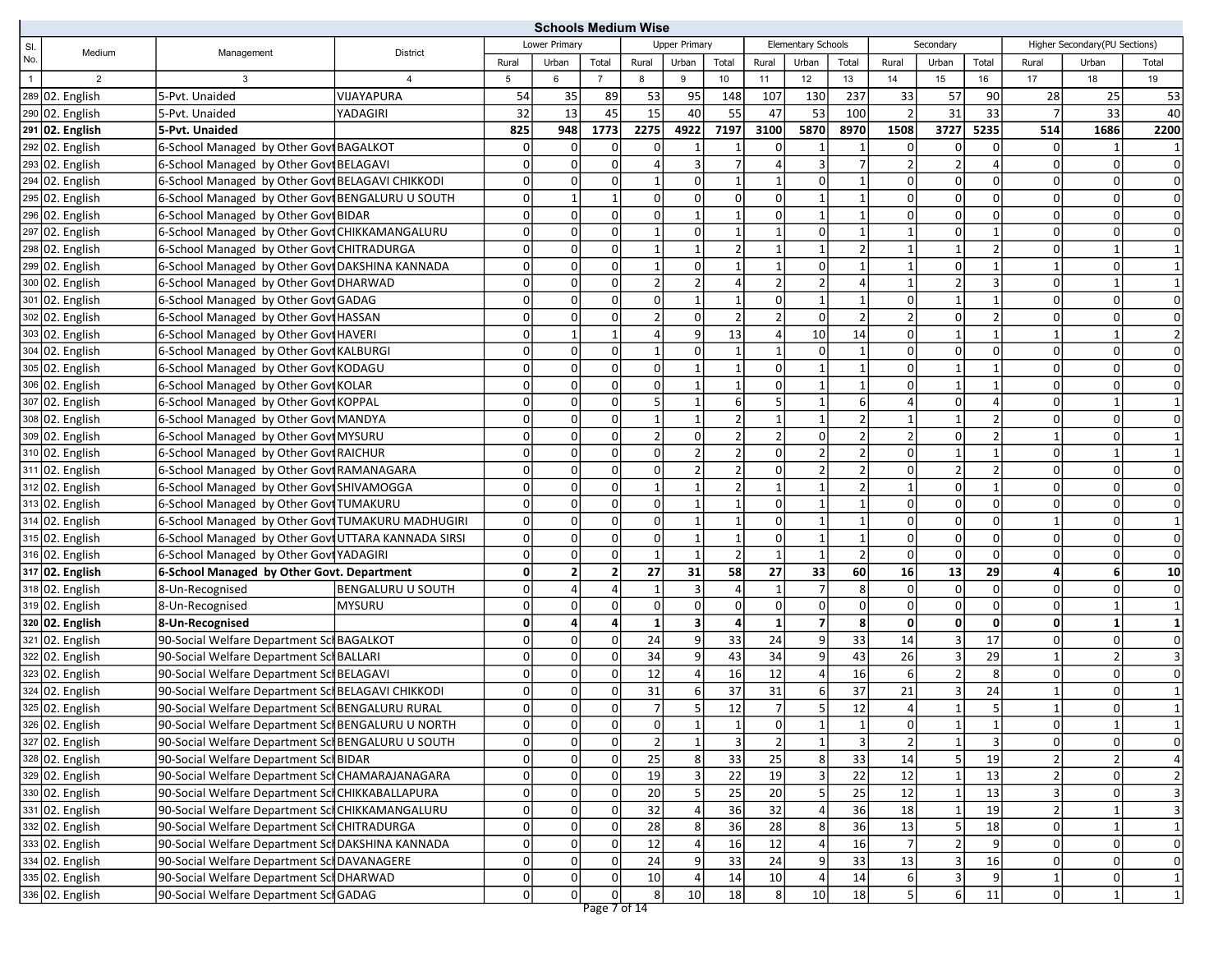|                |                   |                                                      |                |                | <b>Schools Medium Wise</b> |                |                |                      |                |                 |                    |                         |                |                          |                |                |                               |                |
|----------------|-------------------|------------------------------------------------------|----------------|----------------|----------------------------|----------------|----------------|----------------------|----------------|-----------------|--------------------|-------------------------|----------------|--------------------------|----------------|----------------|-------------------------------|----------------|
| SI.            | Medium            | Management                                           | District       |                | Lower Primary              |                |                | <b>Upper Primary</b> |                |                 | Elementary Schools |                         |                | Secondary                |                |                | Higher Secondary(PU Sections) |                |
| No.            |                   |                                                      |                | Rural          | Urban                      | Total          | Rural          | Urban                | Total          | Rural           | Urban              | Total                   | Rural          | Urban                    | Total          | Rural          | Urban                         | Total          |
| $\overline{1}$ | $\overline{2}$    | 3                                                    | $\overline{4}$ | 5              | 6                          | $\overline{7}$ | 8              | 9                    | 10             | 11              | 12                 | 13                      | 14             | 15                       | 16             | 17             | 18                            | 19             |
|                | 337 02. English   | 90-Social Welfare Department Sci HASSAN              |                | $\Omega$       | $\overline{0}$             | $\mathbf 0$    | 31             | 8 <sup>1</sup>       | 39             | 31              | 8 <sup>1</sup>     | 39                      | 20             | 5                        | 25             | 1              | 0l                            |                |
|                | 338 02. English   | 90-Social Welfare Department Sci HAVERI              |                | $\Omega$       | $\overline{0}$             | $\mathbf 0$    | 22             | 4                    | 26             | 22              | 4                  | 26                      | 13             | $\overline{3}$           | 16             | 0              |                               |                |
|                | 339 02. English   | 90-Social Welfare Department Scl KALBURGI            |                | $\Omega$       | $\overline{0}$             | $\mathbf 0$    | 35             | 17                   | 52             | 35              | 17                 | 52                      | 21             |                          | 25             | $\mathbf 0$    | $\Omega$                      | $\Omega$       |
|                | 340 02. English   | 90-Social Welfare Department SclKODAGU               |                | $\Omega$       | $\overline{0}$             | $\mathbf 0$    | 9              | $\Omega$             | 9              | 9               | 0                  | $\overline{9}$          | 6              | $\Omega$                 | 6              | $\overline{2}$ | $\Omega$                      |                |
|                | 341 02. English   | 90-Social Welfare Department SchKOLAR                |                | $\Omega$       | $\overline{0}$             | $\mathbf 0$    | 16             | $\overline{7}$       | 23             | 16              | $\overline{7}$     | 23                      | 8              | 7                        | 15             | 0              | $\mathbf{1}$                  |                |
|                | 342 02. English   | 90-Social Welfare Department Scl KOPPAL              |                | $\Omega$       | $\overline{0}$             | $\mathbf 0$    | 24             | $\overline{7}$       | 31             | $\overline{24}$ | 7                  | 31                      | 13             | 5                        | 18             | $\mathbf{1}$   | 0l                            | $\mathbf{1}$   |
|                | 343 02. English   | 90-Social Welfare Department Sch MANDYA              |                | $\Omega$       | $\overline{0}$             | $\mathbf 0$    | 31             | $\overline{7}$       | 38             | 31              | $\overline{7}$     | 38                      | 17             | $6 \mid$                 | 23             | $\mathbf 0$    | $\Omega$                      | $\overline{0}$ |
|                | 344 02. English   | 90-Social Welfare Department Scl MYSURU              |                | $\Omega$       | $\overline{0}$             | $\mathbf 0$    | 34             | $\overline{3}$       | 37             | 34              | 3                  | 37                      | 19             | $\overline{\phantom{a}}$ | 21             | $\overline{2}$ | $\Omega$                      |                |
|                | 345 02. English   | 90-Social Welfare Department SchRAICHUR              |                | $\Omega$       | $\overline{0}$             | $\mathbf 0$    | 31             | $\overline{7}$       | 38             | 31              | $\overline{7}$     | 38                      | 19             | Δ                        | 23             | 2              | $\Omega$                      |                |
|                | 346 02. English   | 90-Social Welfare Department SchRAMANAGARA           |                | $\Omega$       | $\overline{0}$             | $\mathbf 0$    | 18             | Δ                    | 22             | 18              | 4                  | 22                      | 13             |                          | 17             | $\mathbf 0$    |                               | $\mathbf{1}$   |
|                | 347 02. English   | 90-Social Welfare Department SclSHIVAMOGGA           |                | $\Omega$       | $\overline{0}$             | $\mathbf 0$    | 28             | $\overline{a}$       | 32             | 28              | 4                  | 32                      | 14             | $\overline{2}$           | 16             | 0              | 0                             | $\overline{0}$ |
|                | 348 02. English   | 90-Social Welfare Department Scl TUMAKURU            |                | $\Omega$       | $\overline{0}$             | $\overline{0}$ | 24             | Δ                    | 28             | 24              | Δ                  | 28                      | 11             | $\overline{2}$           | 13             | 2              | $\Omega$                      |                |
|                | 349 02. English   | 90-Social Welfare Department Scl TUMAKURU MADHUGIRI  |                | $\Omega$       | $\overline{0}$             | $\mathbf 0$    | 25             | 5                    | 30             | 25              | 5                  | 30                      | 14             | $\overline{3}$           | 17             | 3              | $\Omega$                      |                |
|                | 350 02. English   | 90-Social Welfare Department SclUDUPI                |                | $\Omega$       | $\overline{0}$             | $\mathbf 0$    | 8 <sup>1</sup> | $\Omega$             | 8              | 8               | $\Omega$           | 8 <sup>1</sup>          | 5              | $\Omega$                 | 5              | $\mathbf{1}$   | $\Omega$                      | 1              |
|                | 351 02. English   | 90-Social Welfare Department SciUTTARA KANNADA       |                | $\Omega$       | $\overline{0}$             | $\mathbf 0$    | $6 \mid$       | $\Delta$             | 10             | 6               | $\Delta$           | 10                      | $\overline{2}$ | $\overline{2}$           | $\overline{a}$ | $\Omega$       | $\Omega$                      | 0              |
|                | 352 02. English   | 90-Social Welfare Department SciUTTARA KANNADA SIRSI |                | $\overline{0}$ | $\overline{0}$             | $\mathbf 0$    | 11             | 3                    | 14             | 11              | 3                  | 14                      | .5             | 3                        | 8              | 0              | $\Omega$                      | 0l             |
|                | 353 02. English   | 90-Social Welfare Department Scl VIJAYAPURA          |                | 0              | $\overline{0}$             | $\mathbf 0$    | 19             | 5                    | 24             | 19              | 5                  | 24                      | 15             | $\mathbf{1}$             | 16             | $\mathbf{1}$   | $\mathbf{1}$                  | $\overline{2}$ |
|                | 354 02. English   | 90-Social Welfare Department Sch YADAGIRI            |                | $\Omega$       | $\overline{0}$             | $\mathbf 0$    | 19             | 5                    | 24             | 19              | 5                  | 24                      | 13             | $\mathbf{1}$             | 14             | $\overline{0}$ | $\Omega$                      | 0              |
|                | 355 02. English   | 90-Social Welfare Department Schools                 |                | $\mathbf{0}$   | $\mathbf{0}$               | $\mathbf 0$    | 679            | 184                  | 863            | 679             | 184                | 863                     | 401            | 95                       | 496            | 28             | 12                            | 40             |
|                | 356 02. English   | 91-Ministry of Labor                                 | KOLAR          | $\Omega$       | $\overline{0}$             | $\mathbf 0$    | $\Omega$       | $\Omega$             | 0              | $\Omega$        | $\Omega$           | $\mathbf{0}$            | $\mathbf 0$    | $\Omega$                 | $\Omega$       | $\mathbf 0$    | 0                             | 0              |
|                | $357$ 02. English | 91-Ministry of Labor                                 |                | $\mathbf{0}$   | $\mathbf{0}$               | $\mathbf{0}$   | $\mathbf{0}$   | $\mathbf{0}$         | 0              | $\mathbf{0}$    | $\mathbf{0}$       | $\mathbf{0}$            | $\mathbf{0}$   | $\mathbf{0}$             | $\Omega$       | 0              | $\mathbf{0}$                  | $\mathbf{0}$   |
|                | 358 02. English   | 92-Kendriya Vidyalaya / Central S(BAGALKOT           |                | $\Omega$       | $\overline{0}$             | $\mathbf 0$    | $\Omega$       | $\mathbf{1}$         | $\mathbf{1}$   | $\mathbf 0$     |                    | $\mathbf{1}$            | 0              | $\mathbf{1}$             |                | $\mathbf 0$    | $\Omega$                      | 0l             |
|                | 359 02. English   | 92-Kendriya Vidyalaya / Central S(BALLARI            |                | $\Omega$       | $\overline{0}$             | $\overline{0}$ | $\mathbf{1}$   | $\overline{2}$       | 3              | 1               | $\overline{2}$     | $\overline{3}$          | $\mathbf{1}$   | $\overline{2}$           | 3              | 0              | 2 <sup>1</sup>                | $\overline{2}$ |
|                | 360 02. English   | 92-Kendriya Vidyalaya / Central S(BELAGAVI           |                | $\Omega$       | $\overline{0}$             | $\mathbf 0$    |                | $\Omega$             | $\mathbf{1}$   |                 | $\Omega$           | $\mathbf{1}$            |                | $\Omega$                 |                |                |                               |                |
|                | 361 02. English   | 92-Kendriya Vidyalaya / Central SIBELAGAVI CHIKKODI  |                | $\Omega$       | $\overline{0}$             | $\mathbf 0$    | $\Omega$       | $\mathbf{1}$         | $\mathbf{1}$   | $\Omega$        | $\mathbf{1}$       | $\mathbf{1}$            | $\Omega$       | $\Omega$                 | $\Omega$       | $\mathbf 0$    | $\Omega$                      | $\overline{0}$ |
|                | 362 02. English   | 92-Kendriya Vidyalaya / Central S(BENGALURU U NORTH  |                | $\Omega$       | $\Omega$                   | $\mathbf 0$    | $\Omega$       | 5                    | 5              | $\Omega$        | 5                  | 5                       | $\Omega$       | $\overline{a}$           | $\Delta$       | 1              | 6 <sup>1</sup>                | $\overline{7}$ |
|                | 363 02. English   | 92-Kendriya Vidyalaya / Central S BENGALURU U SOUTH  |                | $\Omega$       | $\Omega$                   | $\mathbf 0$    | $\Omega$       | 3                    | 3              | $\mathbf 0$     | 3                  | $\overline{3}$          | $\mathbf 0$    | 3                        | 3              | 0              | 2                             | 2              |
|                | 364 02. English   | 92-Kendriya Vidyalaya / Central S(BIDAR              |                | $\overline{0}$ | $\overline{0}$             | $\mathbf 0$    | $\Omega$       | $\mathbf{1}$         | $\mathbf{1}$   | $\mathbf 0$     |                    | $\mathbf{1}$            | $\mathbf 0$    | $\mathbf{1}$             |                | 0              | 0l                            | 0              |
|                | 365 02. English   | 92-Kendriya Vidyalaya / Central SCHAMARAJANAGARA     |                | $\Omega$       | $\Omega$                   | $\mathbf 0$    | $\Omega$       | $\mathbf{1}$         | $\mathbf{1}$   | $\mathbf 0$     | $\mathbf{1}$       | $\mathbf{1}$            | $\mathbf 0$    | $\Omega$                 | $\mathbf 0$    | $\mathbf 0$    | $\Omega$                      | 0l             |
|                | 366 02. English   | 92-Kendriya Vidyalaya / Central SCHIKKAMANGALURU     |                | $\Omega$       | $\mathbf{1}$               | $\mathbf{1}$   | $\Omega$       | $\Omega$             | $\mathbf 0$    | $\Omega$        | $\mathbf{1}$       | $\mathbf{1}$            | $\Omega$       | $\Omega$                 | $\Omega$       | 0              | $\Omega$                      | 0l             |
|                | 367 02. English   | 92-Kendriya Vidyalaya / Central SIDAKSHINA KANNADA   |                | $\Omega$       | $\overline{0}$             | $\mathbf 0$    | $\Omega$       | $\overline{2}$       | $\overline{2}$ | $\Omega$        | $\overline{2}$     | $\overline{2}$          | $\Omega$       | $\overline{2}$           | $\overline{2}$ | $\mathbf 0$    | 2                             |                |
|                | 368 02. English   | 92-Kendriya Vidyalaya / Central S DAVANAGERE         |                | $\Omega$       | $\overline{0}$             | $\mathbf 0$    | $\Omega$       | $\mathbf{1}$         | $\mathbf{1}$   | $\mathbf 0$     | $\mathbf{1}$       | $\mathbf{1}$            | 0              | $\mathbf{1}$             | $\overline{1}$ | $\mathbf 0$    | $\Omega$                      | $\overline{0}$ |
|                | 369 02. English   | 92-Kendriya Vidyalaya / Central SUHARWAD             |                | $\Omega$       | $\overline{0}$             | $\mathbf 0$    | $\Omega$       | $\overline{3}$       | 3              | $\mathbf 0$     | 3                  | $\overline{3}$          | $\mathbf 0$    | $\overline{3}$           | $\overline{3}$ | 0              |                               | $\mathbf{1}$   |
|                | 370 02. English   | 92-Kendriya Vidyalaya / Central S(HASSAN             |                | $\Omega$       | $\overline{0}$             | $\overline{0}$ | 2 <sup>1</sup> | $\Omega$             | $\overline{2}$ | $\overline{2}$  | $\Omega$           | $\overline{2}$          | $\overline{2}$ | $\overline{0}$           | $\overline{2}$ | 2              | 0l                            | $\overline{2}$ |
|                | 371 02. English   | 92-Kendriya Vidyalaya / Central S(HAVERI             |                | $\Omega$       | $\overline{0}$             | $\mathbf 0$    |                | $\Omega$             | $\mathbf{1}$   |                 | $\Omega$           | $\mathbf{1}$            | $\mathbf 0$    | $\Omega$                 | $\Omega$       | $\mathbf 0$    | $\Omega$                      | $\overline{0}$ |
|                | 372 02. English   | 92-Kendriya Vidyalaya / Central S(KALBURGI           |                | $\Omega$       | $\overline{0}$             | $\mathbf 0$    | $\Omega$       | $\Omega$             | 0              | $\mathbf 0$     | $\Omega$           | $\mathbf{0}$            | $\mathbf 0$    | $\Omega$                 | $\Omega$       | 0              | $\Omega$                      | 0              |
|                | 373 02. English   | 92-Kendriya Vidyalaya / Central S(KODAGU             |                | O              | $\Omega$                   | $\Omega$       | $\Omega$       |                      | $\mathbf{1}$   | $\Omega$        |                    |                         | $\Omega$       |                          |                | $\Omega$       | $\Omega$                      | 0l             |
|                | 374 02. English   | 92-Kendriya Vidyalaya / Central SKOLAR               |                | 0              | 0                          | $\overline{0}$ | 0              | $\vert$ 1            | 1              | $\overline{0}$  | $\vert$ 1          | 1                       | 0              | 1                        | 1              | $\overline{0}$ | 1                             | $\vert$ 1      |
|                | 375 02. English   | 92-Kendriya Vidyalaya / Central S(KOPPAL             |                | $\overline{0}$ | $\mathsf{o}\,\,$           | $\overline{0}$ | οI             | $\overline{0}$       | $\mathbf{0}$   | $\mathbf 0$     | $\overline{0}$     | $\overline{\mathsf{o}}$ | $\mathbf 0$    | $\overline{0}$           | $\mathbf 0$    | $\mathbf 0$    | 0                             | 0              |
|                | 376 02. English   | 92-Kendriya Vidyalaya / Central S(MANDYA             |                | $\mathbf 1$    | $\overline{0}$             | $\mathbf{1}$   | $\overline{0}$ | $\Omega$             | 0              |                 | $\Omega$           |                         | 0              | $\overline{0}$           | $\Omega$       | 0              | 0l                            | $\overline{0}$ |
|                | 377 02. English   | 92-Kendriya Vidyalaya / Central S(MYSURU             |                | $\overline{0}$ | $\pmb{0}$                  | $\circ$        |                |                      | $\overline{2}$ |                 |                    | $\overline{2}$          |                | $\vert$ 1                |                |                |                               | $\overline{2}$ |
|                | 378 02. English   | 92-Kendriya Vidyalaya / Central SARAICHUR            |                | $\overline{0}$ | $\pmb{\mathsf{0}}$         | $\circ$        |                | $\Omega$             | $\mathbf 1$    |                 | 0                  | $\mathbf{1}$            |                | $\overline{0}$           |                | $\Omega$       | οl                            | $\overline{0}$ |
|                | 379 02. English   | 92-Kendriya Vidyalaya / Central S(SHIVAMOGGA         |                | $\overline{0}$ | $\pmb{0}$                  | $\circ$        | $\overline{0}$ | $\mathbf{1}$         | $\mathbf{1}$   | 0               | $\mathbf{1}$       | $\mathbf{1}$            | $\mathbf 0$    | $\mathbf{1}$             | $\overline{1}$ | $\Omega$       | $\Omega$                      | 0              |
|                | 380 02. English   | 92-Kendriya Vidyalaya / Central STUMAKURU            |                | $\overline{0}$ | $\overline{0}$             | $\overline{0}$ |                | $\Omega$             | $\mathbf{1}$   |                 | 0                  |                         |                | $\overline{0}$           |                | 0              | οl                            | 0              |
|                | 381 02. English   | 92-Kendriya Vidyalaya / Central SUDUPI               |                | $\overline{0}$ | $\overline{0}$             | $\overline{0}$ | $\overline{0}$ | $\vert$ 1            | $\mathbf{1}$   | $\mathbf 0$     | $\mathbf{1}$       | $1\vert$                | $\mathbf 0$    | $\overline{0}$           | 0              | $\Omega$       | $\mathbf{1}$                  | 1              |
|                | 382 02. English   | 92-Kendriya Vidyalaya / Central Schools              |                | $\mathbf 1$    | $\mathbf{1}$               | $\mathbf 2$    |                | $\overline{25}$      | 33             | 9               | 26                 | 35                      |                | $\overline{21}$          | 28             | 5              | 17                            | 22             |
|                | 383 02. English   | 93-Jawahar Navodaya Vidyala                          | BAGALKOT       | $\overline{0}$ | $\boldsymbol{0}$           | $\circ$        |                | $\mathsf{O}\xspace$  | $\mathbf{1}$   |                 | 0                  | $\mathbf{1}$            |                | $\overline{0}$           |                | $\mathbf 1$    | 0                             | $\mathbf{1}$   |
|                | 384 02. English   | 93-Jawahar Navodaya Vidyala                          | BALLARI        | $\overline{0}$ | $\Omega$                   | $\circ$        | 1              | $\Omega$             | 1              | $\mathbf{1}$    | 0                  | $\mathbf{1}$            | $\mathbf{1}$   | $\overline{0}$           | $\mathbf{1}$   | $\mathbf{1}$   | 0                             | $\mathbf{1}$   |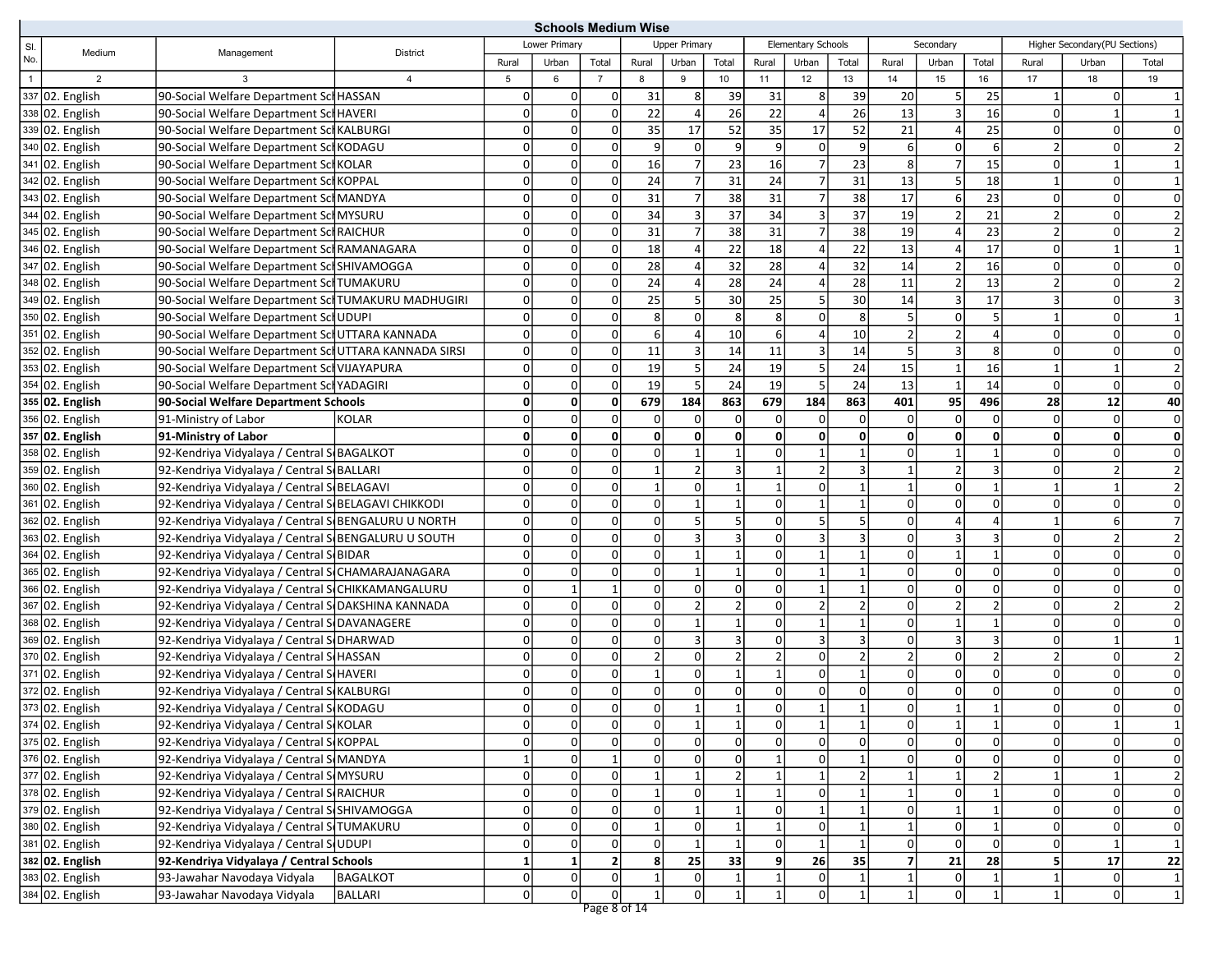|                |                          |                             | <b>Schools Medium Wise</b> |                |                |                |                |                         |                |                         |                         |                |                |                         |                |                |                               |                         |
|----------------|--------------------------|-----------------------------|----------------------------|----------------|----------------|----------------|----------------|-------------------------|----------------|-------------------------|-------------------------|----------------|----------------|-------------------------|----------------|----------------|-------------------------------|-------------------------|
| SI.            | Medium                   | Management                  | <b>District</b>            |                | Lower Primary  |                |                | <b>Upper Primary</b>    |                |                         | Elementary Schools      |                |                | Secondary               |                |                | Higher Secondary(PU Sections) |                         |
| No.            |                          |                             |                            | Rural          | Urban          | Total          | Rural          | Urban                   | Total          | Rural                   | Urban                   | Total          | Rural          | Urban                   | Total          | Rural          | Urban                         | Total                   |
| $\overline{1}$ | $\overline{2}$           | 3                           |                            | 5              | 6              | $\overline{7}$ | 8              | 9                       | 10             | 11                      | 12                      | 13             | 14             | 15                      | 16             | 17             | 18                            | 19                      |
|                | 385 02. English          | 93-Jawahar Navodaya Vidyala | BELAGAVI CHIKKODI          | $\overline{0}$ | $\overline{0}$ | 0              |                | $\overline{0}$          |                | $\mathbf{1}$            | οI                      |                |                | $\overline{0}$          | -1             | -1             | $\overline{0}$                |                         |
|                | 386 02. English          | 93-Jawahar Navodaya Vidyala | <b>BENGALURU RURAL</b>     | 0              | $\Omega$       | $\mathbf 0$    |                | 0                       | $\mathbf{1}$   | $\mathbf{1}$            | οI                      |                |                | $\Omega$                |                | $\mathbf{1}$   | $\Omega$                      |                         |
|                | 387 02. English          | 93-Jawahar Navodaya Vidyala | <b>BENGALURU U NORTH</b>   | $\Omega$       | $\mathbf 0$    | $\pmb{0}$      | n              | $\mathbf{1}$            | $\mathbf{1}$   | $\mathbf 0$             | $\mathbf{1}$            | 1              | $\Omega$       | $\mathbf{1}$            |                | $\overline{0}$ |                               |                         |
|                | 388 02. English          | 93-Jawahar Navodaya Vidyala | CHAMARAJANAGARA            | $\overline{0}$ | $\Omega$       | $\mathbf 0$    |                | 0                       | $\mathbf{1}$   | $\mathbf{1}$            | $\overline{0}$          | 1              |                | $\Omega$                |                | $\mathbf{1}$   | 0                             |                         |
|                | 389 02. English          | 93-Jawahar Navodaya Vidyala | CHIKKABALLAPURA            | 0              | $\mathbf 0$    | 0              |                | 0                       | 1              | $\mathbf{1}$            | 0l                      | 1              |                | 0                       |                | 1              | 0                             |                         |
|                | 390 02. English          | 93-Jawahar Navodaya Vidyala | CHIKKAMANGALURU            | 0              | $\mathbf 0$    | $\pmb{0}$      |                | $\overline{0}$          | 1              | $\mathbf{1}$            | οI                      |                |                | $\Omega$                |                | $\mathbf{1}$   | 0                             |                         |
|                | 391 02. English          | 93-Jawahar Navodaya Vidyala | <b>CHITRADURGA</b>         | 0              | $\Omega$       | $\mathbf 0$    |                | 0                       |                | $\mathbf{1}$            | $\Omega$                |                |                | $\Omega$                |                |                | 0                             |                         |
|                | 392 02. English          | 93-Jawahar Navodaya Vidyala | DAKSHINA KANNADA           | 0              | $\mathbf 0$    | $\mathbf 0$    |                | 0                       | $\mathbf{1}$   | $\mathbf{1}$            | $\overline{0}$          |                |                | $\Omega$                |                |                | $\Omega$                      |                         |
|                | 393 02. English          | 93-Jawahar Navodaya Vidyala | DAVANAGERE                 | 0              | $\mathbf 0$    | $\mathbf 0$    |                | $\mathbf 0$             | 1              | $\mathbf{1}$            | $\Omega$                | 1              |                | 0                       | $\mathbf 1$    | 1              | 0                             |                         |
|                | 394 02. English          | 93-Jawahar Navodaya Vidyala | <b>DHARWAD</b>             | 0              | $\Omega$       | $\mathbf 0$    |                | 0                       |                | $\overline{1}$          | $\overline{0}$          |                |                | $\Omega$                |                |                | 0                             |                         |
|                | 395 02. English          | 93-Jawahar Navodaya Vidyala | GADAG                      | $\overline{0}$ | $\mathbf 0$    | $\pmb{0}$      |                | 0                       | $\mathbf{1}$   | $\mathbf{1}$            | 0                       | 1              |                | $\Omega$                |                | $\mathbf{1}$   | 0                             |                         |
|                | 396 02. English          | 93-Jawahar Navodaya Vidyala | <b>HAVERI</b>              | 0              | 0              | $\mathsf 0$    |                | $\overline{0}$          | 1              | $\mathbf{1}$            | 0l                      |                |                | $\overline{0}$          | $\mathbf 1$    | 1              | $\overline{0}$                |                         |
|                | 397 02. English          | 93-Jawahar Navodaya Vidyala | <b>KALBURGI</b>            | 0              | $\Omega$       | $\mathbf 0$    |                | $\Omega$                |                |                         | $\Omega$                |                |                | $\Omega$                |                |                | $\Omega$                      |                         |
|                | 398 02. English          | 93-Jawahar Navodaya Vidyala | KODAGU                     | 0              | $\mathbf 0$    | $\pmb{0}$      |                | 0                       | $\mathbf{1}$   | $\overline{1}$          | οI                      | 1              |                | $\Omega$                | $\mathbf{1}$   | $\mathbf{1}$   | 0                             |                         |
|                | 399 02. English          | 93-Jawahar Navodaya Vidyala | <b>KOPPAL</b>              | $\overline{0}$ | $\Omega$       | $\mathsf 0$    | n              | $\overline{0}$          | $\overline{0}$ | $\mathbf 0$             | $\overline{0}$          | $\Omega$       | O              | $\Omega$                | $\Omega$       | $\mathbf{1}$   | 0                             |                         |
|                | 400 02. English          | 93-Jawahar Navodaya Vidyala | <b>MANDYA</b>              | 0              | 0              | 0              |                | 0                       | 1              | $\mathbf{1}$            | 0l                      | 1              |                | $\Omega$                |                | 1              | 0                             |                         |
|                | 401 02. English          | 93-Jawahar Navodaya Vidyala | <b>MYSURU</b>              | 0              | $\mathbf 0$    | $\pmb{0}$      |                | $\overline{0}$          | 1              | $\mathbf{1}$            | οI                      | 1              |                | $\overline{0}$          | $\mathbf 1$    | $\mathbf{1}$   | $\Omega$                      |                         |
|                | 402 02. English          | 93-Jawahar Navodaya Vidyala | <b>RAICHUR</b>             | 0              | 0              | $\mathbf 0$    |                | 0                       | 1              | $\mathbf{1}$            | 0                       |                |                | $\overline{0}$          | 0              |                | $\overline{0}$                |                         |
|                | 403 02. English          | 93-Jawahar Navodaya Vidyala | SHIVAMOGGA                 | 0              | $\Omega$       | $\mathbf 0$    |                | $\Omega$                |                |                         | $\Omega$                |                |                | $\Omega$                |                |                | $\Omega$                      |                         |
|                | 404 02. English          | 93-Jawahar Navodaya Vidyala | TUMAKURU                   | $\Omega$       | $\mathbf 0$    | $\mathbf 0$    |                | 0                       | 1              | $\mathbf{1}$            | οI                      | 1              |                | 0                       | $\mathbf 1$    | 1              | 0                             |                         |
|                | 405 02. English          | 93-Jawahar Navodaya Vidyala | <b>UDUPI</b>               | 0              | $\Omega$       | $\mathbf 0$    |                | 0                       | $\mathbf{1}$   | $\overline{1}$          | $\Omega$                | 1              |                | $\Omega$                |                | $\mathbf{1}$   | 0                             |                         |
|                | 406 02. English          | 93-Jawahar Navodaya Vidyala | UTTARA KANNADA SIRSI       | $\overline{0}$ | $\mathbf 0$    | $\pmb{0}$      |                | 0                       | $\mathbf{1}$   | $\mathbf{1}$            | οI                      | 1              |                | $\Omega$                | $\mathbf 1$    | $\mathbf{1}$   | 0                             |                         |
|                | 407 02. English          | 93-Jawahar Navodaya Vidyala | VIJAYAPURA                 | 0              | 0              | $\mathbf 0$    | 0              | $\overline{0}$          | $\overline{0}$ | $\mathbf 0$             | 0l                      | $\overline{0}$ | O              | $\overline{0}$          | 0              | 1              | $\overline{0}$                |                         |
|                | 408 02. English          | 93-Jawahar Navodaya Vidyala | YADAGIRI                   | 0              | $\Omega$       | $\mathbf 0$    |                | 0                       |                |                         | $\Omega$                |                |                | $\Omega$                |                | $\mathbf{1}$   | $\Omega$                      |                         |
|                | 409 02. English          | 93-Jawahar Navodaya Vidyala |                            | 0              | 0              | $\mathbf 0$    | 23             | $\mathbf{1}$            | 24             | 23                      | $\mathbf{1}$            | 24             | 22             | $\mathbf{1}$            | 23             | 25             | 1                             | 26                      |
|                | 410 02. English          | 94-Sainik Schools           | <b>BELAGAVI</b>            | $\Omega$       | $\Omega$       | $\mathbf 0$    | ŋ              |                         | $\mathbf{1}$   | $\mathbf 0$             |                         | 1              | O              | $\mathbf{1}$            |                | $\overline{0}$ |                               |                         |
|                | 411 02. English          | 94-Sainik Schools           | <b>BENGALURU U SOUTH</b>   | 0              | $\mathbf 0$    | 0              |                | $\mathbf{1}$            | $\mathbf{1}$   | $\mathbf 0$             | $\mathbf{1}$            | 1              | $\Omega$       | $\mathbf{1}$            | $\mathbf 1$    | 0              |                               |                         |
|                | 412 02. English          | 94-Sainik Schools           | KODAGU                     | $\Omega$       | $\pmb{0}$      | $\mathbf 0$    |                | 0                       | $\mathbf{1}$   |                         | 0l                      | 1              |                | $\Omega$                | 1              | $\mathbf{1}$   | 0                             |                         |
|                | 413 02. English          | 94-Sainik Schools           | UTTARA KANNADA             | $\overline{0}$ | $\Omega$       | $\pmb{0}$      |                |                         | $\overline{2}$ | $\overline{1}$          | $\mathbf{1}$            | $\overline{2}$ |                | $1\vert$                | $\overline{2}$ | $\mathbf{1}$   | $\overline{0}$                |                         |
|                | 414 02. English          | 94-Sainik Schools           | VIJAYAPURA                 | 0              | $\Omega$       | $\mathbf 0$    | n              | 0                       | $\overline{0}$ | $\mathbf 0$             | $\Omega$                | $\mathbf 0$    | $\Omega$       | $\Omega$                | $\Omega$       | 0              |                               |                         |
|                | 415 02. English          | 94-Sainik Schools           |                            | 0              | 0              | $\pmb{0}$      |                | $\overline{\mathbf{3}}$ | 5 <sup>1</sup> | $\overline{\mathbf{2}}$ | $\overline{\mathbf{3}}$ | 5              | $\overline{2}$ | $\overline{\mathbf{3}}$ | 5              | $\mathbf{2}$   | $\mathbf{3}$                  | 5                       |
|                | 416 02. English          | 95-Railway Schools          | <b>DHARWAD</b>             | 0              | $\Omega$       | $\mathbf 0$    |                |                         | $\mathbf{1}$   | $\mathbf 0$             | $\mathbf{1}$            | 1              | O              | $\mathbf{1}$            | $\mathbf{1}$   | 0              | 0                             | 0                       |
|                | 417 02. English          | 95-Railway Schools          | GADAG                      | $\overline{0}$ | $\mathbf 0$    | $\mathsf 0$    |                |                         | $\mathbf{1}$   | $\mathbf 0$             |                         |                | O              | $\Omega$                | 0              | 0              | 0                             | $\mathbf 0$             |
|                | 418 02. English          | 95-Railway Schools          |                            | 0              | 0              | 0              | 0              | $\mathbf{2}$            | $\mathbf{2}$   | $\mathbf 0$             | $\mathbf{2}$            | 2              | 0              | $\mathbf{1}$            | 1              | $\mathbf{0}$   | 0                             | 0                       |
|                | 419 02. English          | 96-Central Tibetan Schools  | CHAMARAJANAGARA            | 0              | $\Omega$       | $\mathbf 0$    |                | 0                       |                |                         | $\overline{0}$          |                |                | $\Omega$                |                | 0              | 0                             | $\Omega$                |
|                | 420 02. English          | 96-Central Tibetan Schools  | <b>MYSURU</b>              | 0              | $\mathbf 0$    | $\mathbf 0$    |                | 0                       | $\overline{3}$ | 3                       | οI                      | 3              | 3              | $\Omega$                | $\overline{3}$ | $\mathbf{1}$   | 0                             | $\mathbf{1}$            |
|                | $\sqrt{421}$ 02. English | 96-Central Tibetan Schools  | UTTARA KANNADA SIRSI       | 0              | $\Omega$       | $\mathbf 0$    |                | $\Omega$                |                | $\overline{1}$          | $\Omega$                |                | O              | $\Omega$                | O              |                |                               |                         |
|                | 422 02. English          | 96-Central Tibetan Schools  |                            | 0              | 0              | 0              | 51             | 0                       | 5              | 5                       | 0                       | 5              | 4              | 0                       | 4              | $\mathbf{2}$   | 0                             | $\overline{\mathbf{2}}$ |
|                | 423 02. English          |                             |                            | 874            | 980            | 1854           | 3552           | 5678                    | 9230           | 4426                    |                         | 6658 11084     | 2469           | 4572                    | 7041           | 977            | 2142                          | 3119                    |
|                | 424 03. Urdu             | 1-Department of Education   | <b>BAGALKOT</b>            | 45             | 13             | 58             | 35             | 44                      | 79             | 80                      | 57                      | 137            |                | 14                      | 18             | 0              | $\overline{3}$                | 3                       |
|                | 425 03. Urdu             | 1-Department of Education   | BALLARI                    | 49             | 24             | 73             | 11             | 33                      | 44             | 60                      | 57                      | 117            |                | 8                       |                | 0              | 2 <sup>1</sup>                | $\overline{2}$          |
|                | 426 03. Urdu             | 1-Department of Education   | BELAGAVI                   | 63             | 12             | 75             | 40             | 27                      | 67             | 103                     | 39                      | 142            |                | 5 <sub>5</sub>          | 6              | $\Omega$       | 2                             | $\overline{2}$          |
|                | 427 03. Urdu             | 1-Department of Education   | <b>BELAGAVI CHIKKODI</b>   | 62             | 11             | 73             | 60             | 29                      | 89             | 122                     | 40                      | 162            | 5              | $6 \mid$                | 11             | $\Omega$       | $\Omega$                      | 0                       |
|                | 428 03. Urdu             | 1-Department of Education   | <b>BENGALURU RURAL</b>     | 27             | 5              | 32             | 22             | 11                      | 33             | 49                      | 16                      | 65             |                | $\mathbf{1}$            |                | 0              | $\overline{0}$                | $\mathsf{O}$            |
|                | 429 03. Urdu             | 1-Department of Education   | <b>BENGALURU U NORTH</b>   | $\vert$ 2      | 26             | 28             |                | 38                      | 41             | 5                       | 64                      | 69             | 0              | $\overline{\mathbf{3}}$ | 3              | 0              | 0                             | $\mathbf 0$             |
|                | 430 03. Urdu             | 1-Department of Education   | <b>BENGALURU U SOUTH</b>   | $\overline{2}$ | 35             | 37             | 8 <sup>1</sup> | 62                      | 70             | 10                      | 97                      | 107            | $\Omega$       | 5 <sub>5</sub>          | 5              | $\Omega$       | 0                             | $\mathsf{O}$            |
|                | 431 03. Urdu             | 1-Department of Education   | BIDAR                      | 114            | 12             | 126            | 112            | 25                      | 137            | 226                     | 37                      | 263            | 25             | 11                      | 36             | $\Omega$       | 0                             | $\pmb{0}$               |
|                | 432 03. Urdu             | 1-Department of Education   | CHAMARAJANAGARA            | 14             | 8              | 22             | 11             | 10                      | 21             | 25                      | 18                      | 43             | $\overline{0}$ | $\mathbf{1}$            | $\mathbf{1}$   | $\overline{0}$ | 0                             | $\mathbf 0$             |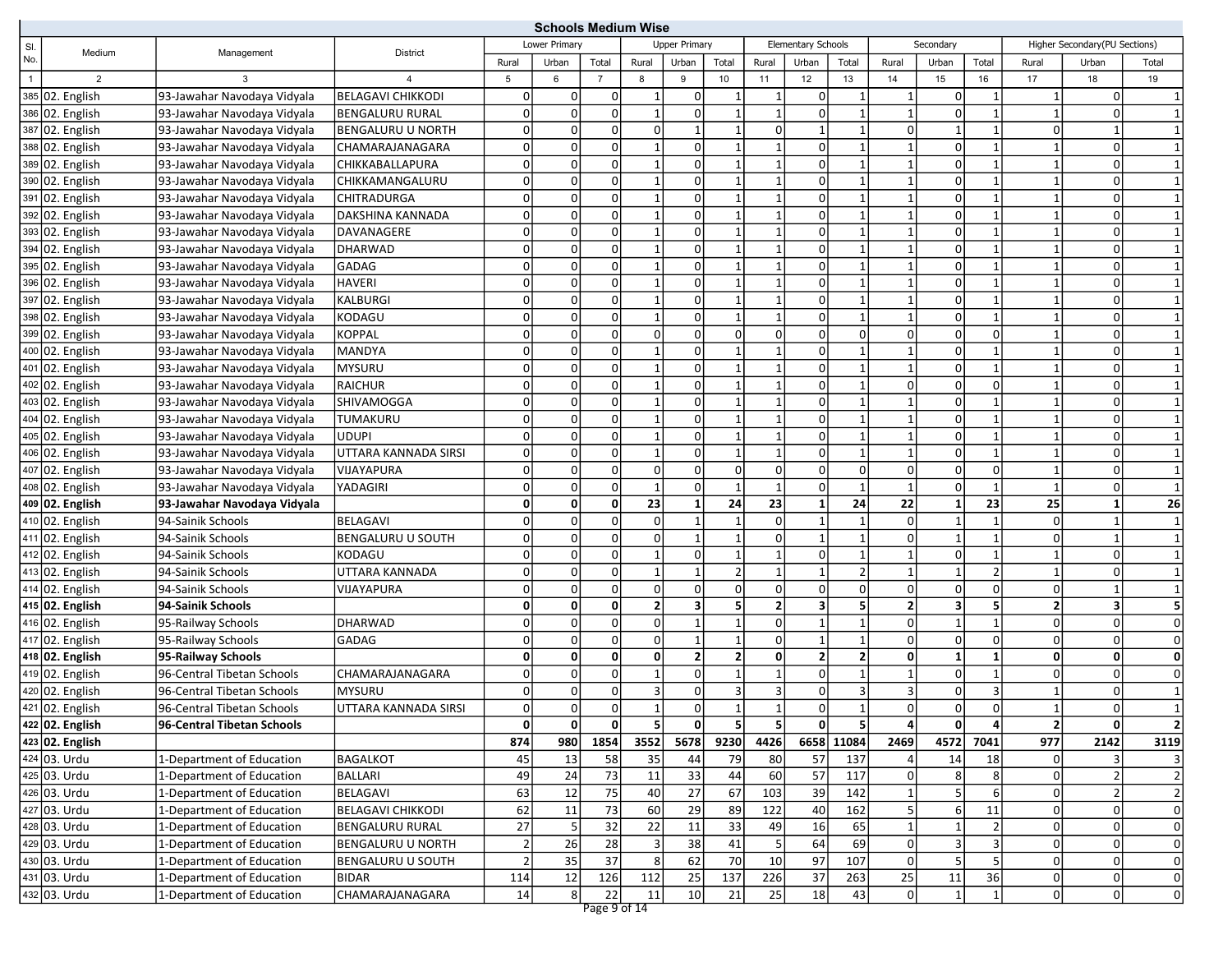|                |                |                           |                          | <b>Schools Medium Wise</b> |                |                |                |                      |                 |                |                    |                |                |                |                |                |                               |                |
|----------------|----------------|---------------------------|--------------------------|----------------------------|----------------|----------------|----------------|----------------------|-----------------|----------------|--------------------|----------------|----------------|----------------|----------------|----------------|-------------------------------|----------------|
| SI.            | Medium         | Management                | <b>District</b>          |                            | Lower Primary  |                |                | <b>Upper Primary</b> |                 |                | Elementary Schools |                |                | Secondary      |                |                | Higher Secondary(PU Sections) |                |
| No.            |                |                           |                          | Rural                      | Urban          | Total          | Rural          | Urban                | Total           | Rural          | Urban              | Total          | Rural          | Urban          | Total          | Rural          | Urban                         | Total          |
| $\overline{1}$ | $\overline{2}$ | 3                         |                          | 5                          | 6              | $\overline{7}$ | 8              | 9                    | 10 <sup>1</sup> | 11             | 12                 | 13             | 14             | 15             | 16             | 17             | 18                            | 19             |
|                | 433 03. Urdu   | 1-Department of Education | CHIKKABALLAPURA          | 37                         | 13             | 50             | 23             | 19                   | 42              | 60             | 32                 | 92             | 0              | $\overline{2}$ | 2              | <sup>0</sup>   | 0l                            | $\Omega$       |
|                | 434 03. Urdu   | 1-Department of Education | CHIKKAMANGALURU          | 36                         | 10             | 46             | 20             | 18                   | 38              | 56             | 28                 | 84             |                | $\overline{1}$ | $\overline{2}$ | $\overline{0}$ | $\mathbf 0$                   | $\Omega$       |
|                | 435 03. Urdu   | 1-Department of Education | CHITRADURGA              | 30                         | 17             | 47             | 26             | 19                   | 45              | 56             | 36                 | 92             | $\mathbf{1}$   | 5              | 6              | $\overline{0}$ | 4                             | $\Delta$       |
|                | 436 03. Urdu   | 1-Department of Education | DAVANAGERE               | 47                         | 28             | 75             | 43             | 29                   | 72              | 90             | 57                 | 147            | $\overline{7}$ | $\overline{7}$ | 14             | 1              | 3                             | $\Delta$       |
|                | 437 03. Urdu   | 1-Department of Education | <b>DHARWAD</b>           | 43                         | 15             | 58             | 25             | 54                   | 79              | 68             | 69                 | 137            | $\mathbf{1}$   | 9              | 10             | $\overline{0}$ | $\Omega$                      | $\Omega$       |
|                | 438 03. Urdu   | 1-Department of Education | <b>GADAG</b>             | 31                         | $\overline{9}$ | 40             | 17             | 22                   | 39              | 48             | 31                 | 79             | 0              | 7              | $\overline{7}$ | $\overline{0}$ | 0                             | $\mathbf 0$    |
|                | 439 03. Urdu   | 1-Department of Education | <b>HASSAN</b>            | 43                         | 17             | 60             | 18             | 16                   | 34              | 61             | 33                 | 94             |                | $\overline{2}$ | $\overline{3}$ | $\mathbf{1}$   | 0                             |                |
|                | 440 03. Urdu   | 1-Department of Education | <b>HAVERI</b>            | 126                        | 15             | 141            | 76             | 32                   | 108             | 202            | 47                 | 249            | 18             | 8              | 26             | $\overline{0}$ | 0                             | $\mathbf 0$    |
|                | 441 03. Urdu   | 1-Department of Education | <b>KALBURGI</b>          | 102                        | 11             | 113            | 98             | 38                   | 136             | 200            | 49                 | 249            | 16             | 17             | 33             | $\mathbf{1}$   |                               | $\overline{2}$ |
|                | 442 03. Urdu   | 1-Department of Education | KODAGU                   | $\mathbf{1}$               | $\overline{2}$ | 3              |                | $\overline{0}$       | $\overline{2}$  | $\overline{3}$ | $\overline{2}$     | 5 <sup>1</sup> | 0              | $\overline{0}$ | $\Omega$       | $\overline{0}$ | 0                             | 0              |
|                | 443 03. Urdu   | 1-Department of Education | <b>KOLAR</b>             | 67                         | 31             | 98             | 36             | 27                   | 63              | 103            | 58                 | 161            |                | $\overline{2}$ | 3              | 0              | $\mathcal{P}$                 | $\overline{2}$ |
|                | 444 03. Urdu   | 1-Department of Education | <b>KOPPAL</b>            | 17                         | $6 \mid$       | 23             | 24             | 10                   | 34              | 41             | 16                 | 57             | $\overline{2}$ | $\overline{3}$ | 5              | $\overline{0}$ | 0                             | $\mathbf 0$    |
|                | 445 03. Urdu   | 1-Department of Education | <b>MANDYA</b>            | 20                         | 14             | 34             | 13             | 18                   | 31              | 33             | 32                 | 65             |                | $\mathbf{1}$   | $\overline{2}$ | $\mathbf{1}$   |                               | $\overline{2}$ |
|                | 446 03. Urdu   | 1-Department of Education | <b>MYSURU</b>            | 58                         | 14             | 72             | 18             | 44                   | 62              | 76             | 58                 | 134            | $\Omega$       | $\mathbf{1}$   | $\mathbf{1}$   | $\overline{0}$ | $\Omega$                      | $\mathbf 0$    |
|                | 447 03. Urdu   | 1-Department of Education | <b>RAICHUR</b>           | 27                         | 14             | 41             | 31             | 26                   | 57              | 58             | 40                 | 98             | .5             | $\overline{9}$ | 14             | $\overline{2}$ | $\mathbf 1$                   |                |
|                | 448 03. Urdu   | 1-Department of Education | RAMANAGARA               | 31                         | 19             | 50             | 16             | 19                   | 35              | 47             | 38                 | 85             | $\Omega$       | 6              | 6              | $\overline{0}$ | $\Omega$                      | $\Omega$       |
|                | 449 03. Urdu   | 1-Department of Education | SHIVAMOGGA               | 58                         | 14             | 72             | 59             | 39                   | 98              | 117            | 53                 | 170            | 11             | $\overline{9}$ | 20             | $\overline{3}$ | 3                             | 6              |
|                | 450 03. Urdu   | 1-Department of Education | TUMAKURU                 | 73                         | 18             | 91             | 40             | 23                   | 63              | 113            | 41                 | 154            | $\mathbf 1$    | $\mathbf{1}$   | $\overline{2}$ | $\overline{0}$ | 0                             | $\mathbf 0$    |
|                | 451 03. Urdu   | 1-Department of Education | TUMAKURU MADHUGIRI       | 29                         |                | 33             | 9              | 10                   | 19              | 38             | 14                 | 52             | $\Omega$       | $\mathbf{1}$   | $\mathbf{1}$   | $\overline{0}$ | 0                             | $\mathbf 0$    |
|                | 452 03. Urdu   | 1-Department of Education | <b>UDUPI</b>             | $\vert$ 1                  | $\overline{0}$ | $\mathbf{1}$   |                | $\overline{0}$       | $\overline{3}$  | $\Delta$       | $\overline{0}$     |                | $\Omega$       | $\Omega$       | $\Omega$       | $\overline{0}$ | 0                             | $\mathbf 0$    |
|                | 453 03. Urdu   | 1-Department of Education | UTTARA KANNADA           | 13                         | $\overline{4}$ | 17             | 37             | 11                   | 48              | 50             | 15                 | 65             | $\Delta$       | $\overline{2}$ | 6              | $\overline{0}$ | 0                             | $\mathbf 0$    |
|                | 454 03. Urdu   | 1-Department of Education | UTTARA KANNADA SIRSI     | 42                         | 14             | 56             | 23             | 15                   | 38              | 65             | 29                 | 94             | 3              | $\overline{4}$ | 7              | 0              |                               |                |
|                | 455 03. Urdu   | 1-Department of Education | VIJAYAPURA               | 141                        | 26             | 167            | 101            | 48                   | 149             | 242            | 74                 | 316            | 15             | 5              | 20             | $\mathbf{1}$   |                               | $\overline{2}$ |
|                | 456 03. Urdu   | 1-Department of Education | YADAGIRI                 | 43                         | $\overline{7}$ | 50             | 38             | 13                   | 51              | 81             | 20                 | 101            | $\Delta$       | 8              | 12             | $\overline{0}$ | $\overline{2}$                | $\overline{2}$ |
|                | 457 03. Urdu   | 1-Department of Education |                          | 1494                       | 468            | 1962           | 1098           | 829                  | 1927            | 2592           | 1297               | 3889           | 128            | 164            | 292            | 10             | 26                            | 36             |
|                | 458 03. Urdu   | 3-Local body              | <b>BENGALURU U NORTH</b> | $\overline{0}$             | $\Omega$       | 0              | n              | $\overline{2}$       | $\mathcal{P}$   | 0              | $\mathfrak{p}$     | 2              | $\Omega$       | $\mathbf 0$    | $\Omega$       | <sup>0</sup>   | 0                             | 0              |
|                | 459 03. Urdu   | 3-Local body              |                          | $\mathbf{0}$               | $\mathbf{0}$   | $\mathbf 0$    | 0              | 2 <sup>1</sup>       | $\overline{2}$  | $\mathbf 0$    | $\overline{2}$     | $\overline{2}$ | O              | $\mathbf{0}$   | $\Omega$       | 0              | $\mathbf{0}$                  | 0              |
|                | 460 03. Urdu   | 4-Pvt. Aided              | <b>BAGALKOT</b>          | 0                          | $\overline{0}$ | 0              | $\Omega$       | 2                    | $\overline{2}$  | $\mathbf 0$    | $\overline{2}$     | 2              |                | 6              | 7              | $\mathbf{1}$   | 4                             | 5              |
|                | 461 03. Urdu   | 4-Pvt. Aided              | <b>BALLARI</b>           | $\Omega$                   | $\Omega$       | $\Omega$       | $\Omega$       | 3                    | 3               | $\mathbf 0$    | 3                  |                | 0              | $\overline{3}$ | 3              | $\overline{0}$ | $\overline{2}$                | $\overline{2}$ |
|                | 462 03. Urdu   | 4-Pvt. Aided              | <b>BELAGAVI</b>          | $\Omega$                   | $\mathbf{1}$   | $\mathbf{1}$   |                | 2                    | 3               | $\overline{1}$ | 3                  |                | $\overline{7}$ | 10             | 17             | $\overline{0}$ |                               |                |
|                | 463 03. Urdu   | 4-Pvt. Aided              | <b>BELAGAVI CHIKKODI</b> | 0                          | $\overline{0}$ | $\mathbf 0$    | $\Omega$       | 3 <sup>1</sup>       | $\overline{3}$  | $\mathbf 0$    | $\overline{3}$     | $\overline{3}$ | $\Delta$       | 8              | 12             | 2              |                               | $\overline{3}$ |
|                | 464 03. Urdu   | 4-Pvt. Aided              | <b>BENGALURU U NORTH</b> | $\Omega$                   | $\mathbf{1}$   | $\mathbf{1}$   | $\Omega$       | 6 <sup>1</sup>       | $6 \mid$        | $\mathbf 0$    | $\overline{7}$     | $\overline{7}$ | $\Omega$       | $\Omega$       | $\Omega$       | $\overline{0}$ | 0                             | $\Omega$       |
|                | 465 03. Urdu   | 4-Pvt. Aided              | <b>BENGALURU U SOUTH</b> | $\Omega$                   | $\overline{0}$ | 0              | n              | 8 <sup>1</sup>       | 8               | $\mathbf 0$    | 8 <sup>1</sup>     | 8              | $\Omega$       | $\overline{0}$ | 0              | 0              | 0                             | $\mathbf 0$    |
|                | 466 03. Urdu   | 4-Pvt. Aided              | <b>BIDAR</b>             | $\overline{0}$             | $\Omega$       | 0              |                | 33                   | 40              | $\overline{7}$ | 33                 | 40             | 3              | 12             | 15             | $\overline{0}$ | $\mathbf 0$                   | $\mathbf 0$    |
|                | 467 03. Urdu   | 4-Pvt. Aided              | CHIKKABALLAPURA          | $\Omega$                   | 0              | 0              | $\Omega$       |                      |                 | $\mathbf 0$    |                    |                | 0              | $\overline{0}$ | $\Omega$       | $\overline{0}$ | 0                             | $\mathbf 0$    |
|                | 468 03. Urdu   | 4-Pvt. Aided              | CHIKKAMANGALURU          | $\Omega$                   | $\Omega$       | 0              | $\Omega$       |                      |                 | $\mathbf 0$    |                    |                | $\Omega$       | $\mathbf{1}$   |                | 0              | $\Omega$                      | $\mathbf 0$    |
|                | 469 03. Urdu   | 4-Pvt. Aided              | CHITRADURGA              | $\overline{0}$             | $\Omega$       | $\mathbf 0$    | $\Omega$       | $1\overline{ }$      | $\mathbf{1}$    | $\mathbf 0$    |                    | $\mathbf{1}$   | $\Omega$       | $\mathbf{1}$   | $\mathbf 1$    | $\Omega$       | n                             | $\Omega$       |
|                | 470 03. Urdu   | 4-Pvt. Aided              | DAVANAGERE               | 0                          | 0              | 0              | 0              | 6                    | 6               | 0              | 6                  | 6              | $\vert$ 3      | $5 \mid$       | 8              | 1              | $\mathbf{2}$                  | 3              |
|                | 471 03. Urdu   | 4-Pvt. Aided              | DHARWAD                  | 0                          | $\overline{0}$ | $\pmb{0}$      | $\Omega$       | $6 \mid$             | 6 <sup>1</sup>  | $\mathbf 0$    | $6 \mid$           | 6              | $\mathbf{1}$   | $\bf 8$        | 9              | $\overline{0}$ | 2 <sup>1</sup>                | $\overline{2}$ |
|                | 472 03. Urdu   | 4-Pvt. Aided              | GADAG                    | $\Omega$                   | $\overline{0}$ | $\mathbf 0$    | $\overline{0}$ | $\overline{0}$       | $\Omega$        | 0              | 0                  | 0              | 0              | $\overline{3}$ | 3              | $\overline{0}$ | $1\vert$                      | $\mathbf{1}$   |
|                | 473 03. Urdu   | 4-Pvt. Aided              | <b>HASSAN</b>            | $\overline{0}$             | $\overline{0}$ | 0              | $\Omega$       |                      |                 | $\mathbf 0$    |                    |                | 0              | $\mathbf{1}$   |                | $\mathbf 0$    | $\Omega$                      | $\mathbf 0$    |
|                | 474 03. Urdu   | 4-Pvt. Aided              | <b>HAVERI</b>            | 1                          | $\overline{0}$ | $\mathbf{1}$   | $\Omega$       | 2                    | $\overline{2}$  | $\mathbf{1}$   | $\overline{2}$     | 3              | $\overline{2}$ | $\overline{4}$ | 6              | $\overline{0}$ | $\mathbf{1}$                  | $\mathbf{1}$   |
|                | 475 03. Urdu   | 4-Pvt. Aided              | KALBURGI                 | $\overline{0}$             | $\vert$ 3      | 3              | $\overline{0}$ | 43                   | 43              | $\mathbf 0$    | 46                 | 46             | 1              | 17             | 18             | 0              | 2                             | $\overline{2}$ |
|                | 476 03. Urdu   | 4-Pvt. Aided              | KOLAR                    | $\Omega$                   | $\overline{0}$ | 0              |                | 5 <sub>l</sub>       | 5               | $\mathbf 0$    | 5                  | 5              | 0              | 1              |                | 0              | 0                             | $\pmb{0}$      |
|                | 477 03. Urdu   | 4-Pvt. Aided              | <b>KOPPAL</b>            | $\Omega$                   | $\overline{0}$ | 0              | 0              | $1\overline{ }$      | 1               | $\mathbf 0$    | $\mathbf{1}$       | $\mathbf{1}$   | 0              | $\overline{0}$ | 0              | $\overline{0}$ | 0                             | $\pmb{0}$      |
|                | 478 03. Urdu   | 4-Pvt. Aided              | MANDYA                   | $\Omega$                   | $\overline{0}$ | $\mathbf 0$    | οı             | $\overline{0}$       | $\Omega$        | $\mathbf 0$    | 0                  | $\overline{0}$ | 0              | $\vert$ 1      |                | $\overline{0}$ | 0                             | $\mathbf 0$    |
|                | 479 03. Urdu   | 4-Pvt. Aided              | <b>MYSURU</b>            | $\overline{0}$             | $\overline{0}$ | 0              | 0              | 11                   | 11              | 0              | 11                 | 11             | 0              | $\overline{0}$ | 0              | 0              | $\Omega$                      | $\mathbf 0$    |
|                | 480 03. Urdu   | 4-Pvt. Aided              | <b>RAICHUR</b>           | 0                          | $\Omega$       | $\mathbf 0$    | οI             | 3                    | 3               | $\mathsf 0$    | $\vert$ 3          | 3              | 0              | $\overline{4}$ | $\overline{4}$ | $\overline{0}$ | 0                             | $\mathbf 0$    |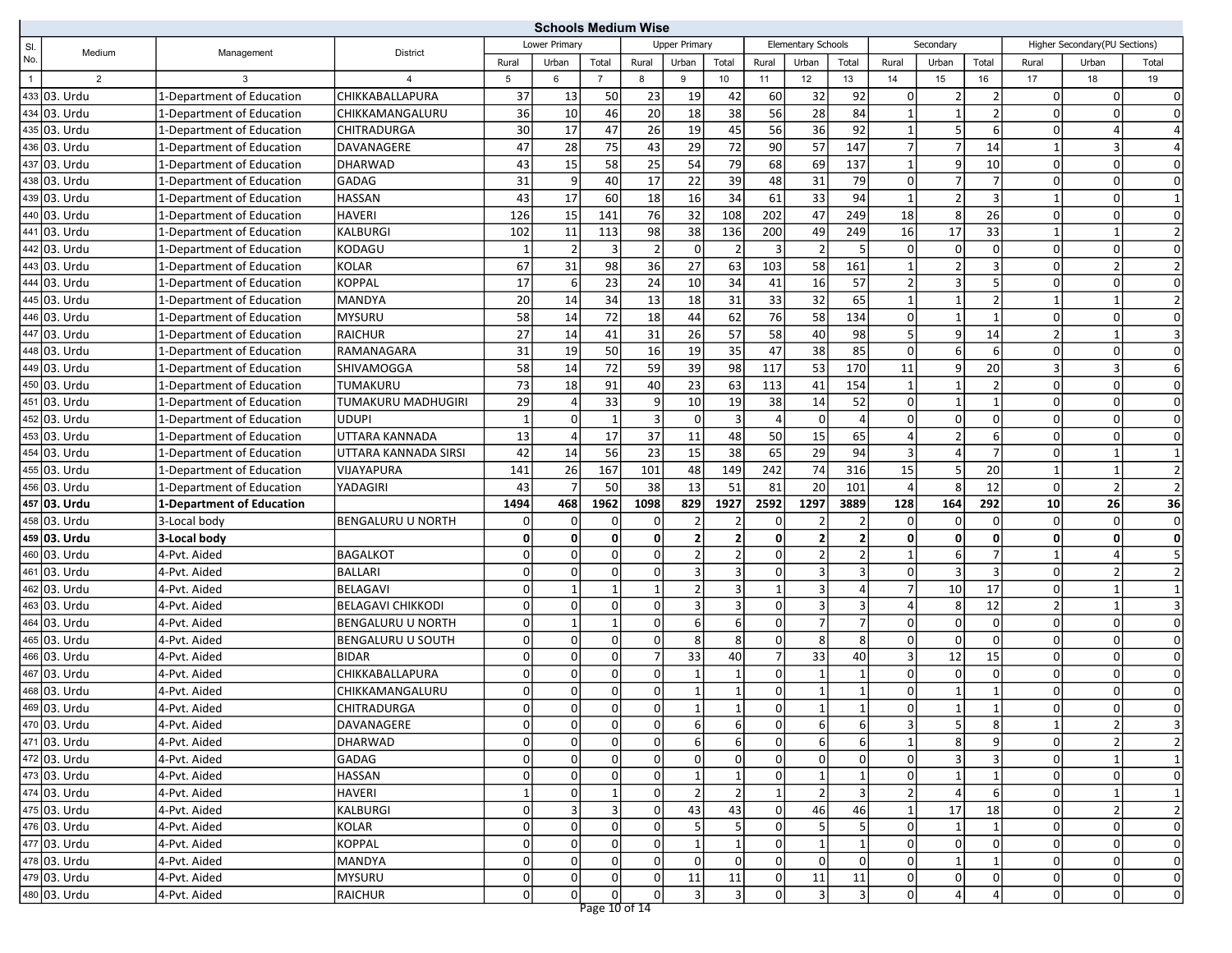|                |                                              |                                             | <b>Schools Medium Wise</b> |                |                        |                                |                      |                              |                 |                               |                      |                   |                |                                 |                |                               |                |                                      |
|----------------|----------------------------------------------|---------------------------------------------|----------------------------|----------------|------------------------|--------------------------------|----------------------|------------------------------|-----------------|-------------------------------|----------------------|-------------------|----------------|---------------------------------|----------------|-------------------------------|----------------|--------------------------------------|
| SI.            | Medium                                       | <b>District</b>                             |                            | Lower Primary  |                        |                                | <b>Upper Primary</b> |                              |                 | Elementary Schools            |                      |                   | Secondary      |                                 |                | Higher Secondary(PU Sections) |                |                                      |
| No.            |                                              | Management                                  |                            | Rural          | Urban                  | Total                          | Rural                | Urban                        | Total           | Rural                         | Urban                | Total             | Rural          | Urban                           | Total          | Rural                         | Urban          | Total                                |
| $\overline{1}$ | 2                                            | 3                                           | $\overline{a}$             | 5              | 6                      | $\overline{7}$                 | 8                    | 9                            | 10 <sup>1</sup> | 11                            | 12                   | 13                | 14             | 15                              | 16             | 17                            | 18             | 19                                   |
| 481            | 03. Urdu                                     | 4-Pvt. Aided                                | RAMANAGARA                 | 0              | $\mathbf{0}$           | 0                              | $\Omega$             | 3                            | 3 <sup>2</sup>  | 0                             | 3                    | 3                 | 0              | $\mathbf{1}$                    | 1              | $\Omega$                      | 1              |                                      |
|                | 482 03. Urdu                                 | 4-Pvt. Aided                                | SHIVAMOGGA                 | $\Omega$       | $\overline{0}$         | $\mathsf 0$                    |                      | 3                            | $\vert$         | $\overline{1}$                | 3                    |                   | $\Omega$       | 7'                              | 7              | $\Omega$                      | 0              | 0                                    |
|                | 483 03. Urdu                                 | 4-Pvt. Aided                                | TUMAKURU                   | $\Omega$       | $\Omega$               | $\mathbf 0$                    | $\Omega$             | 3                            | 3 <sup>1</sup>  | $\Omega$                      | 3                    |                   | $\Omega$       | $\mathbf{1}$                    |                | 0                             | $\Omega$       | $\mathbf 0$                          |
|                | 484 03. Urdu                                 | 4-Pvt. Aided                                | TUMAKURU MADHUGIRI         | 0              | $\overline{0}$         | $\mathbf 0$                    | $\Omega$             | $\Omega$                     | οl              | $\mathbf 0$                   | $\Omega$             | $\Omega$          | $\Omega$       | $\mathbf{1}$                    | $\mathbf{1}$   | $\Omega$                      | 0              | $\mathbf 0$                          |
|                | 485 03. Urdu                                 | 4-Pvt. Aided                                | <b>UDUPI</b>               | 0              | $\overline{0}$         | $\mathsf 0$                    |                      | 0                            | $\mathbf{1}$    | $\overline{1}$                | $\overline{0}$       | $\mathbf 1$       | O              | $\overline{0}$                  | 0              | 0                             | 0              | $\mathbf 0$                          |
|                | 486 03. Urdu                                 | 4-Pvt. Aided                                | UTTARA KANNADA             | $\Omega$       | $\mathbf{1}$           | $\mathbf{1}$                   | $\Omega$             | 4                            | $\vert$         | $\mathbf 0$                   | 5 <sub>l</sub>       | 5                 |                | $\overline{4}$                  | 8              | $\Omega$                      | 0              | $\mathbf 0$                          |
|                | 487 03. Urdu                                 | 4-Pvt. Aided                                | UTTARA KANNADA SIRSI       | 0              | $\overline{0}$         | $\mathbf 0$                    | $\Omega$             | 1                            | $\mathbf{1}$    | $\mathbf 0$                   | $1\vert$             | $\mathbf 1$       | O              | $\vert$                         |                | $\Omega$                      | 1              | $\overline{1}$                       |
|                | 488 03. Urdu                                 | 4-Pvt. Aided                                | VIJAYAPURA                 | $\mathbf 1$    | $\overline{0}$         | $\mathbf{1}$                   |                      | 8                            | $\overline{9}$  | $\overline{2}$                | 8 <sup>1</sup>       | 10                | 5              | 11                              | 16             | $\Omega$                      | 4              | $\overline{4}$                       |
|                | 489 03. Urdu                                 | 4-Pvt. Aided                                | YADAGIRI                   | $\overline{0}$ | $\overline{0}$         | $\overline{0}$                 | $\mathbf 1$          | 6                            | 7 <sup>1</sup>  | $\overline{1}$                | $6 \mid$             | $\overline{7}$    | $\Omega$       | $\overline{3}$                  | $\overline{3}$ | $\Omega$                      | 0              | $\mathbf 0$                          |
|                | 490 03. Urdu                                 | 4-Pvt. Aided                                |                            | $\mathbf{2}$   | 6                      | 8                              | 12                   | 166                          | 178             | 14                            | 172                  | 186               | 31             | 117                             | 148            | 4                             | 22             | 26                                   |
|                | 491 03. Urdu                                 | 5-Pvt. Unaided                              | <b>BAGALKOT</b>            | $\mathbf{1}$   | 6                      | $\overline{7}$                 |                      | 4                            | $\overline{4}$  |                               | 10                   | 11                | $\Omega$       | $\overline{2}$                  |                | 0                             | $\Omega$       | $\mathbf 0$                          |
|                | 492 03. Urdu                                 | 5-Pvt. Unaided                              | <b>BALLARI</b>             | 0              | $\mathbf{1}$           | $\mathbf{1}$                   | $\Omega$             | $\overline{2}$               | 2               | 0                             | $\overline{3}$       | 3                 | $\Omega$       | $\overline{2}$                  |                | $\Omega$                      | $\mathbf{1}$   | $\mathbf{1}$                         |
|                | 493 03. Urdu                                 | 5-Pvt. Unaided                              | <b>BELAGAVI</b>            | $\Omega$       | $\mathbf{1}$           | $\mathbf{1}$                   | $\Omega$             | $\overline{7}$               | $\overline{7}$  | $\mathbf 0$                   | 8 <sup>1</sup>       | 8 <sup>1</sup>    | $\Omega$       | $\vert$                         |                | $\Omega$                      | $\overline{2}$ | $\mathbf 2$                          |
|                | 494 03. Urdu                                 | 5-Pvt. Unaided                              | <b>BELAGAVI CHIKKODI</b>   | 1              | 4                      | 5                              |                      | 10                           | 11              | $\mathcal{I}$                 | 14                   | 16                |                | 4                               |                | 0                             | $\Omega$       | $\mathbf 0$                          |
|                | 495 03. Urdu                                 | 5-Pvt. Unaided                              | <b>BENGALURU RURAL</b>     | 0              | $\overline{0}$         | $\mathbf 0$                    |                      | 3                            | $\vert 4 \vert$ | $\overline{1}$                | $\overline{3}$       | 4                 | $\Omega$       | $1\vert$                        | $\mathbf{1}$   | $\Omega$                      | 0              | $\mathbf 0$                          |
|                | 496 03. Urdu                                 | 5-Pvt. Unaided                              | <b>BENGALURU U NORTH</b>   | $\Omega$       | $\overline{0}$         | $\mathsf 0$                    | $\Omega$             | 9                            | $\overline{9}$  | $\mathbf 0$                   | $\overline{9}$       | 9                 | $\Omega$       | $\overline{3}$                  | 3              | 0                             | 0              | $\mathbf 0$                          |
|                | 497 03. Urdu                                 | 5-Pvt. Unaided                              | <b>BENGALURU U SOUTH</b>   | 0              | $\overline{4}$         | $\overline{4}$                 | $\Omega$             | 10                           | 10              | $\mathbf 0$                   | 14                   | 14                | 0              | $\overline{3}$                  | 3              | $\Omega$                      | 0              | $\mathbf 0$                          |
|                | 498 03. Urdu                                 | 5-Pvt. Unaided                              | <b>BIDAR</b>               | 11             | 19                     | 30                             | 12                   | 53                           | 65              | 23                            | 72                   | 95                | 7              | 26                              | 33             | $\Omega$                      | 0              | $\mathbf 0$                          |
|                | 499 03. Urdu                                 | 5-Pvt. Unaided                              | <b>CHIKKABALLAPURA</b>     | $\mathbf 0$    | $\mathbf{1}$           | $\mathbf{1}$                   |                      | $\overline{2}$               | $\vert$         | $\overline{2}$                | $\vert$ 3            | 5                 | 0              | $\mathbf{1}$                    |                | $\mathbf 0$                   | $\overline{2}$ | $\overline{2}$                       |
|                | 500 03. Urdu                                 | 5-Pvt. Unaided                              | CHIKKAMANGALURU            | $\Omega$       | $\overline{0}$         | $\mathbf 0$                    | $\Omega$             | $\mathbf{1}$                 | 1               | $\mathbf 0$                   | $\mathbf{1}$         | $\mathbf{1}$      | $\Omega$       | $\Omega$                        | $\Omega$       | $\Omega$                      | 0              | $\mathbf 0$                          |
|                | 501 03. Urdu                                 | 5-Pvt. Unaided                              | CHITRADURGA                | $\Omega$       | 1                      | $\mathbf{1}$                   | $\Omega$             | $\mathbf{1}$                 | $1\vert$        | $\mathbf 0$                   | $\overline{2}$       | $\mathfrak{p}$    | $\Omega$       | $\Omega$                        | $\Omega$       | $\Omega$                      | 0              | $\mathbf 0$                          |
|                | 502 03. Urdu                                 | 5-Pvt. Unaided                              | DAVANAGERE                 | $\mathbf{1}$   | $6 \mid$               | $\overline{7}$                 |                      | $6 \overline{6}$             | 8               | $\overline{3}$                | 12                   | 15                | $\Omega$       | 5 <sup>1</sup>                  | .5             | 0                             | $\Omega$       | $\mathbf 0$                          |
|                | 503 03. Urdu                                 | 5-Pvt. Unaided                              | <b>DHARWAD</b>             | $\mathbf{1}$   | 3                      | $\overline{a}$                 | $\Omega$             | 13                           | 13              | -1                            | 16                   | 17                | $\Omega$       | $\overline{9}$                  | 9              | $\Omega$                      | 0              | $\mathbf 0$                          |
|                | 504 03. Urdu                                 | 5-Pvt. Unaided                              | <b>GADAG</b>               | $\overline{0}$ | $\mathbf{1}$           | $\mathbf{1}$                   | $\Omega$             | 3                            | 3 <sup>1</sup>  | $\mathbf 0$                   | $\overline{4}$       | 4                 | $\Omega$       | $\mathbf{1}$                    | $\mathbf{1}$   | $\Omega$                      | $\overline{0}$ | $\mathbf 0$                          |
|                | 505 03. Urdu                                 | 5-Pvt. Unaided                              | <b>HASSAN</b>              | 0              | $\overline{0}$         | $\mathbf 0$                    | n                    | 3                            | $\overline{3}$  | $\Omega$                      | $\vert$ 3            | 3                 | 0              | $1\vert$                        | $\mathbf 1$    | 0                             | $\Omega$       | $\mathbf 0$                          |
|                | 506 03. Urdu                                 | 5-Pvt. Unaided                              | <b>HAVERI</b>              | $\overline{2}$ | $\overline{0}$         | $\overline{2}$                 |                      | $\overline{9}$               | 14              | $\overline{7}$                | $\overline{9}$       | 16                | $\Omega$       | $6 \mid$                        | 6              | $\Omega$                      | 0              | $\mathbf 0$                          |
|                | 507 03. Urdu                                 | 5-Pvt. Unaided                              | <b>KALBURGI</b>            | $\overline{2}$ | 23                     | 25                             | 3                    | 50                           | 53              | 5                             | 73                   | 78                | $\Omega$       | 37                              | 37             | $\Omega$                      |                |                                      |
|                | 508 03. Urdu                                 | 5-Pvt. Unaided                              | <b>KOLAR</b>               | 0              | 1                      | $\mathbf{1}$                   |                      | 4                            | $\vert 4 \vert$ | $\Omega$                      | 5 <sub>l</sub>       | 5                 | $\Omega$       | $\overline{3}$                  |                | 0                             | $\mathbf 1$    | $\overline{1}$                       |
|                | 509 03. Urdu                                 | 5-Pvt. Unaided                              | <b>KOPPAL</b>              | $\mathbf{1}$   | $\overline{0}$         | $\mathbf{1}$                   | $\Omega$             | 3                            | 3               | $\mathbf{1}$                  | $\overline{3}$       | 4                 | 0              | $\overline{2}$                  | 2              | $\Omega$                      | 0              | $\mathbf 0$                          |
|                | 510 03. Urdu                                 | 5-Pvt. Unaided                              | <b>MANDYA</b>              | $\Omega$       | $\Omega$               | $\mathbf 0$                    |                      |                              | $\overline{2}$  |                               |                      |                   | $\Omega$       | $\Omega$                        | 0              | 0                             | $\mathbf 0$    | $\mathbf 0$                          |
|                | 511 03. Urdu                                 | 5-Pvt. Unaided                              | <b>MYSURU</b>              | $\Omega$       | 3                      | $\overline{3}$                 |                      | 15                           | 16              | $\overline{1}$                | 18                   | 19                | $\Omega$       | 5 <sup>1</sup>                  |                | $\Omega$                      | 0              | $\mathbf 0$                          |
|                | 512 03. Urdu                                 | 5-Pvt. Unaided                              | <b>RAICHUR</b>             | $\Omega$       | $\overline{2}$         | $\sqrt{2}$                     | ŋ                    | 3                            | $\overline{3}$  | $\mathbf 0$                   | 5 <sup>1</sup>       | 5                 | $\Omega$       | $\overline{2}$                  | 2              | 0                             | 0              | $\mathbf 0$                          |
|                | 513 03. Urdu                                 | 5-Pvt. Unaided                              | RAMANAGARA                 | 0              | $\overline{0}$         | $\mathbf 0$                    |                      | 4                            | 5 <sup>1</sup>  | $\mathbf{1}$                  | $\vert$              | 5                 | $\mathbf{1}$   | $\Omega$                        | $\mathbf 1$    | $\mathbf{1}$                  | $\Omega$       |                                      |
| 514            | 03. Urdu                                     | 5-Pvt. Unaided                              | SHIVAMOGGA                 | $\overline{2}$ | $\overline{4}$         | 6                              |                      | 17                           | 19              | $\overline{4}$                | 21                   | 25                | $\Omega$       | $6 \overline{6}$                | 6              | $\Omega$                      | $\mathbf 0$    | $\mathbf 0$                          |
|                | 515 03. Urdu                                 | 5-Pvt. Unaided                              | TUMAKURU                   | $\Omega$       | 4                      | $\overline{4}$                 | $\Omega$             | 1                            | $\mathbf{1}$    | $\mathbf 0$                   | 5 <sub>l</sub>       | 5                 |                | $\Omega$                        | <sup>0</sup>   | 0                             | 0              | $\mathbf 0$                          |
|                | 516 03. Urdu                                 | 5-Pvt. Unaided                              | TUMAKURU MADHUGIRI         | 0              | $\overline{0}$         | 0                              | $\Omega$             | $\mathbf 0$                  | $\overline{0}$  | $\mathbf 0$                   | $\overline{0}$       | $\overline{0}$    |                | $\overline{0}$                  |                | 0                             | 0              | $\mathbf 0$                          |
|                | 517 03. Urdu                                 | 5-Pvt. Unaided                              | UTTARA KANNADA             | $\overline{2}$ | 1                      | $\overline{3}$                 | 6                    | 4                            | 10 <sup>1</sup> | 8                             | 5 <sup>1</sup>       | 13                | $\overline{2}$ |                                 |                |                               |                |                                      |
|                | 518 03. Urdu                                 | 5-Pvt. Unaided                              | UTTARA KANNADA SIRSI       | $\vert$ 1      | 0                      | $\mathbf{1}$                   | 0                    | $\mathbf{1}$                 | $1\vert$        | 1                             | 1                    | $\overline{2}$    | 0              | 0                               | 0              | 0                             | 0              | $\mathbf{0}$                         |
|                | 519 03. Urdu                                 | 5-Pvt. Unaided                              | VIJAYAPURA                 | $\overline{7}$ | 16                     | 23                             |                      | 13                           | 18              | 12                            | 29                   | 41                | 5              | 7                               | 12             | $\overline{2}$                | 3              | 5                                    |
|                | 520 03. Urdu<br>521 03. Urdu                 | 5-Pvt. Unaided                              | YADAGIRI                   | $\mathbf{1}$   | $\overline{7}$         | 8                              |                      | 4                            | 5               | $\overline{2}$                | 11                   | 13                | 0              | $\overline{0}$                  |                | $\Omega$                      | 2              | $\overline{2}$                       |
|                |                                              | 5-Pvt. Unaided                              |                            | 33             | 108                    | 141                            | 43                   | 256                          | 299             | 76                            | 364                  | 440               | 17             | 131                             | 148            | 4                             | $12$           | 16                                   |
|                | 522 03. Urdu<br>523 03. Urdu<br>524 03. Urdu | 6-School Managed by Other Govi KALBURGI     |                            | 0              | $\overline{0}$         | $\pmb{0}$                      | $\Omega$             |                              |                 | $\mathbf 0$                   |                      |                   |                |                                 |                | $\Omega$                      | $\Omega$       | $\overline{\mathbf{0}}$              |
|                |                                              | 6-School Managed by Other Govt MANDYA       |                            | 0              | $\overline{0}$         | $\mathbf 0$                    |                      | $\overline{0}$               | $1\vert$        | $\mathbf{1}$                  | $\Omega$             |                   |                | $\overline{0}$                  |                | $\Omega$                      | 0              | $\mathbf 0$                          |
|                |                                              | 6-School Managed by Other GovtRAMANAGARA    |                            | 0              | $\overline{0}$         | $\mathbf 0$                    | $\overline{0}$       |                              | $\mathbf{1}$    | $\mathbf 0$                   |                      |                   | $\Omega$       | $\mathbf{1}$                    |                | $\overline{0}$                | $\Omega$       | $\pmb{0}$<br>$\overline{\mathbf{0}}$ |
|                | 525 03. Urdu                                 | 6-School Managed by Other Govt. Department  |                            | 0              | 0 <br>$\overline{0}$   | $\mathbf 0$<br>$\mathbf 0$     | 1                    | $\mathbf{2}$                 | $\vert$         | $\mathbf{1}$<br>$\mathbf 0$   | $\mathbf{2}$         | 3 <sup>1</sup>    | 1              | $\mathbf{2}$<br>$1\overline{ }$ | 3              | 0                             | 0              |                                      |
|                | 526 03. Urdu<br>527 03. Urdu                 | 90-Social Welfare Department Scl RAICHUR    |                            | 0              |                        |                                | $\overline{0}$       | $\mathbf{1}$<br>$\mathbf{1}$ | $1\vert$        |                               |                      |                   |                |                                 |                | 0                             | 0              | $\mathsf{O}$                         |
|                | 528 03. Urdu                                 | 90-Social Welfare Department SclSHIVAMOGGA  |                            | 0              | $\boldsymbol{0}$<br> 0 | $\mathsf{O}\xspace$<br>$\circ$ | 0l                   | $\mathbf{1}$                 | 3<br>1          | $\overline{2}$<br>$\mathbf 0$ | $1\vert$<br>$1\vert$ | 3<br>$\mathbf{1}$ | $\mathbf{0}$   | $\Omega$<br>1                   | $\mathbf{1}$   | $\Omega$                      | 0              | $\pmb{0}$<br>$\pmb{0}$               |
|                |                                              | 90-Social Welfare Department Scl VIJAYAPURA |                            | 0              |                        |                                |                      |                              |                 |                               |                      |                   |                |                                 |                | $\overline{0}$                | 0              |                                      |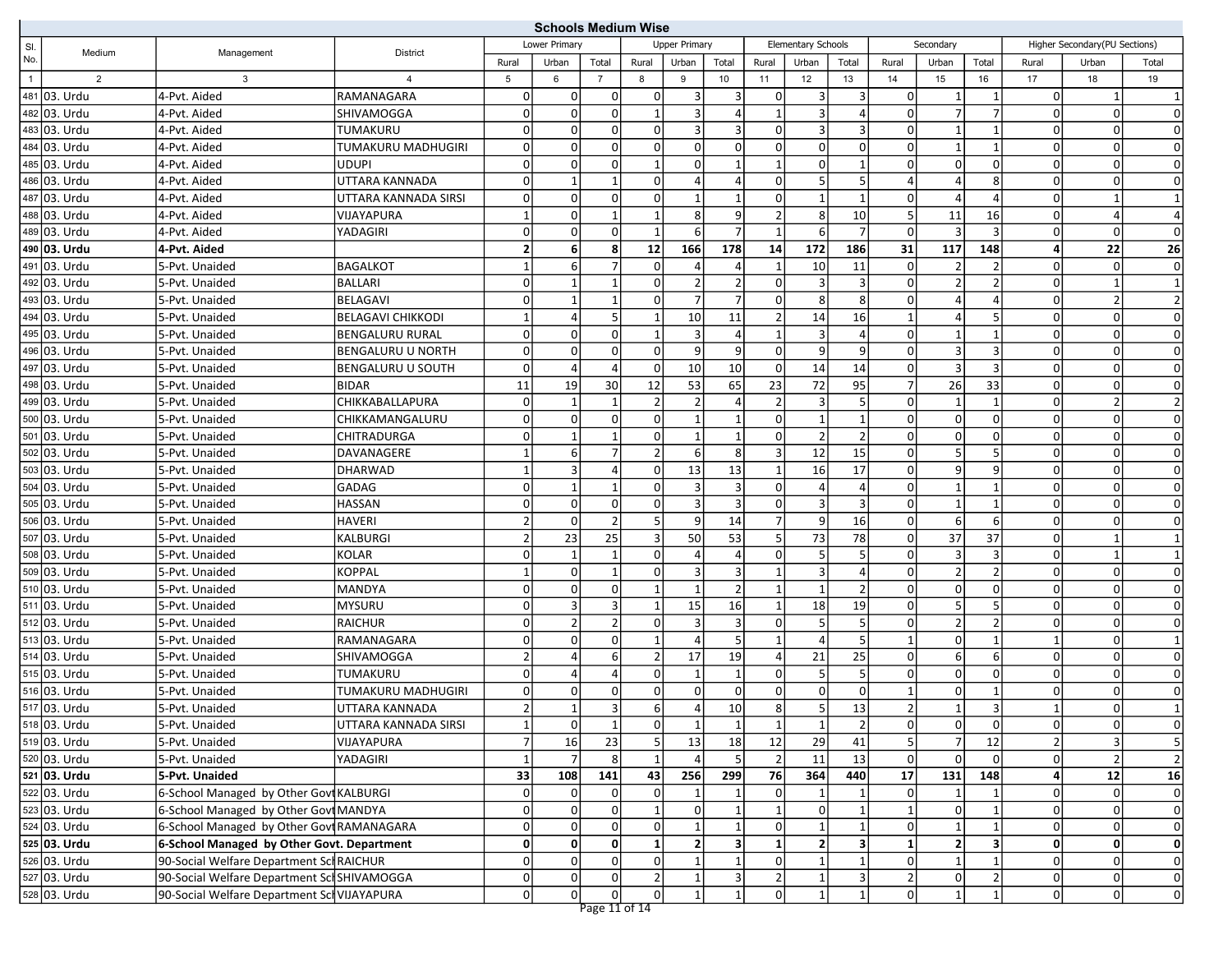|                |                |                                      |                          | <b>Schools Medium Wise</b> |                |                |                          |                         |                |                         |                         |                |              |                         |              |                |                               |                |
|----------------|----------------|--------------------------------------|--------------------------|----------------------------|----------------|----------------|--------------------------|-------------------------|----------------|-------------------------|-------------------------|----------------|--------------|-------------------------|--------------|----------------|-------------------------------|----------------|
| SI.            | Medium         | Management                           | <b>District</b>          |                            | Lower Primary  |                |                          | <b>Upper Primary</b>    |                |                         | Elementary Schools      |                |              | Secondary               |              |                | Higher Secondary(PU Sections) |                |
| No.            |                |                                      |                          | Rural                      | Urban          | Total          | Rural                    | Urban                   | Total          | Rural                   | Urban                   | Total          | Rural        | Urban                   | Total        | Rural          | Urban                         | Total          |
| $\overline{1}$ | $\overline{2}$ | 3                                    | $\overline{4}$           | 5                          | 6              | $\overline{7}$ | 8                        | 9                       | 10             | 11                      | 12                      | 13             | 14           | 15                      | 16           | 17             | 18                            | 19             |
|                | 529 03. Urdu   | 90-Social Welfare Department Schools |                          | 0                          | 0              | 0              |                          | $\overline{\mathbf{3}}$ | 5              | $\overline{2}$          | $\overline{\mathbf{3}}$ | 5              | 2            | $\overline{2}$          | 4            | $\mathbf{0}$   | Οl                            | $\mathbf 0$    |
|                | 530 03. Urdu   | 94-Sainik Schools                    | <b>BELAGAVI</b>          | $\overline{0}$             | $\mathbf 0$    | $\mathbf 0$    | n                        | $\mathbf{1}$            | $\mathbf{1}$   | $\mathbf 0$             | $\mathbf{1}$            |                | $\Omega$     | $\mathbf{1}$            | $\mathbf{1}$ | $\overline{0}$ | $\Omega$                      | 0              |
|                | 531 03. Urdu   | 94-Sainik Schools                    |                          | $\mathbf{0}$               | 0              | $\Omega$       | 0                        | $\mathbf{1}$            | 1              | $\mathbf 0$             | $\mathbf{1}$            |                | $\mathbf 0$  | $\mathbf{1}$            | $\mathbf{1}$ | $\mathbf{0}$   | 0                             | $\mathbf 0$    |
|                | 532 03. Urdu   |                                      |                          | 1529                       | 582            | 2111           | 1156                     | 1259                    | 2415           | 2685                    | 1841                    | 4526           | 179          | 417                     | 596          | 18             | 60                            | 78             |
|                | 533 04. Tamil  | 1-Department of Education            | <b>BALLARI</b>           | 0                          | $\mathbf 0$    | 0              |                          | 2                       | $\overline{2}$ | 0                       | $\overline{2}$          |                | $\Omega$     | 1                       | $\mathbf 1$  | $\overline{0}$ | 0                             | $\mathbf 0$    |
|                | 534 04. Tamil  | 1-Department of Education            | <b>BENGALURU U NORTH</b> | 0                          | $\overline{2}$ | $\overline{2}$ |                          | 12                      | 12             | $\mathbf 0$             | 14                      | 14             | 0            | $\overline{0}$          | $\Omega$     | $\Omega$       | $\mathbf 0$                   | $\mathbf 0$    |
|                | 535 04. Tamil  | 1-Department of Education            | BENGALURU U SOUTH        | $\mathbf{1}$               | 5              | 6              |                          | 8                       | 8              |                         | 13                      | 14             | O            | $\overline{0}$          | <sup>0</sup> | $\Omega$       | 0                             | $\mathbf 0$    |
|                | 536 04. Tamil  | 1-Department of Education            | CHAMARAJANAGARA          | $\mathbf{1}$               | $\mathbf 0$    | $\mathbf{1}$   |                          | 3                       | 8 <sup>1</sup> | 6                       | 3                       | 9              | $\Omega$     | $\Omega$                | $\Omega$     | $\Omega$       | $\Omega$                      | $\mathbf 0$    |
|                | 537 04. Tamil  | 1-Department of Education            | CHIKKAMANGALURU          | 2                          | 0              | $\overline{2}$ |                          | $\mathbf{1}$            | $\overline{4}$ | 5                       | $\mathbf 1$             | 6              | $\Omega$     | $\Omega$                | $\Omega$     | $\Omega$       | 0                             | $\mathbf 0$    |
|                | 538 04. Tamil  | 1-Department of Education            | CHITRADURGA              | $\mathbf{1}$               | $\mathbf 0$    | $\overline{1}$ |                          |                         | 1              | $\overline{1}$          |                         | 2              | $\Omega$     | $\mathbf{1}$            |              | $\Omega$       |                               |                |
|                | 539 04. Tamil  | 1-Department of Education            | <b>HASSAN</b>            | $\overline{0}$             | $\mathbf 0$    | $\mathbf 0$    |                          |                         | $\mathbf{1}$   | $\mathbf 0$             | $\mathbf{1}$            |                | $\Omega$     | $\Omega$                | 0            | $\Omega$       | 0                             | $\mathbf 0$    |
|                | 540 04. Tamil  | 1-Department of Education            | KODAGU                   | $\mathbf{1}$               | $\mathbf 0$    | $\mathbf{1}$   |                          | $\overline{0}$          | $\overline{4}$ | 5                       | 0l                      |                | O            | $\overline{0}$          | $\Omega$     | $\Omega$       | 0                             | $\mathbf 0$    |
|                | 541 04. Tamil  | 1-Department of Education            | <b>KOLAR</b>             | $\overline{0}$             | $\Omega$       | $\mathbf 0$    | $\Omega$                 | $\Delta$                | $\overline{4}$ | $\mathbf 0$             | Δ                       |                | $\Omega$     | $\Omega$                | $\Omega$     | $\Omega$       | $\Omega$                      | $\mathbf 0$    |
|                | 542 04. Tamil  | 1-Department of Education            | <b>MANDYA</b>            | 0                          | $\mathbf 1$    | $\mathbf{1}$   | $\Omega$                 | $\mathbf 0$             | 0              | $\mathbf 0$             | $\mathbf{1}$            |                | $\Omega$     | $\Omega$                | $\Omega$     | $\Omega$       | 0                             | $\mathbf 0$    |
|                | 543 04. Tamil  | 1-Department of Education            | <b>MYSURU</b>            | 0                          | $\mathbf 0$    | $\mathbf 0$    | $\Omega$                 | $\mathbf{1}$            | $\mathbf{1}$   | $\mathbf 0$             | $\mathbf{1}$            | 1              | $\Omega$     | $\Omega$                | $\Omega$     | $\overline{0}$ | $\overline{0}$                | $\mathbf 0$    |
|                | 544 04. Tamil  | 1-Department of Education            | SHIVAMOGGA               | 1                          | $\overline{2}$ | 3              |                          | 6                       | 8 <sup>°</sup> | 3                       | 8                       | 11             | 0            | $1\vert$                | $\mathbf 1$  | 0              | 0                             | $\mathbf 0$    |
|                | 545 04. Tamil  | 1-Department of Education            |                          | 7 <sup>1</sup>             | 10             | 17             | 14                       | 39                      | 53             | 21                      | 49                      | 70             | 0            | $\overline{\mathbf{3}}$ | 3            | $\mathbf{0}$   | 1                             | $\mathbf{1}$   |
|                | 546 04. Tamil  | 4-Pvt. Aided                         | <b>BENGALURU U NORTH</b> | 0                          | 2              | $\overline{2}$ | 0                        | 26                      | 26             | $\mathbf 0$             | 28                      | 28             | 0            | $\overline{3}$          | 3            | $\overline{0}$ | 0                             | $\mathbf 0$    |
|                | 547 04. Tamil  | 4-Pvt. Aided                         | <b>BENGALURU U SOUTH</b> | $\mathbf 0$                | $\mathbf{1}$   | $\overline{1}$ |                          | 13                      | 13             | $\Omega$                | 14                      | 14             | $\Omega$     | $\mathbf{1}$            | $\mathbf{1}$ | 0              | $\Omega$                      | $\mathbf 0$    |
|                | 548 04. Tamil  | 4-Pvt. Aided                         | CHAMARAJANAGARA          | $\overline{2}$             | $\mathbf 0$    | $\overline{2}$ |                          | $\mathbf 0$             | $\vert$        | 6                       | 0l                      | 6              | $\Omega$     | $\Omega$                | $\Omega$     | $\Omega$       | 0                             | $\mathbf 0$    |
|                | 549 04. Tamil  | 4-Pvt. Aided                         | CHIKKAMANGALURU          | 0                          | $\mathbf 0$    | $\mathbf 0$    | $\Omega$                 | $\mathbf 0$             | οl             | $\mathbf 0$             | $\Omega$                | $\overline{0}$ | $\Omega$     | $\Omega$                | $\Omega$     | 0              | 0                             | $\mathbf 0$    |
|                | 550 04. Tamil  | 4-Pvt. Aided                         | CHITRADURGA              | $\overline{0}$             | $\mathbf 0$    | $\pmb{0}$      |                          | 0                       | 0              | $\mathbf 0$             | 0                       | $\overline{0}$ |              | $\Omega$                | $\mathbf 1$  | $\Omega$       | 0                             | $\mathbf 0$    |
|                | 551 04. Tamil  | 4-Pvt. Aided                         | <b>DHARWAD</b>           | 0                          | $\mathbf 0$    | $\mathsf 0$    | $\Omega$                 | 1                       | $\mathbf{1}$   | $\mathbf 0$             | 1                       |                | O            | $\mathbf{1}$            | $\mathbf 1$  | $\overline{0}$ | 0                             | $\mathbf 0$    |
|                | 552 04. Tamil  | 4-Pvt. Aided                         | <b>KOLAR</b>             | 0                          | $\Omega$       | $\mathbf 0$    | $\Omega$                 |                         | $\mathbf{1}$   | $\Omega$                |                         |                | $\Omega$     | $\Omega$                | $\Omega$     | $\Omega$       | $\Omega$                      | $\mathbf 0$    |
|                | 553 04. Tamil  | 4-Pvt. Aided                         |                          | 2                          | 3              | 5              |                          | 41                      | 45             | 6                       | 44                      | 50             |              | 5 <sub>5</sub>          | 6            | $\mathbf{0}$   | 0                             | $\mathbf 0$    |
|                | 554 04. Tamil  | 5-Pvt. Unaided                       | <b>BENGALURU U NORTH</b> | 0                          | $\mathbf 0$    | $\mathbf 0$    | $\Omega$                 |                         | $\mathbf{1}$   | $\mathbf 0$             | $\mathbf{1}$            | 1              | $\Omega$     | $\mathbf{1}$            | $\mathbf{1}$ | $\overline{0}$ | 0                             | $\mathbf 0$    |
|                | 555 04. Tamil  | 5-Pvt. Unaided                       | <b>BENGALURU U SOUTH</b> | 0                          | $\mathbf 0$    | $\mathbf 0$    | ŋ                        | $\mathbf{1}$            | $\mathbf{1}$   | $\mathbf 0$             | $\mathbf{1}$            | $\mathbf{1}$   | $\Omega$     | $\mathbf{1}$            | $\mathbf{1}$ | 0              | $\mathbf 1$                   |                |
|                | 556 04. Tamil  | 5-Pvt. Unaided                       | CHAMARAJANAGARA          | 0                          | $\pmb{0}$      | $\pmb{0}$      |                          | $\mathbf 0$             | 1              | $\mathbf{1}$            | 0l                      | 1              | 0            | $\Omega$                | 0            | 0              | 0                             | $\mathbf 0$    |
|                | 557 04. Tamil  | 5-Pvt. Unaided                       | <b>HASSAN</b>            | 0                          | $\mathbf 0$    | $\pmb{0}$      |                          | $\overline{0}$          | $\mathbf{1}$   | $\overline{1}$          | $\Omega$                |                | $\Omega$     | $\overline{0}$          | 0            | $\Omega$       | 0                             | $\mathbf 0$    |
|                | 558 04. Tamil  | 5-Pvt. Unaided                       | SHIVAMOGGA               | 0                          | $\mathbf 0$    | $\mathbf 0$    | $\Omega$                 | $\mathbf 0$             | $\overline{0}$ | $\mathbf 0$             | 0                       | $\Omega$       | $\Omega$     | $\mathbf{1}$            |              | 0              | 0                             | $\mathbf 0$    |
|                | 559 04. Tamil  | 5-Pvt. Unaided                       |                          | $\mathbf{0}$               | 0              | $\mathbf 0$    | $\overline{\phantom{a}}$ | $\overline{2}$          | $\overline{4}$ | $\overline{\mathbf{2}}$ | $\overline{2}$          | 4              | $\mathbf 0$  | $\overline{\mathbf{3}}$ | 3            | $\mathbf{0}$   | 1                             |                |
|                | 560 04. Tamil  |                                      |                          | 9                          | 13             | 22             | 20                       | 82                      | 102            | 29                      | 95                      | 124            | $\mathbf{1}$ | 11                      | 12           | $\mathbf{0}$   | 2                             | $\overline{2}$ |
|                | 561 05. Telugu | 1-Department of Education            | <b>BALLARI</b>           | 8 <sup>1</sup>             | $\overline{2}$ | 10             |                          | 17                      | 20             | 11                      | 19                      | 30             | 0            | 5 <sub>5</sub>          | .5           | $\Omega$       | $\overline{2}$                | $\overline{2}$ |
|                | 562 05. Telugu | 1-Department of Education            | <b>BENGALURU RURAL</b>   | 0                          | 1              | $\mathbf{1}$   | 0                        | 1                       | 1              | $\mathbf 0$             | $\overline{2}$          | 2              | 0            | $\vert$ 1               | 1            | $\Omega$       | 0                             | $\mathbf 0$    |
|                | 563 05. Telugu | 1-Department of Education            | <b>BENGALURU U NORTH</b> | 0                          |                | $\overline{1}$ |                          | 5                       | 5              | $\mathbf 0$             | $6 \mid$                | 6              | $\Omega$     | $\mathbf{1}$            |              | $\Omega$       | 0                             | $\mathbf 0$    |
|                | 564 05. Telugu | 1-Department of Education            | <b>BENGALURU U SOUTH</b> | 0                          | $\mathbf 0$    | $\mathbf 0$    | $\Omega$                 | $\overline{2}$          | $\overline{2}$ | $\mathbf 0$             | 2 <sup>1</sup>          | $\overline{2}$ | 0            | $\vert$ 1               | $\mathbf{1}$ | $\Omega$       | 0                             | $\mathbf 0$    |
|                | 565 05. Telugu | 1-Department of Education            | DHARWAD                  | 0                          | $\Omega$       | $\mathbf 0$    |                          |                         |                | $\Omega$                |                         |                | $\Omega$     | $\Omega$                | O            | $\Omega$       | 0                             | $\Omega$       |
|                | 566 05. Telugu | 1-Department of Education            | KALBURGI                 | 7                          | 0              | 7              | 31                       | $\overline{0}$          | 3              | 10                      | 0                       | 10             | $\mathbf{1}$ | 0                       | 1            | 0              | 0                             | $\overline{0}$ |
|                | 567 05. Telugu | 1-Department of Education            | <b>KOLAR</b>             | $1\overline{ }$            | $\overline{0}$ | $\mathbf 1$    | $\Omega$                 | $\overline{0}$          | $\overline{0}$ | $\mathbf{1}$            | $\circ$                 | $\mathbf{1}$   | $\mathbf 0$  | $\mathbf 0$             | $\Omega$     | $\overline{0}$ | 0                             | $\pmb{0}$      |
|                | 568 05. Telugu | 1-Department of Education            | <b>KOPPAL</b>            | $\overline{2}$             | $\mathbf 0$    | $\overline{2}$ |                          | $\overline{0}$          | 5 <sup>1</sup> | $\overline{7}$          | 0l                      |                |              | $\overline{0}$          |              | 0              | 0                             | $\mathsf{O}$   |
|                | 569 05. Telugu | 1-Department of Education            | <b>MANDYA</b>            | 0                          |                | $\mathbf{1}$   |                          | 0                       | 0              | $\mathbf 0$             | 1                       |                |              | $\overline{0}$          |              | 0              | $\Omega$                      | $\mathbf 0$    |
|                | 570 05. Telugu | 1-Department of Education            | YADAGIRI                 | $\Omega$                   | $\Omega$       | $\pmb{0}$      |                          | $\overline{0}$          | $\overline{2}$ | $\overline{2}$          | 0l                      | $\overline{2}$ | $\Omega$     | $1\vert$                |              | $\Omega$       | $\Omega$                      | $\mathbf 0$    |
|                | 571 05. Telugu | 1-Department of Education            |                          | 18                         | 5              | 23             | 13                       | 26                      | 39             | 31                      | 31                      | 62             | 1            | 9                       | 10           | $\mathbf{0}$   | 2                             | $\mathbf 2$    |
|                | 572 05. Telugu | 4-Pvt. Aided                         | BALLARI                  | 0                          | 0              | 0              |                          | $\overline{2}$          | $\overline{2}$ | 0                       | $\overline{2}$          |                | 0            | $\mathbf{1}$            |              | $\Omega$       | $\Omega$                      | $\mathsf{O}$   |
|                | 573 05. Telugu | 4-Pvt. Aided                         | <b>BENGALURU U NORTH</b> | $\Omega$                   | 1              | $\mathbf 1$    | 0                        | 3                       | 3              | 0                       | $\vert$                 |                | 0            | $\vert$ 1               | 1            | $\Omega$       | 0                             | $\mathbf 0$    |
|                | 574 05. Telugu | 4-Pvt. Aided                         | <b>BENGALURU U SOUTH</b> | 0                          | $\mathbf 0$    | $\mathbf 0$    | $\Omega$                 |                         |                | $\mathbf 0$             |                         |                | 0            | $\overline{0}$          |              | $\Omega$       | 0                             | $\mathsf{O}$   |
|                | 575 05. Telugu | 4-Pvt. Aided                         | <b>DHARWAD</b>           | 0                          | $\Omega$       | $\pmb{0}$      | $\overline{0}$           | 3                       | 3              | $\mathbf 0$             | $\overline{3}$          | 3              | 0            | $\overline{4}$          |              | $\Omega$       | 0                             | $\pmb{0}$      |
|                | 576 05. Telugu | 4-Pvt. Aided                         | <b>GADAG</b>             | $\Omega$                   | $\Omega$       | $\overline{0}$ | 0                        | $\mathbf{1}$            | $1\vert$       | $\mathbf 0$             | $1\vert$                | $1\vert$       | $\mathbf 0$  | $\overline{0}$          | 0            | $\overline{0}$ | 0                             | $\mathbf 0$    |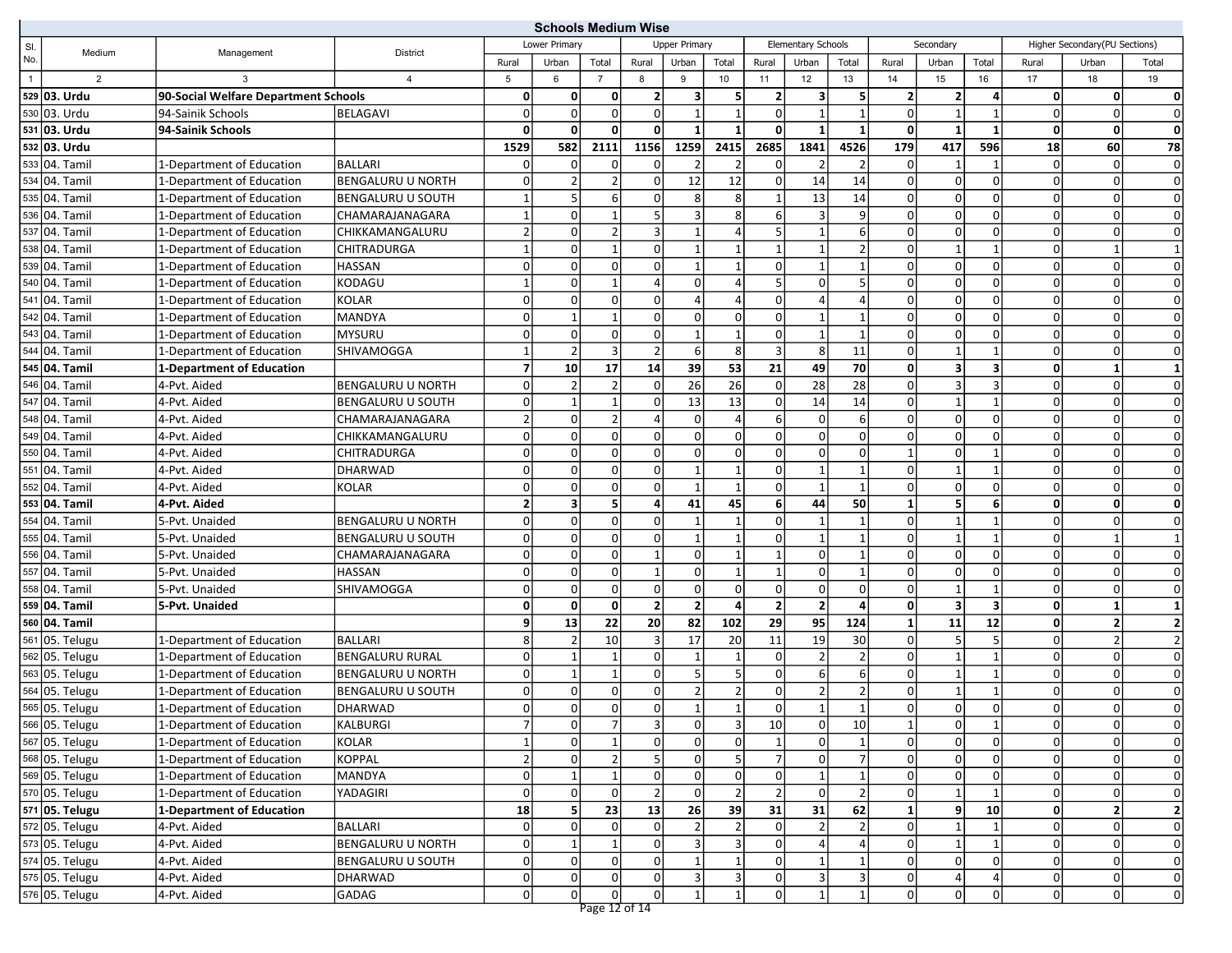| <b>Schools Medium Wise</b> |                 |                           |                          |                |                             |                |              |                      |                 |                         |                    |                 |                |                         |                 |                         |                               |                         |
|----------------------------|-----------------|---------------------------|--------------------------|----------------|-----------------------------|----------------|--------------|----------------------|-----------------|-------------------------|--------------------|-----------------|----------------|-------------------------|-----------------|-------------------------|-------------------------------|-------------------------|
| SI.                        | Medium          | Management                | <b>District</b>          | Lower Primary  |                             |                |              | <b>Upper Primary</b> |                 |                         | Elementary Schools |                 |                | Secondary               |                 |                         | Higher Secondary(PU Sections) |                         |
| No.                        |                 |                           |                          | Rural          | Urban                       | Total          | Rural        | Urban                | Total           | Rural                   | Urban              | Total           | Rural          | Urban                   | Total           | Rural                   | Urban                         | Total                   |
| $\overline{1}$             | $\overline{2}$  | 3                         | $\overline{4}$           | 5              | 6                           | $\overline{7}$ | 8            | 9                    | 10              | 11                      | 12                 | 13              | 14             | 15                      | 16              | 17                      | 18                            | 19                      |
|                            | 577 05. Telugu  | 4-Pvt. Aided              | <b>KOLAR</b>             | 0              | $\overline{0}$              | 0              | $\Omega$     | 0                    | $\overline{0}$  | 0                       | $\overline{0}$     | $\overline{0}$  | $\mathbf 0$    | $\overline{0}$          | $\mathbf 0$     | $\Omega$                | 0l                            | 0                       |
|                            | 578 05. Telugu  | 4-Pvt. Aided              | <b>KOPPAL</b>            | 0              | $\overline{0}$              | $\pmb{0}$      |              | $\mathbf{1}$         | 2               | $\overline{1}$          | $\mathbf{1}$       | $\overline{2}$  | $\mathbf 0$    | $\mathbf{1}$            | $\mathbf{1}$    | $\Omega$                | $\Omega$                      | $\mathbf{0}$            |
|                            | 579 05. Telugu  | 4-Pvt. Aided              | <b>RAICHUR</b>           | 0              | $\overline{0}$              | $\overline{0}$ | 3            | $\Omega$             | 3 <sup>1</sup>  | $\overline{3}$          | $\mathbf 0$        | $\overline{3}$  | $\mathbf 0$    | $\mathbf 0$             | $\mathbf 0$     | $\Omega$                | $\Omega$                      | $\mathbf{0}$            |
|                            | 580 05. Telugu  | 4-Pvt. Aided              |                          | $\mathbf{0}$   | $\mathbf{1}$                | $\mathbf{1}$   | Δ            | 11                   | 15              | $\overline{\mathbf{4}}$ | 12                 | 16              | $\mathbf 0$    | $\overline{\mathbf{z}}$ | 7               | $\mathbf{0}$            | $\mathbf{0}$                  | $\mathbf 0$             |
|                            | 581 05. Telugu  | 5-Pvt. Unaided            | <b>KOLAR</b>             | 1              | $\overline{0}$              | $\mathbf{1}$   |              | 0                    | $\Omega$        | -1                      | $\mathbf 0$        | $\mathbf{1}$    | 0              | 0                       | 0               | $\Omega$                | $\Omega$                      | $\mathbf 0$             |
|                            | 582 05. Telugu  | 5-Pvt. Unaided            | <b>KOPPAL</b>            | 0              | $\overline{0}$              | $\mathbf 0$    | $\Omega$     | $\Omega$             | $\overline{0}$  | $\mathbf 0$             | $\overline{0}$     | 0               | $\mathbf{1}$   | $\mathbf 0$             | $\mathbf{1}$    | $\Omega$                | 0l                            | 0                       |
|                            | 583 05. Telugu  | 5-Pvt. Unaided            | <b>RAICHUR</b>           | 0              | $\overline{0}$              | $\mathsf 0$    |              | $\Omega$             | $\mathbf{1}$    | $\overline{1}$          | $\mathbf 0$        | $\mathbf{1}$    |                | 0                       | $\mathbf{1}$    | $\Omega$                | $\overline{0}$                | $\mathbf 0$             |
|                            | 584 05. Telugu  | 5-Pvt. Unaided            |                          | $\mathbf{1}$   | $\mathbf{0}$                | $\overline{1}$ |              | $\mathbf{0}$         | $\mathbf{1}$    | $\overline{2}$          | $\mathbf 0$        | $\mathbf{2}$    | $\overline{2}$ | $\mathbf 0$             | $\overline{2}$  | $\mathbf{0}$            | $\mathbf{0}$                  | $\mathbf 0$             |
|                            | 585 05. Telugu  |                           |                          | 19             | $6 \mid$                    | 25             | 18           | 37                   | 55              | 37                      | 43                 | 80              | 3              | 16                      | 19              | $\mathbf{0}$            | $\overline{\mathbf{2}}$       | $\overline{\mathbf{2}}$ |
|                            | 586 06. Marathi | 1-Department of Education | BAGALKOT                 | $\mathbf 0$    | $\overline{0}$              | $\mathbf 0$    | $\Omega$     | 5                    | 5               | $\mathbf 0$             | 5                  | 5               | $\mathbf 0$    | $\overline{2}$          | $\overline{2}$  | $\Omega$                |                               | $\mathbf{1}$            |
|                            | 587 06. Marathi | 1-Department of Education | <b>BELAGAVI</b>          | 124            | 10                          | 134            | 197          | 37                   | 234             | 321                     | 47                 | 368             | 5              | $\overline{\mathbf{3}}$ | 8               | $\Omega$                | $\overline{3}$                | $\overline{3}$          |
|                            | 588 06. Marathi | 1-Department of Education | <b>BELAGAVI CHIKKODI</b> | 44             | 4                           | 48             | 140          | 22                   | 162             | 184                     | 26                 | 210             | 17             | $\overline{0}$          | $\overline{17}$ | $\Omega$                | 0                             | $\mathbf 0$             |
|                            | 589 06. Marathi | 1-Department of Education | BIDAR                    | 94             | $\overline{2}$              | 96             | 166          | 7                    | 173             | 260                     | 9                  | 269             | 30             | $\sqrt{5}$              | 35              | $\Omega$                | $\Omega$                      | $\mathbf 0$             |
|                            | 590 06. Marathi | 1-Department of Education | DHARWAD                  | 0              | $\mathbf{1}$                | $\overline{1}$ | $\Omega$     | $\overline{2}$       | $\overline{2}$  | $\mathbf 0$             | 3                  | $\overline{3}$  | $\mathbf 0$    | $\mathsf 0$             | $\mathbf 0$     | $\Omega$                | $\Omega$                      | 0                       |
|                            | 591 06. Marathi | 1-Department of Education | <b>GADAG</b>             | 0              | $\overline{0}$              | $\pmb{0}$      | $\Omega$     | $\mathbf{1}$         | $\mathbf{1}$    | $\mathbf 0$             |                    | $\mathbf{1}$    | $\mathbf 0$    | 0                       | $\mathbf 0$     | $\Omega$                | $\Omega$                      | $\mathbf 0$             |
|                            | 592 06. Marathi | 1-Department of Education | <b>KALBURGI</b>          | 0              | 1                           | $\mathbf{1}$   |              | 5                    | 10              | -5                      | 6                  | 11              | $\overline{2}$ | $\mathbf{1}$            | 3               | $\Omega$                | $\Omega$                      | $\mathbf 0$             |
|                            | 593 06. Marathi | 1-Department of Education | UTTARA KANNADA           | $\Omega$       | $\overline{0}$              | $\mathbf 0$    |              | $\overline{2}$       | $\overline{3}$  | -1                      | $\overline{2}$     | $\overline{3}$  | $\mathbf 0$    | $\mathbf 0$             | $\mathbf 0$     | $\overline{0}$          | 0l                            | 0                       |
|                            | 594 06. Marathi | 1-Department of Education | UTTARA KANNADA SIRSI     | $6 \mid$       | $\overline{0}$              | 6              |              | $\Omega$             | $\overline{7}$  | 13                      | 0                  | 13              | 3              | $\overline{0}$          | 3               | $\Omega$                | $\overline{0}$                | $\mathbf 0$             |
|                            | 595 06. Marathi | 1-Department of Education | <b>VIJAYAPURA</b>        | $\mathbf 0$    | $\overline{0}$              | $\Omega$       | $\Omega$     | 3                    | $\overline{3}$  | $\Omega$                | 3                  | $\overline{3}$  | $\Omega$       | $\mathbf 0$             | $\Omega$        | $\Omega$                | $\Omega$                      | $\mathbf 0$             |
|                            | 596 06. Marathi | 1-Department of Education |                          | 268            | 18                          | 286            | 516          | 84                   | 600             | 784                     | 102                | 886             | 57             | 11                      | 68              | $\mathbf{0}$            | 4                             | 4                       |
|                            | 597 06. Marathi | 3-Local body              | <b>BELAGAVI CHIKKODI</b> | 0              | $\overline{0}$              | $\mathbf 0$    | $\Omega$     | $\mathbf 0$          | $\overline{0}$  | $\mathbf 0$             | $\mathbf 0$        | 0               | $\mathbf 0$    | $\mathbf{1}$            | $\overline{1}$  | $\Omega$                | $\overline{0}$                | $\Omega$                |
|                            | 598 06. Marathi | 3-Local body              |                          | $\mathbf{0}$   | $\mathbf{0}$                | $\pmb{0}$      | $\mathbf{0}$ | $\mathbf{0}$         | $\mathbf{0}$    | $\mathbf 0$             | $\mathbf{0}$       | 0               | $\mathbf 0$    | $\mathbf{1}$            | $\mathbf{1}$    | $\mathbf{0}$            | 0                             | $\mathbf{0}$            |
|                            | 599 06. Marathi | 4-Pvt. Aided              | <b>BELAGAVI</b>          | 0              | $\mathbf{1}$                | $\mathbf{1}$   | 3            | 11                   | 14              | 3                       | 12                 | 15              | 76             | 26                      | 102             | $\Omega$                | $\overline{2}$                | $\overline{2}$          |
|                            | 600 06. Marathi | 4-Pvt. Aided              | <b>BELAGAVI CHIKKODI</b> | $\mathbf{1}$   | 3                           | $\overline{4}$ |              | 8                    | 12              | 5                       | 11                 | 16              | 40             | 13                      | 53              | $\overline{3}$          | $\Omega$                      | $\overline{3}$          |
|                            | 601 06. Marathi | 4-Pvt. Aided              | <b>BIDAR</b>             | $\vert$ 3      | 1                           | $\overline{4}$ | 15           | 12                   | 27              | 18                      | 13                 | 31              | 21             | 5                       | 26              | $\Omega$                | $\Omega$                      | $\mathbf{0}$            |
|                            | 602 06. Marathi | 4-Pvt. Aided              | DHARWAD                  | $\Omega$       | $\overline{0}$              | $\mathbf 0$    | $\Omega$     | $\mathbf{1}$         | $\mathbf{1}$    | $\mathbf 0$             | $\mathbf{1}$       | $\mathbf{1}$    | $\mathbf 0$    | $\overline{1}$          | $\overline{1}$  | $\Omega$                | $\overline{1}$                | $\overline{1}$          |
|                            | 603 06. Marathi | 4-Pvt. Aided              | <b>KALBURGI</b>          | 0              | $\mathbf{1}$                | $\mathbf{1}$   |              | 4                    | 5 <sup>1</sup>  | $\mathbf{1}$            | 5                  | $6 \mid$        | $\mathbf 0$    | $\overline{4}$          | $\overline{4}$  | $\Omega$                | $\Omega$                      | $\mathbf{0}$            |
|                            | 604 06. Marathi | 4-Pvt. Aided              | UTTARA KANNADA           | 0              | $\overline{0}$              | $\pmb{0}$      | $\Omega$     | $\overline{0}$       | $\mathbf{0}$    | $\mathbf 0$             | $\overline{0}$     | 0               | $\mathbf 0$    | $\mathbf{1}$            | $\mathbf{1}$    | $\overline{0}$          | 0l                            | 0                       |
|                            | 605 06. Marathi | 4-Pvt. Aided              | VIJAYAPURA               | $\Omega$       | $\mathbf{1}$                | $\mathbf{1}$   | $\Omega$     | $\overline{1}$       | $\mathbf{1}$    | $\mathbf 0$             | $\overline{2}$     | $\overline{2}$  | $\mathbf 0$    | $\mathbf{1}$            | $\overline{1}$  | $\Omega$                | $\overline{0}$                | $\mathbf 0$             |
|                            | 606 06. Marathi | 4-Pvt. Aided              |                          | 4              | $\overline{7}$              | 11             | 23           | 37                   | 60              | 27                      | 44                 | 71              | 137            | 51                      | 188             | $\overline{\mathbf{3}}$ | 3                             | 6                       |
|                            | 607 06. Marathi | 5-Pvt. Unaided            | <b>BELAGAVI</b>          | 3              | $\overline{2}$              | 5              |              | 5                    | $\mathsf{g}$    | $\overline{7}$          | $\overline{7}$     | 14              | 10             | $\overline{4}$          | 14              | 12                      | $\overline{2}$                | 14                      |
|                            | 608 06. Marathi | 5-Pvt. Unaided            | <b>BELAGAVI CHIKKODI</b> | $\overline{2}$ | $\mathbf{1}$                | 3              | 11           | 5                    | 16              | 13                      | 6                  | 19              | 8              | $\overline{2}$          | 10              | 1                       | $\overline{0}$                | $\mathbf{1}$            |
|                            | 609 06. Marathi | 5-Pvt. Unaided            | <b>BIDAR</b>             | $\overline{3}$ | $\overline{0}$              | $\overline{3}$ |              | $\mathbf{1}$         | $\vert 4 \vert$ | 6                       | $\overline{1}$     | 7               | $\overline{3}$ | $\mathbf 0$             | $\overline{3}$  | $\overline{0}$          | 0l                            | $\mathbf 0$             |
|                            | 610 06. Marathi | 5-Pvt. Unaided            |                          | 8 <sup>1</sup> | $\mathbf{3}$                | 11             | 18           | 11                   | 29              | 26                      | 14                 | 40              | 21             | 6                       | 27              | 13                      | 2 <sup>1</sup>                | 15                      |
|                            | 611 06. Marathi | 94-Sainik Schools         | BELAGAVI                 | $\Omega$       | $\overline{0}$              | $\mathbf 0$    | $\Omega$     |                      |                 | $\mathbf 0$             | $\overline{1}$     | $\mathbf{1}$    | $\mathbf 0$    | $\mathbf{1}$            | $\overline{1}$  | $\overline{0}$          | $\overline{0}$                | $\pmb{0}$               |
|                            | 612 06. Marathi | 94-Sainik Schools         |                          | 0              | $\mathbf{0}$                | $\mathbf 0$    | $\mathbf{0}$ | $\mathbf{1}$         | $\mathbf{1}$    | $\mathbf 0$             | $\mathbf{1}$       | $\mathbf{1}$    | $\mathbf 0$    | $\mathbf{1}$            | $\mathbf{1}$    | $\mathbf{0}$            | $\mathbf{0}$                  | $\mathbf{0}$            |
|                            | 613 06. Marathi |                           |                          | 280            | 28                          | 308            | 557          | 133                  | 690             | 837                     | 161                | 998             | 215            | 70                      | 285             | 16                      |                               | 25                      |
|                            | 614 07. Hindi   | 1-Department of Education | <b>BALLARI</b>           | 0              | 0                           | $\overline{0}$ | 0            | 1                    | 1               | 0                       | 1                  | $\vert$ 1       | $\overline{0}$ | 0                       | 0               | 0                       | 0                             | $\overline{0}$          |
|                            | 615 07. Hindi   | 1-Department of Education | BELAGAVI                 | $\overline{0}$ | 0                           | $\mathsf{o}$   |              | $\mathbf 0$          | $1\vert$        | $\mathbf{1}$            | $\overline{0}$     | $1\overline{ }$ | $\pmb{0}$      | $\overline{0}$          | $\mathbf 0$     | $\overline{0}$          | 0                             | 0                       |
|                            | 616 07. Hindi   | 1-Department of Education | <b>BENGALURU U SOUTH</b> | $\mathbf{1}$   | $\overline{0}$              | $\mathbf{1}$   |              |                      | $\vert$         | $\overline{a}$          |                    | 5 <sup>1</sup>  | $\mathbf{1}$   | $\overline{0}$          |                 | $\Omega$                | 0l                            | 0                       |
|                            | 617 07. Hindi   | 1-Department of Education | <b>BIDAR</b>             | 0              | $\overline{0}$              | $\overline{0}$ |              | $\overline{2}$       | 2               | 0                       | $\overline{2}$     | $\overline{2}$  | $\mathbf 0$    | $\mathbf{1}$            | $\mathbf{1}$    | 0                       | 0l                            | 0                       |
|                            | 618 07. Hindi   | 1-Department of Education | <b>CHIKKABALLAPURA</b>   | 0              | $\mathsf{O}\hspace{0.02cm}$ | $\mathbf 0$    |              | $\overline{0}$       | $1\vert$        | $\mathbf{1}$            | $\overline{0}$     | $\mathbf{1}$    | $\mathbf 0$    | $\overline{0}$          | $\mathbf 0$     | $\Omega$                | 0l                            | $\overline{0}$          |
|                            | 619 07. Hindi   | 1-Department of Education | CHIKKAMANGALURU          | 0              | $\overline{0}$              | $\mathbf 0$    |              | $\overline{0}$       | 1               | $\mathbf{1}$            | $\overline{0}$     | $\mathbf{1}$    | $\mathbf 0$    | $\overline{0}$          | $\mathbf 0$     | $\Omega$                | 0                             | 0                       |
|                            | 620 07. Hindi   | 1-Department of Education | <b>CHITRADURGA</b>       | 0              | $\overline{0}$              | $\mathbf 0$    |              | 0                    |                 |                         | $\mathbf 0$        | $\mathbf{1}$    | $\mathbf{1}$   | 0                       |                 | $\mathbf{1}$            | 0l                            | $\vert$ 1               |
|                            | 621 07. Hindi   | 1-Department of Education | <b>KALBURGI</b>          | 0              | 0                           | $\overline{0}$ | οı           | 1                    | 1               | 0                       | $\mathbf{1}$       | 1               | $\mathbf 0$    | $\overline{0}$          | 0               | $\overline{0}$          | 0                             | 0                       |
|                            | 622 07. Hindi   | 1-Department of Education | KOLAR                    | $\overline{1}$ | $\overline{0}$              | $\overline{1}$ |              | $\mathbf 0$          |                 | $\overline{2}$          | $\mathbf 0$        | $\overline{2}$  |                | $\overline{0}$          |                 | $\Omega$                | 0                             | 0                       |
|                            | 623 07. Hindi   | 1-Department of Education | MANDYA                   | 0              | $\overline{0}$              | $\pmb{0}$      | 1            | $\overline{0}$       | $1\vert$        | $\mathbf{1}$            | $\overline{0}$     | $1\vert$        | $\mathbf 0$    | $\overline{0}$          | $\mathbf 0$     | $\overline{0}$          | 0                             | 0                       |
|                            | 624 07. Hindi   | 1-Department of Education | MYSURU                   | 0              | οl                          | $\overline{0}$ | 0l           | $\mathbf{1}$         | 1               | $\overline{0}$          | $\mathbf{1}$       | $1\vert$        | $\overline{0}$ | $\overline{0}$          | $\mathbf 0$     | $\Omega$                | 0                             | 0                       |